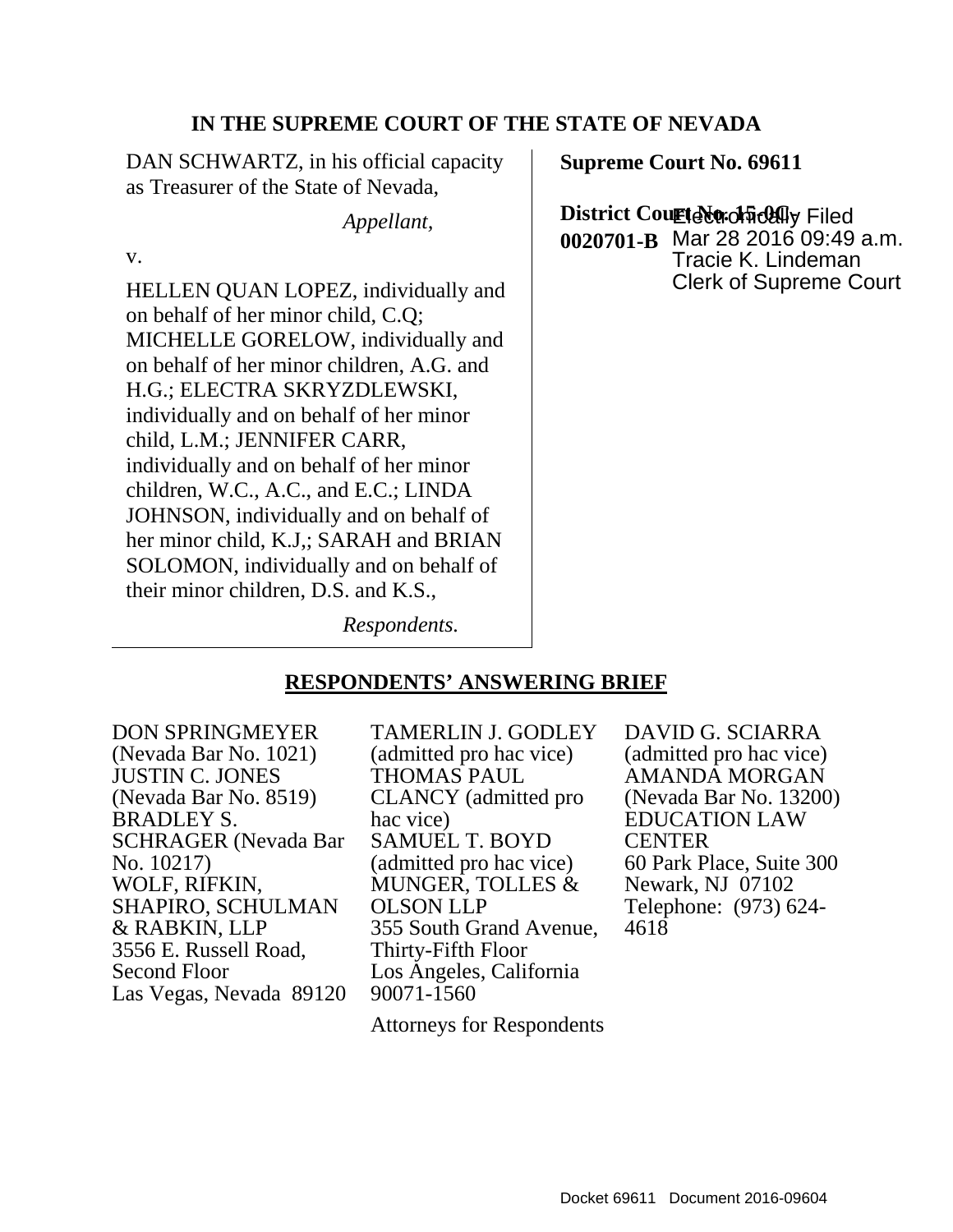### **N.R.A.P. 26.1 DISCLOSURE**

Pursuant to N.R.A.P. 26.1, the undersigned counsel of record certifies that

there are no persons or entities as described in N.R.A.P. 26.1(a) that must be disclosed.

#### March 25, 2016 WOLF, RIFKIN, SHAPIRO, SCHULMAN & RABKIN, LLP

By: /s/ *Don Springmeyer*

DON SPRINGMEYER (Nevada Bar No. 1021) dspringmeyer@wrslawyers.com JUSTIN C. JONES (Nevada Bar No. 8519) jjones@wrslawyers.com BRADLEY S. SCHRAGER (Nevada Bar No. 10217) bschrager@wrslawyers.com 3556 E. Russell Road, Second Floor Las Vegas, Nevada 89120 Telephone: (702) 341-5200 Facsimile: (702) 341-5300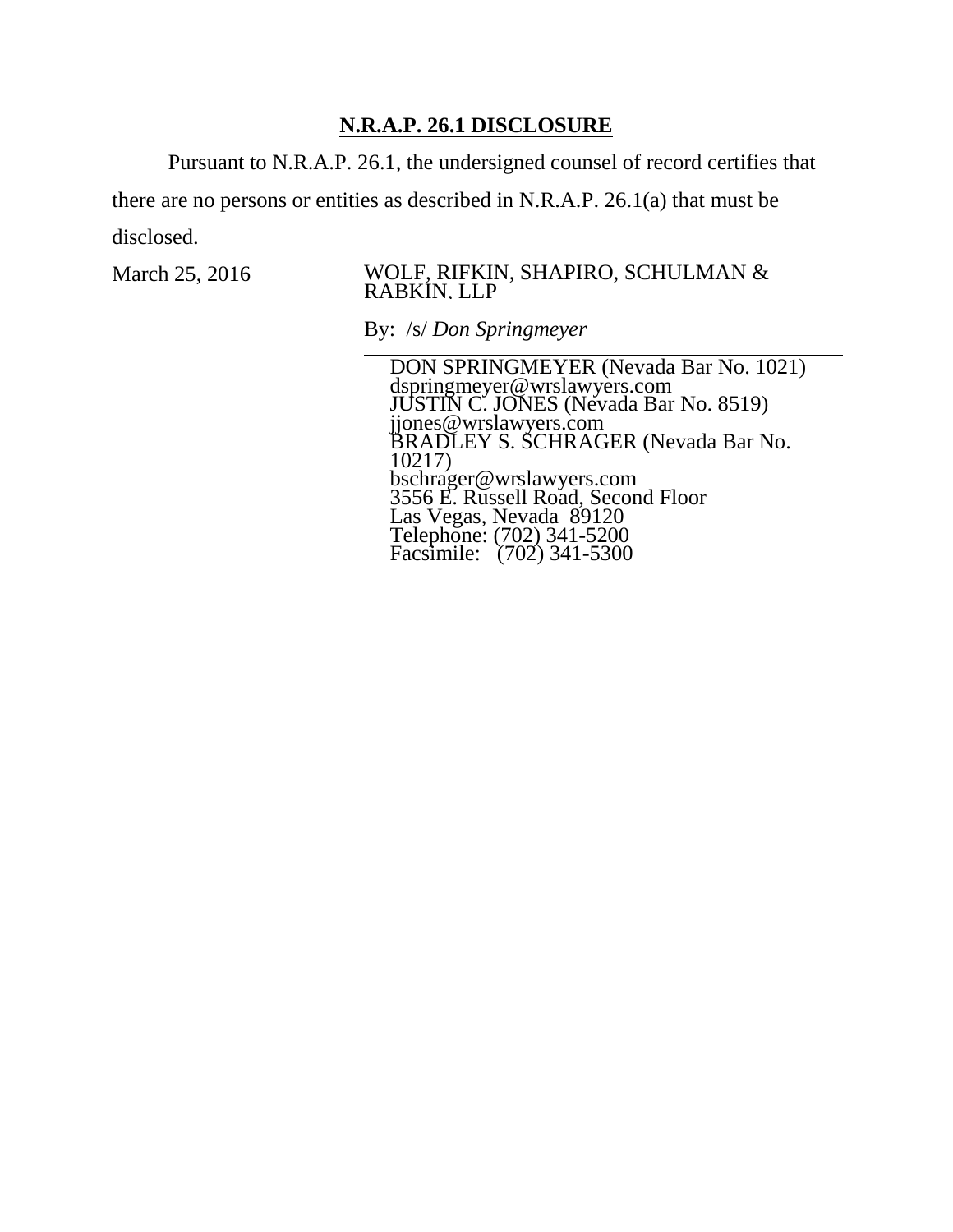# **TABLE OF CONTENTS**

|      |                                                                 |                                                                                                                       |                                                                                                            | Page |  |
|------|-----------------------------------------------------------------|-----------------------------------------------------------------------------------------------------------------------|------------------------------------------------------------------------------------------------------------|------|--|
|      |                                                                 |                                                                                                                       |                                                                                                            |      |  |
|      |                                                                 |                                                                                                                       |                                                                                                            |      |  |
|      |                                                                 |                                                                                                                       |                                                                                                            |      |  |
| I.   | CONSTITUTIONAL AND STATUTORY FRAMEWORK FOR<br>PUBLIC EDUCATION. |                                                                                                                       |                                                                                                            |      |  |
|      | A.                                                              |                                                                                                                       |                                                                                                            |      |  |
|      | <b>B.</b>                                                       |                                                                                                                       |                                                                                                            |      |  |
|      | $\mathbf{C}$ .                                                  |                                                                                                                       |                                                                                                            |      |  |
| II.  |                                                                 |                                                                                                                       |                                                                                                            |      |  |
|      | A.                                                              |                                                                                                                       |                                                                                                            |      |  |
|      | <b>B.</b>                                                       |                                                                                                                       |                                                                                                            |      |  |
|      | $\mathsf{C}.$                                                   |                                                                                                                       |                                                                                                            |      |  |
| III. |                                                                 |                                                                                                                       |                                                                                                            |      |  |
|      |                                                                 |                                                                                                                       |                                                                                                            |      |  |
|      |                                                                 |                                                                                                                       |                                                                                                            |      |  |
|      |                                                                 |                                                                                                                       |                                                                                                            | .20  |  |
| I.   | SB 302 VIOLATES ARTICLE XI, SECTION 6, OF THE NEVADA            |                                                                                                                       |                                                                                                            |      |  |
|      | A.                                                              | The District Court Correctly Determined That SB 302 Violates<br>Article XI, Sections 6.1 and 6.2, By Diverting Funds  |                                                                                                            |      |  |
|      |                                                                 | 1.                                                                                                                    | SB 302 Diverts Funds Appropriated To Public Schools20                                                      |      |  |
|      |                                                                 | 2.                                                                                                                    | Defendant's Contention That An Appropriation To<br>Public Schools Can Be Used For Any Purpose Has No       | .21  |  |
|      |                                                                 | 3.                                                                                                                    | There Is No Basis For Defendant's Contention That SB<br>515 Appropriates Funds For Both Public Schools And |      |  |
|      | <b>B.</b>                                                       | The District Court Correctly Determined That SB 302 Violates<br>Section 6.2 By Reducing Public School Funds Below The |                                                                                                            |      |  |
|      |                                                                 | 1.                                                                                                                    | SB 302 Reduces Public School Funds Below The                                                               |      |  |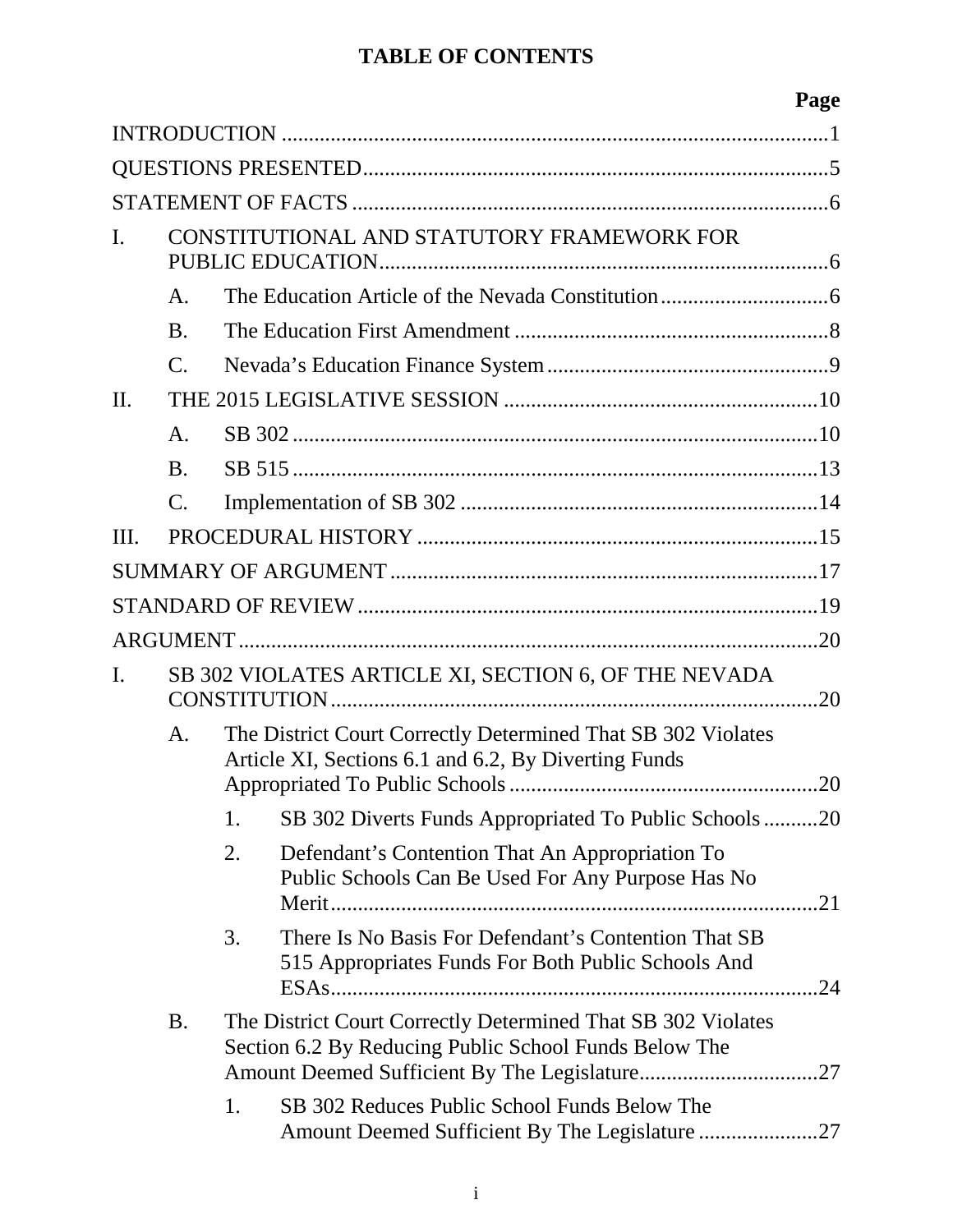## **TABLE OF CONTENTS (continued)**

|         |                 | 2. | SB 515's Appropriation Of The Amount Deemed                                                                              | Page |
|---------|-----------------|----|--------------------------------------------------------------------------------------------------------------------------|------|
|         |                 |    | Sufficient To Fund The Public Schools Includes The                                                                       |      |
|         |                 | 3. | Whether SB 302 Diverts Funds From SB 515 Is                                                                              |      |
|         | $\mathcal{C}$ . |    | Defendant's Argument That It Is "Optimal" For The Legislature<br>To Fund ESAs From Public School Funds Is Irrelevant and |      |
| $\Pi$ . |                 |    | SB 302 ALSO VIOLATES ARTICLE XI, SECTION 2, OF THE                                                                       |      |
| Ш.      |                 |    | ARTICLE XI, SECTION 1, OF THE NEVADA CONSTITUTION                                                                        |      |
| IV.     |                 |    | THE DISTRICT COURT DID NOT ABUSE ITS DISCRETION IN<br>FINDING THAT SB 302 WILL CAUSE IRREPARABLE HARM 45                 |      |
|         | A <sub>1</sub>  |    | SB 302's Violation Of Nevada's Constitution Is Itself An                                                                 |      |
|         | <b>B.</b>       |    | Plaintiffs, Parents Of Nevada Public School Children,<br>Demonstrated That SB 302 Causes Harm At The School Level46      |      |
|         | $\mathcal{C}$ . |    | The Balance Of Hardships Weighs In Favor Of Preliminarily                                                                |      |
|         |                 |    |                                                                                                                          |      |
|         |                 |    |                                                                                                                          |      |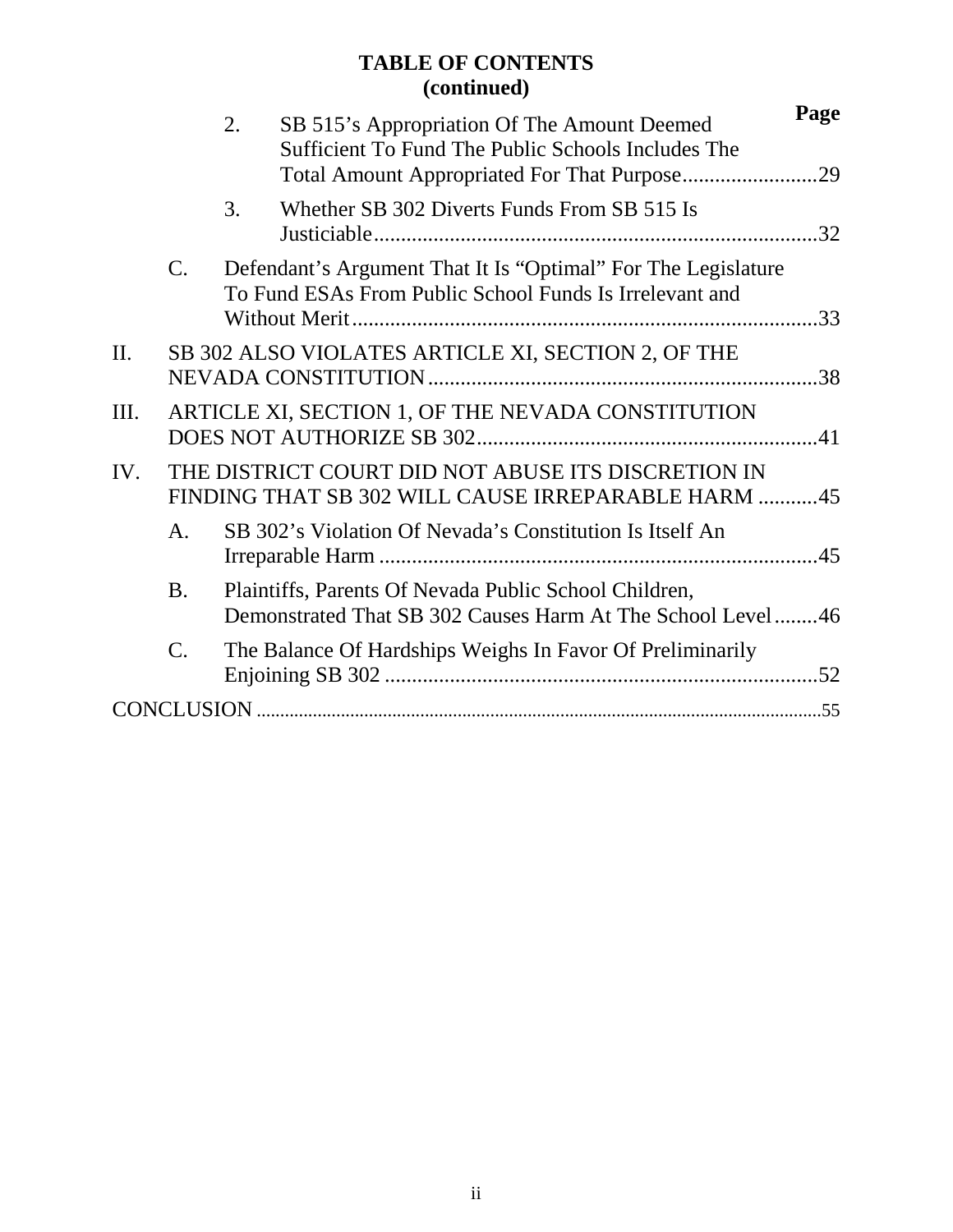# **TABLE OF AUTHORITIES**

**STATE CASES**

# **Page(s)**

| Blanding v. City of Las Vegas,                |
|-----------------------------------------------|
| Bush v. Holmes,                               |
| City of Sparks v. Sparks Mun. Ct.,            |
| Flick Theater, Inc. v. City of Las Vegas,     |
| Galloway v. Truesdell,                        |
| Guinn v. Legislature of Nev.,                 |
| Hunt v. Warden, Nev. State Prison,            |
| King v. Bd. of Regents of Univ. of Nev.,      |
| La. Fed'n of Teachers v. State,               |
| Labor Comm'r of State of Nev. v. Littlefield, |
| Lader v. Warden,                              |
| Meredith v. Pence,                            |
| State v. Javier C.,                           |
| United States v. State Eng'r,                 |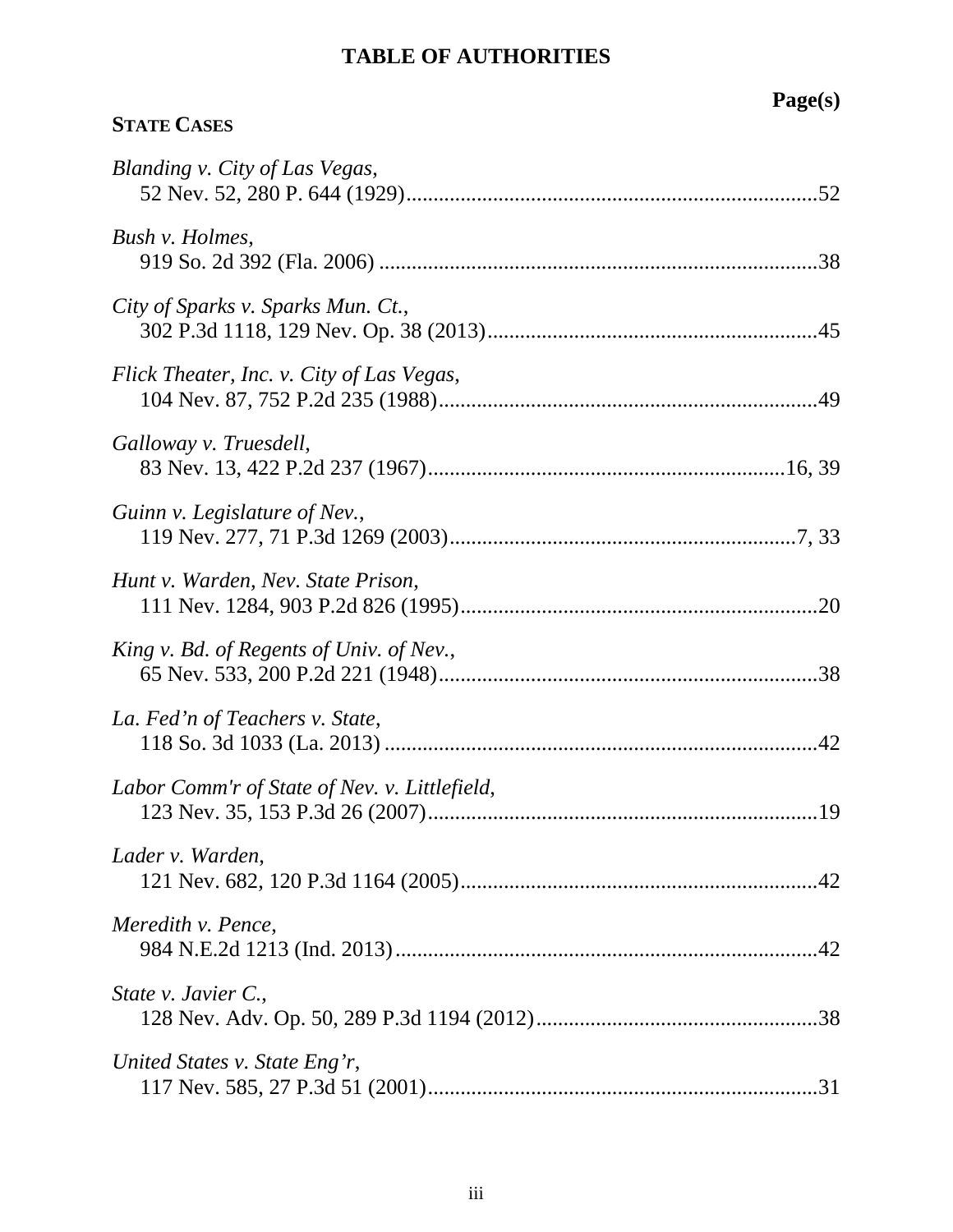## **TABLE OF AUTHORITIES (continued)**

| Washoe Cty. v. Otto,                                                           | Page(s) |
|--------------------------------------------------------------------------------|---------|
|                                                                                |         |
| <b>FEDERAL CASES</b>                                                           |         |
| Fyock v. City of Sunnyvale,                                                    |         |
| Monterey Mech. Co. v. Wilson,                                                  |         |
| People of State of Cal. ex rel. Van De Kamp v. Tahoe Reg'l Planning<br>Agency, |         |
|                                                                                |         |
| Stormans, Inc. v. Selecky,                                                     |         |
| Williams v. Rhodes,                                                            |         |
| <b>NEVADA CONSTITUTIONAL PROVISIONS</b>                                        |         |
|                                                                                |         |
|                                                                                |         |
|                                                                                |         |
|                                                                                |         |
|                                                                                |         |
|                                                                                |         |
|                                                                                |         |
|                                                                                |         |
| <b>NEVADA STATUTES</b>                                                         |         |
|                                                                                |         |
|                                                                                |         |
|                                                                                |         |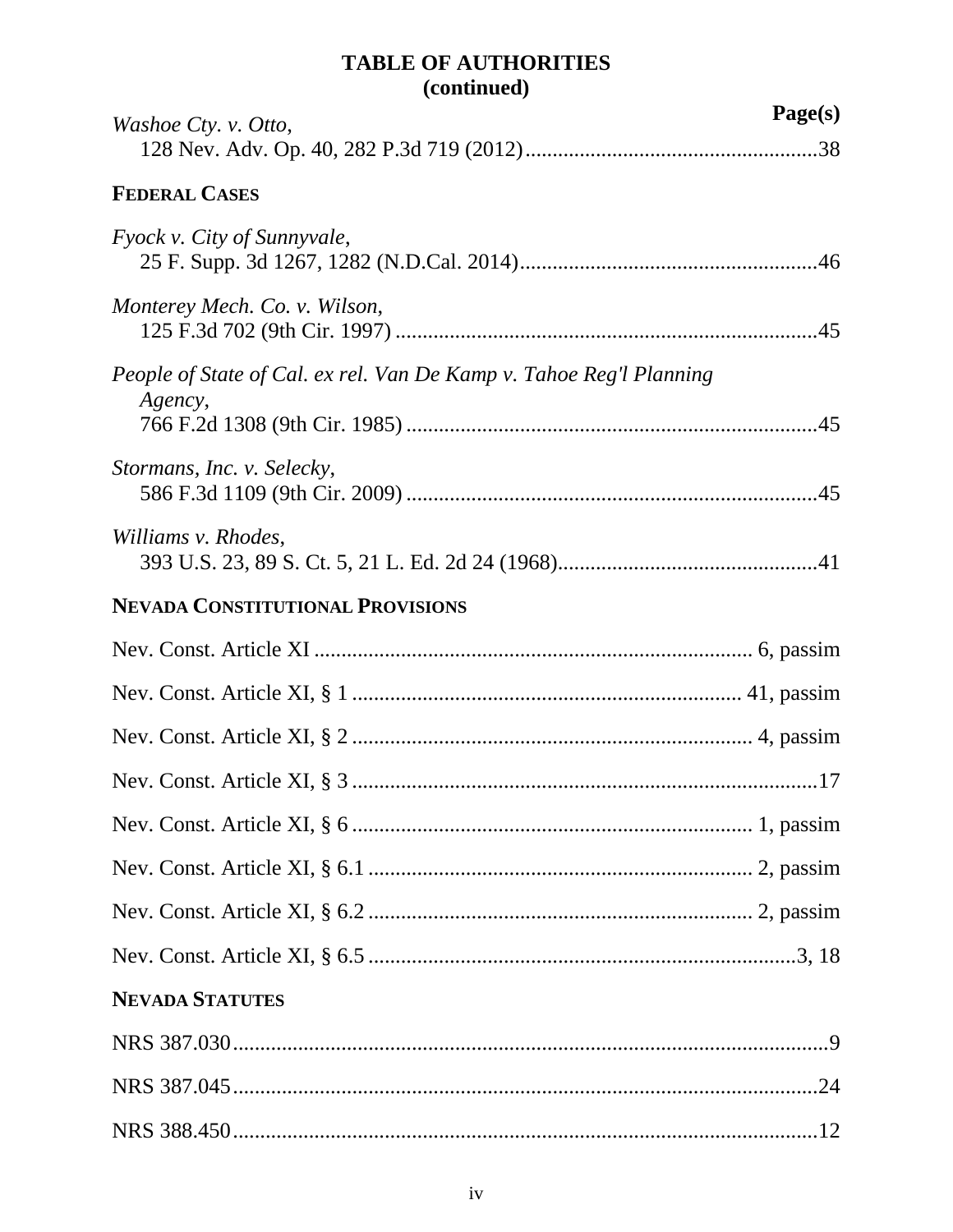## **TABLE OF AUTHORITIES (continued)**

|                                                                      | Page(s) |
|----------------------------------------------------------------------|---------|
|                                                                      |         |
|                                                                      |         |
|                                                                      |         |
|                                                                      |         |
|                                                                      |         |
| <b>NEVADA REGULATIONS</b>                                            |         |
|                                                                      |         |
| <b>OTHER AUTHORITIES</b>                                             |         |
|                                                                      |         |
|                                                                      |         |
| Distributive School Account – Summary for 2015-17 Biennium 14, 25    |         |
| Legislative Counsel Bureau, Fiscal Analysis Division, The Nevada     |         |
| Minutes of the Senate Committee on Finance, May 30, 2015 and May     |         |
| Minutes of the Assembly Ways and Means Committee, June 1, 201514, 25 |         |
| Nevada Legislative Counsel Bureau, "2015 Nevada Education Data       |         |
| Official Report of the Debates and Proceedings in the Constitutional |         |
|                                                                      |         |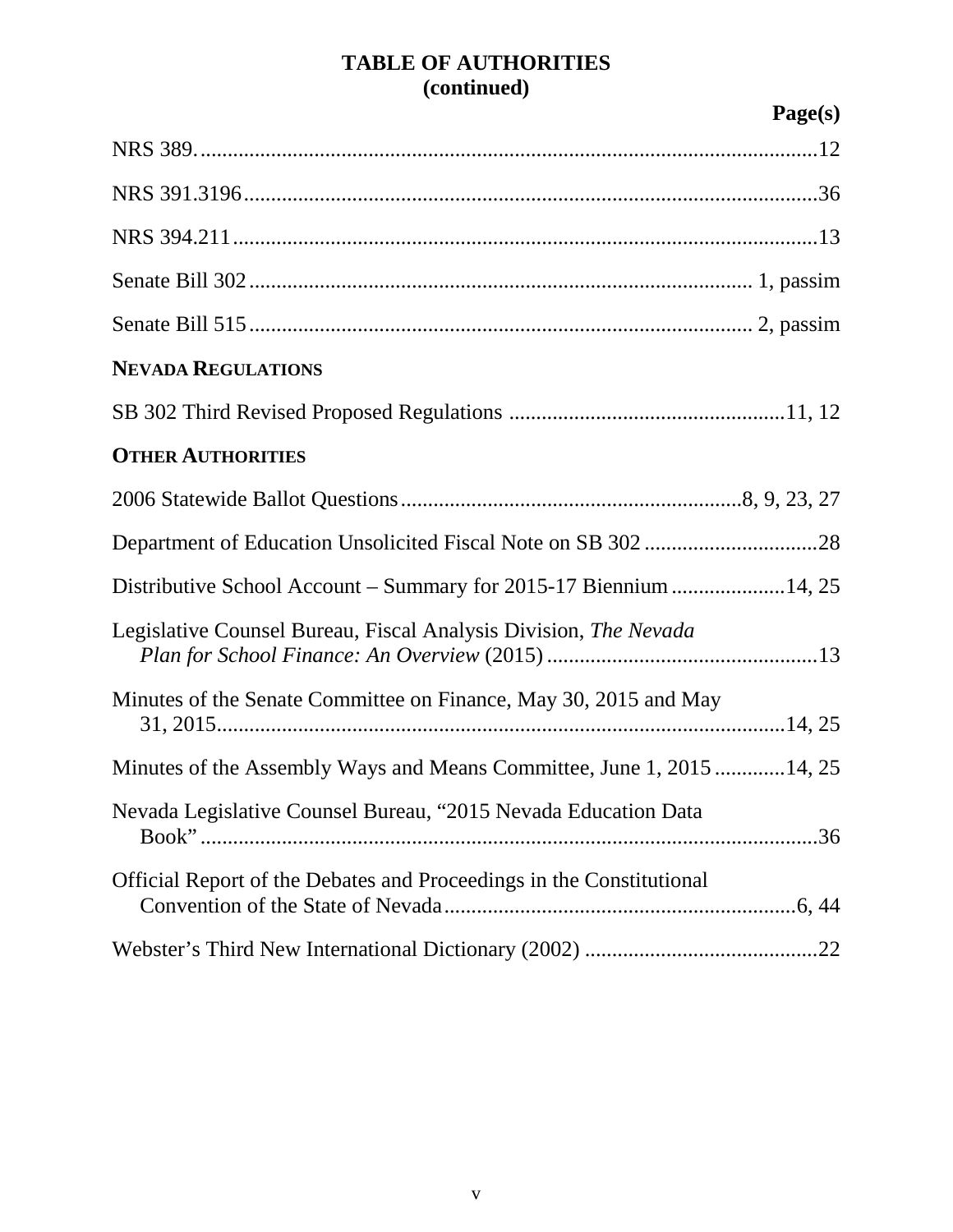#### **INTRODUCTION**

The framers of the Nevada Constitution obligated the Legislature to support and maintain a uniform system of public schools. More than a century later, Nevada citizens reaffirmed and strengthened this commitment by passing the "Education First" amendment to the Constitution. This amendment mandates that the Legislature appropriate funds sufficient to operate the public schools as the *first* appropriation in the State biennium budget. Appropriations for anything other than public education first are void. Although Defendant, the State Treasurer of Nevada, may believe public education is the "lowest common denominator" (Appellant's Opening Brief ("AOB") 48), Nevada's founders and its present-day citizens do not, and they have enshrined the commitment to public education as the State's first and highest priority in Nevada's Constitution.

In its last regular session, the Nevada Legislature enacted Senate Bill 302 ("SB 302"). SB 302 directs Defendant to take funds appropriated by the Legislature for the operation of the public schools and to deposit those funds into Education Saving Accounts ("ESAs") to pay for private school tuition and other private expenditures. This, the Nevada Constitution forbids.

For this reason, the district court issued a preliminarily injunction preventing implementation of SB 302. First, the court below properly found that SB 302 violates the requirement in Article XI, Section 6, of the Nevada Constitution that funds appropriated by the Legislature for Nevada's public schools be used only for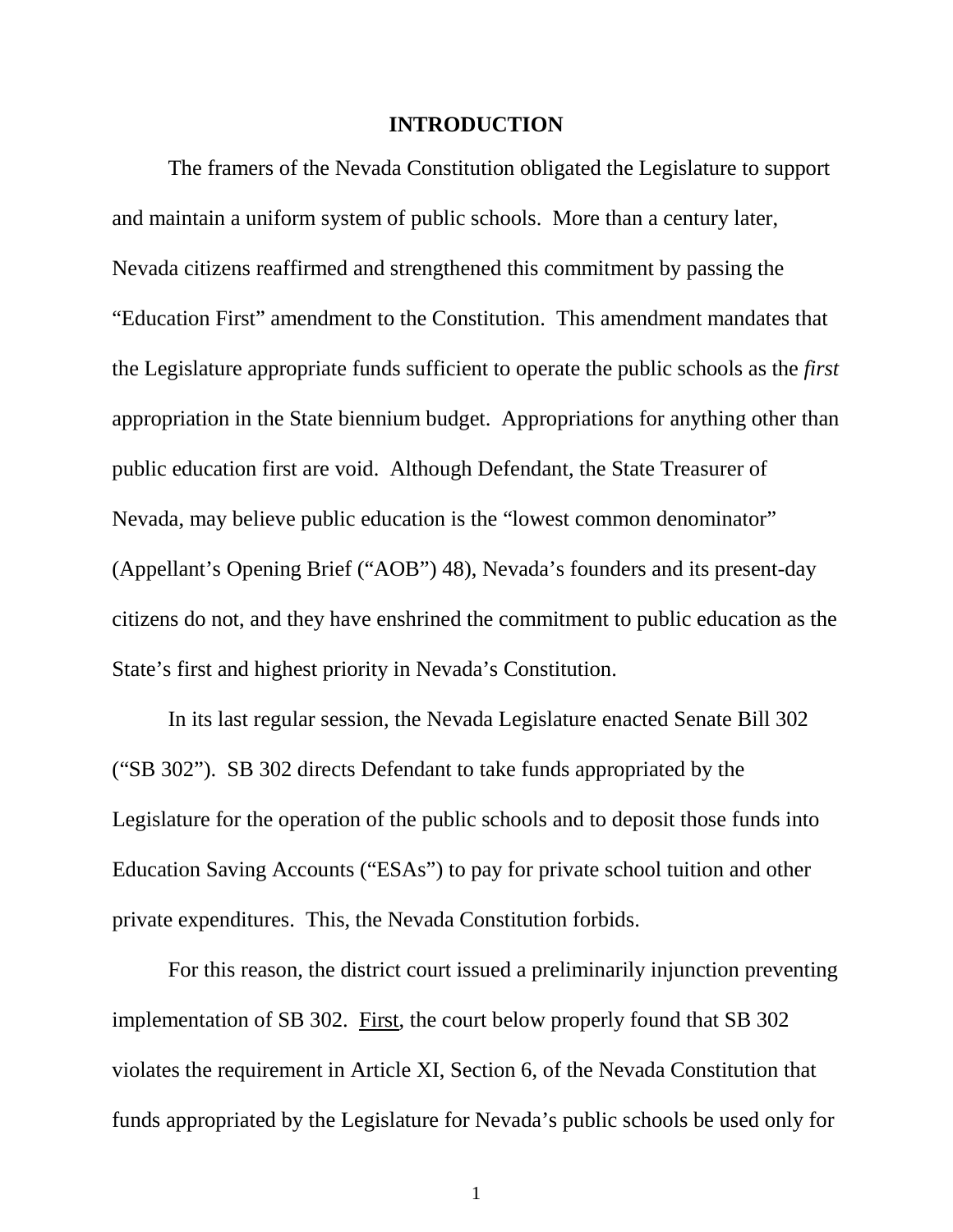their operation. Section 6.1 directs the Legislature to appropriate monies for the "support and maintenance" of the public schools. Section 6.2 mandates that, "before any other appropriation . . . the Legislature shall enact one or more appropriations to provide the money the Legislature deems to be sufficient . . . to fund the operation of the public schools." As the district court correctly held, SB 302 diverts the funds appropriated by the Legislature for the operation of the public schools to another purpose in violation of the express mandates of Sections 6.1 and 6.2.

Defendant asserts that the text of Sections 6.1 and 6.2 do not require that funds appropriated for public education be used only to operate the public schools. AOB 33. This contention directly conflicts with the plain language and meaning of Section 6. Section 6.1 requires the Legislature to appropriate monies from the general fund for the "support and maintenance" of the public schools, while Section 6.2 requires those appropriations to "fund the operation of the public schools." Under Defendant's reading of these provisions, the Legislature could simply go through the motions of appropriating funds to public schools first but then use those very same funds for other purposes, rendering Sections 6.1 and 6.2 a hollow exercise in budgetary accounting.

Defendant further asserts that, because Senate Bill 515 ("SB 515"), the legislative appropriation for the operation of the Nevada public schools in the 2015-2017 biennium, funded both the public schools and ESAs in a "single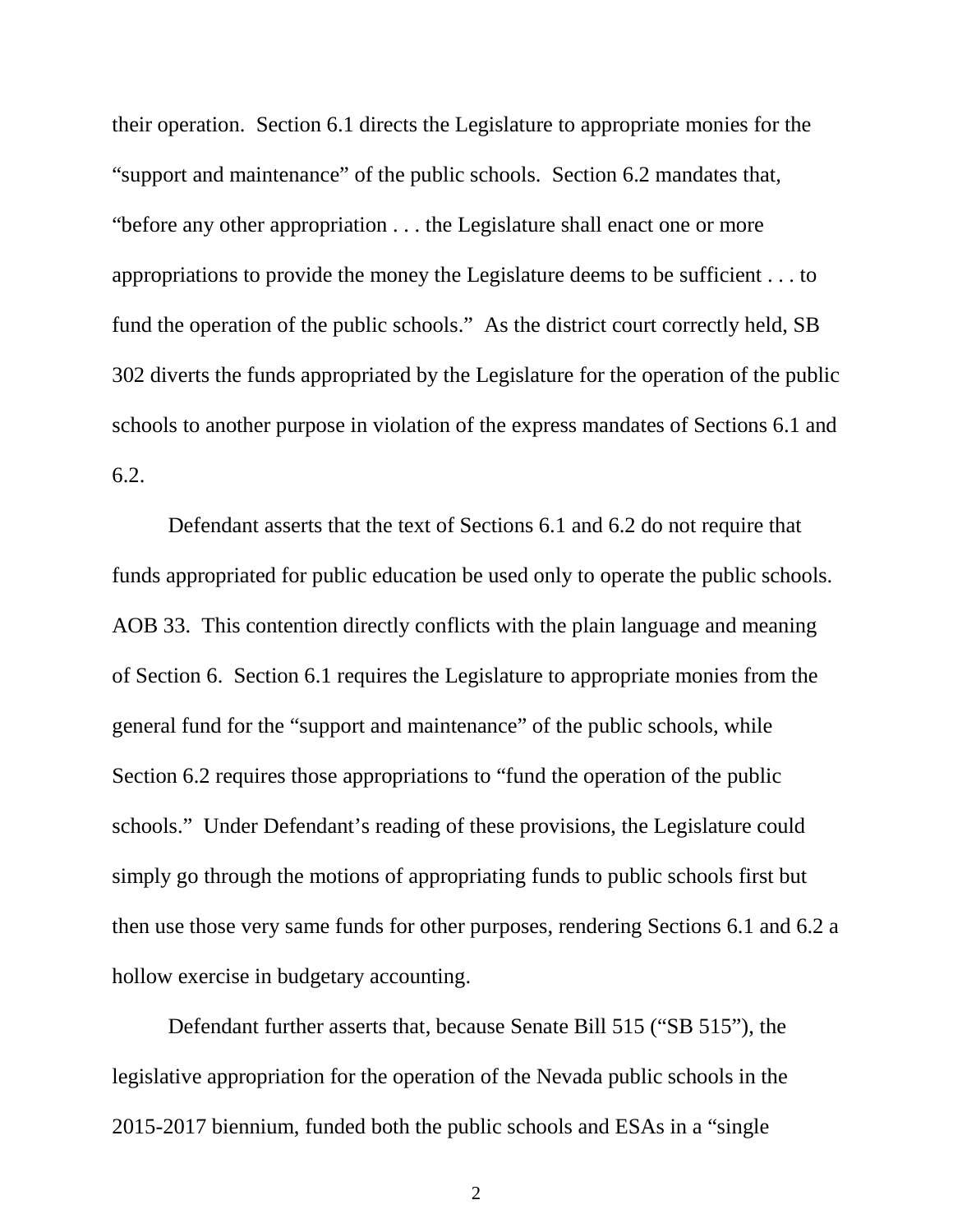appropriation," SB 302 does not run afoul of Section 6. AOB 33. But there is no support for this contention in the undisputed record below. The Legislature confirmed that SB 302 would divert funds appropriated for the operation of the public schools when it exempted SB 302 from the statutory prohibition against using public schools appropriations for any other purpose. Further, the plain text of SB 515 makes no allocation of funds for ESAs, nor even mentions SB 302 or the ESA program whatsoever.

Indeed, Defendant's bald contention that the Legislature somehow simultaneously appropriated funds for the public schools *and* ESAs would render any appropriation to ESAs in SB 515 void. Article XI, Section 6.5, voids any appropriation enacted in violation of the mandate to fund the operation of the public schools first. If the Legislature had appropriated funds to the public schools and ESAs simultaneously in SB 515, which it did not, the ESA appropriation would be void under Section 6.5.

Second, the district court correctly held that SB 302 violates the mandate in Section 6.2 that the Legislature's first appropriation for the public schools be in an amount it "deems to be sufficient" to operate those schools in the ensuing biennium. SB 515, on its face, appropriates the funds deemed by the Legislature to be sufficient to operate the public schools. SB 302 diverts some of that funding to an entirely different purpose—the ESA program. Thus, SB 302, without question, reduces the amount of the appropriation to fund the operation of the public schools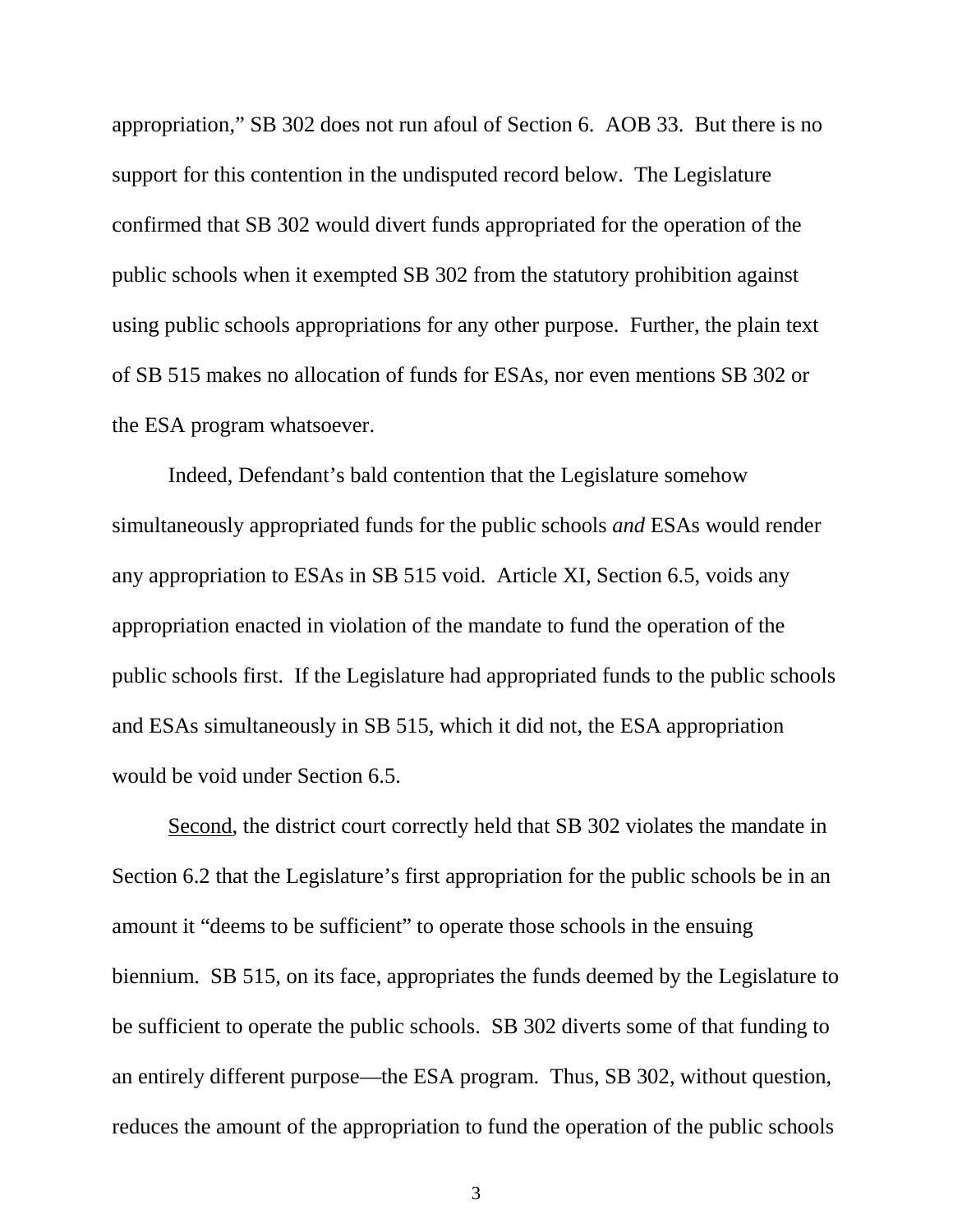below the level deemed sufficient by the Legislature in SB 515.

Defendant asserts that, when SB 515 was passed, the Legislature "knew full well" that the appropriation would fund "both" the public schools and ESAs and "determined" that the appropriation would sufficiently fund "both." AOB 6. Once again, Defendant's *post hoc* attempt to salvage SB 302 has no basis in the uncontroverted record below. That record is devoid of any evidence that in passing SB 515, the Legislature considered the number of ESAs that might be approved, the amount of funding that would be diverted to ESAs, or the impact of deducting funding for ESAs from the Nevada school district budgets during the biennium. Nor could the Legislature have done so—SB 302 has no funding cap, making it impossible to forecast how much money ESAs will divert from public school appropriations.

The preliminary injunction entered by the court below should also be affirmed because SB 302 violates Article XI, Section 2, of the Nevada Constitution, which requires that the Legislature provide for a uniform system of common schools. In so doing, the Constitution forbids the Legislature from taking action that undermines or weakens Nevada's "uniform system" of public schools. SB 302 does just that by taking funding from the public schools to support nonuniform, non-common schools.

Finally, the district court did not abuse its discretion in determining that Plaintiffs demonstrated irreparable harm. Violations of Nevada's Constitution,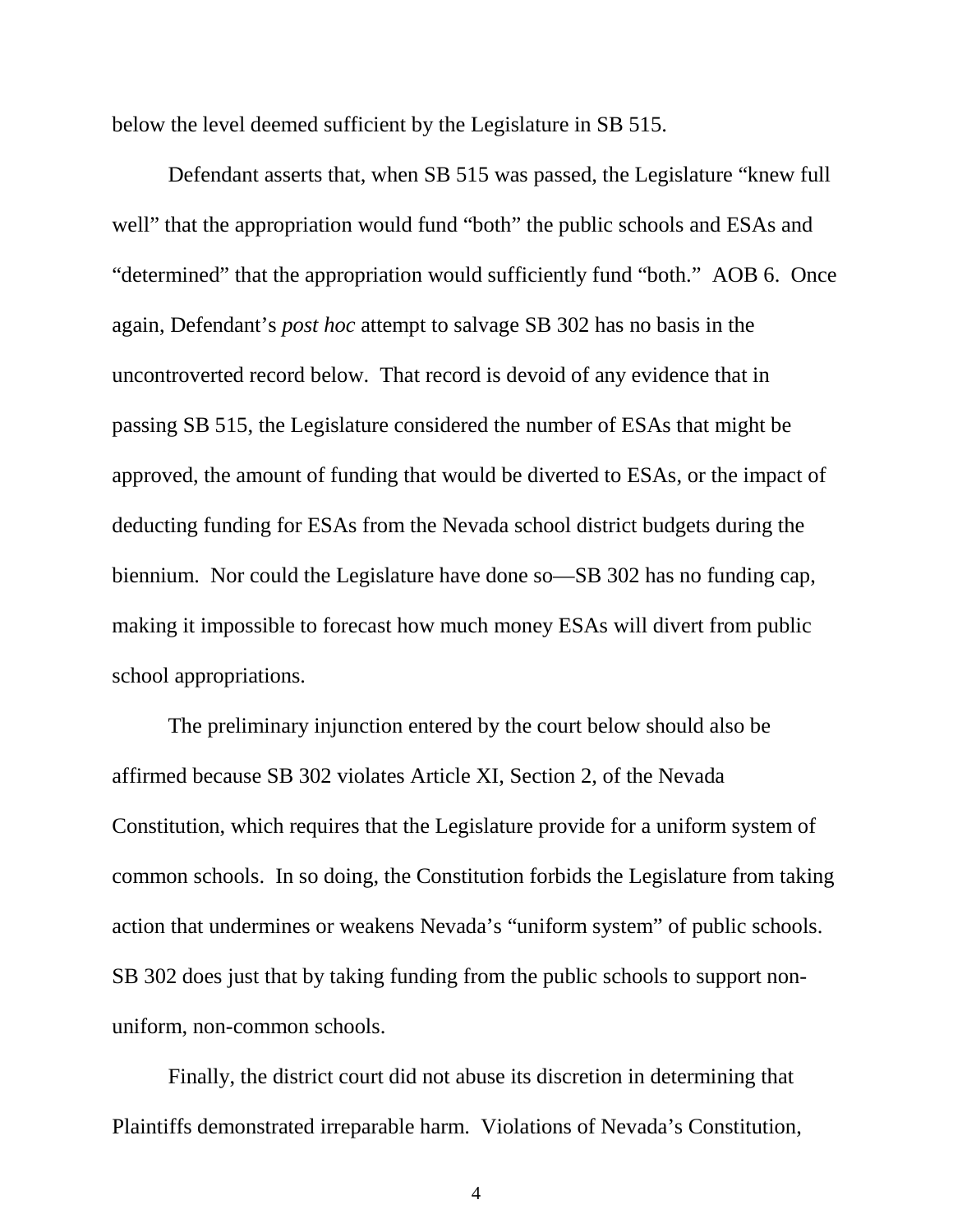standing alone, constitute irreparable harm. Moreover, the record below firmly established that SB 302 will reduce funding to Nevada public schools, triggering cuts in teachers, support staff, and other crucial programs and services. In this way, SB 302 will deprive Plaintiffs' children and public school children across the state of essential educational resources and opportunities, harms that cannot be remedied by money damages. Likewise, the balance of hardships tips sharply in favor of Plaintiffs. The issuance of the preliminary injunction leaves the status quo intact, namely, the prohibition against using public school funding to subsidize private educational expenses. In contrast, the denial of the preliminary injunction means a loss of over \$20 million to the public schools in SB 302's first year alone.

#### **QUESTIONS PRESENTED**

1) Does SB 302 violate Article XI, Section 6, of the Nevada Constitution by diverting funds appropriated for the operation of the public schools to private expenditures?

2) Does SB 302 violate Article XI, Section 6, of the Nevada Constitution by reducing the funding appropriated for the operation of the public schools below the amount the Legislature deemed sufficient?

3) Does SB 302 violate Article XI, Section 2, of the Nevada Constitution, which requires the Legislature to fund a uniform system of common schools?

4) Did the district court abuse its discretion in determining that there is a likelihood of irreparable harm if SB 302 is implemented while litigation over its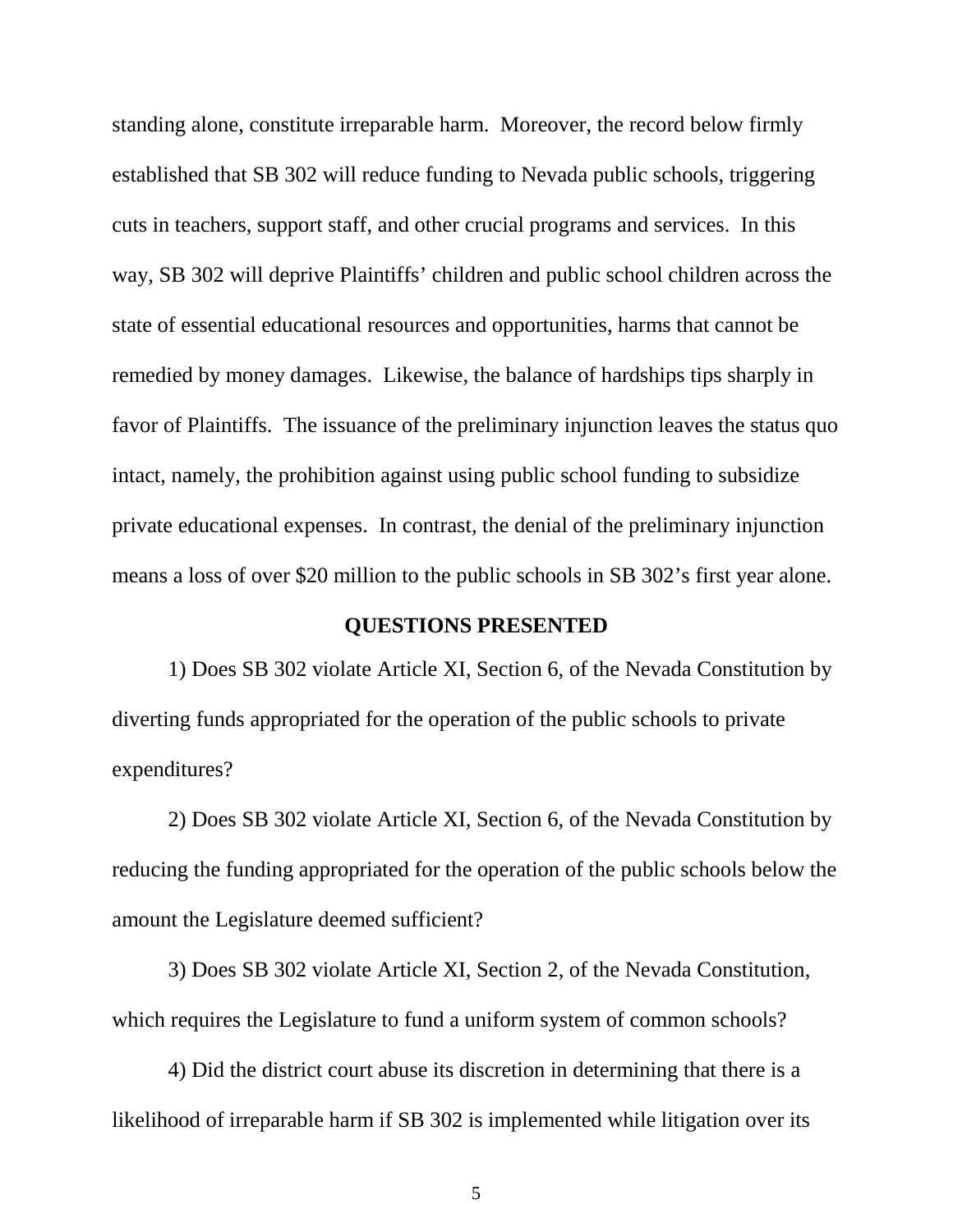constitutionality is pending?

#### **STATEMENT OF FACTS**

#### **I. CONSTITUTIONAL AND STATUTORY FRAMEWORK FOR PUBLIC EDUCATION**

#### **A. The Education Article of the Nevada Constitution**

From the outset, Nevada's founders were concerned with ensuring a sufficiently funded system of public schools in the state. Respondents' Appendix ("RA") 321 (Green Decl. ¶ 8). John Collins, the constitutional convention delegate who chaired the Education Committee, summarized the purpose of the Education Article: "The great object is to stimulate the support of the public schools . . . ." RA 322 (Green Decl. *I* 11 (citing Official Report of the Debates and Proceedings in the Constitutional Convention of the State of Nevada ("Debates and Proceedings") at 577)).

At the convention, the delegates debated whether the funding of public schools through a special tax should be left to the discretion of the Legislature. Although some advocated for such discretion, Delegate Collins explained why the Legislature's funding of the public schools must be constitutionally mandated in Section 6 of Article XI: "[The Legislature] will be under pressure, a terrible pressure I have no doubt, which will impel them to postpone the tax from year to year . . . I do not believe that the Legislature is likely to be as earnest in this matter of education as gentlemen appear to anticipate." RA 328 (Green Decl. ¶ 27 (citing Debates and Proceedings at 588)). Delegate Collins' view prevailed, and the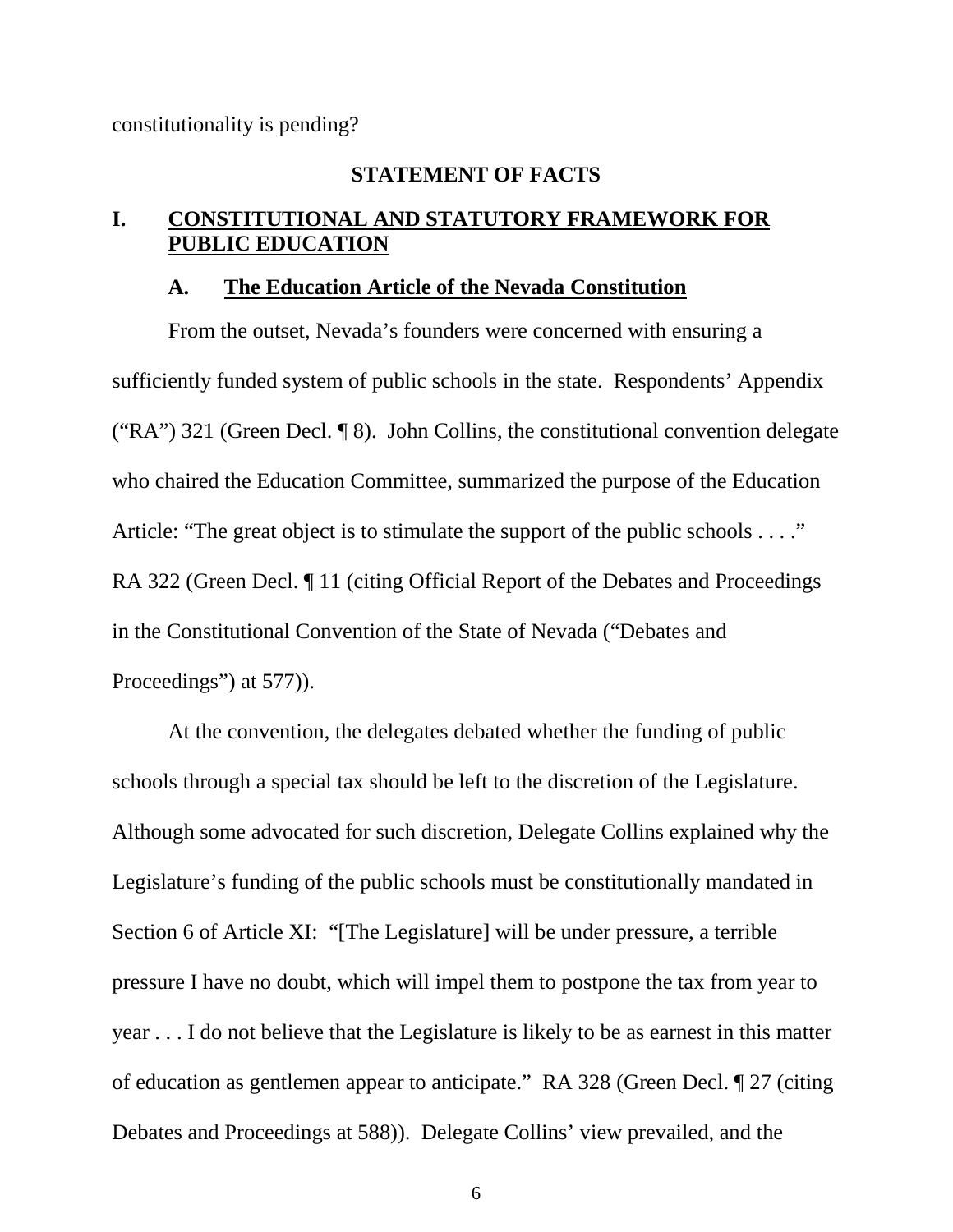Nevada Constitution reflects a mandatory commitment to funding public education. The delegates' lengthy debates concerning the Education Article included no discussion of publicly subsidizing non-public education. RA 323 (Green Decl. ¶ 14 ("Despite recognizing the ability of parents to choose non-public forms of education, neither Delegate Collins nor any other delegate argued that limited public funds should be spent on non-public means of education.")).

Consistent with the delegates' intentions, the Education Article guarantees the support and maintenance of public schools in Nevada. Article XI, Section 2, states that "[t]he legislature shall provide for a uniform system of common schools . . . ." Nev. Const. art. XI, § 2. Article XI, Section 6, mandates that "the legislature shall provide for the[] support and maintenance [of the common schools] by direct legislative appropriation from the general fund." *Id.* § 6.1.

In interpreting these statutes, this Court has recognized that Article XI of the Nevada Constitution "clearly expresses the vital role that education plays in our state," finding that:

> Our Constitution's framers strongly believed that each child should have the opportunity to receive a basic education. Their views resulted in a Constitution that places great importance on education. Its provisions demonstrate that education is a basic constitutional right in Nevada.

*Guinn v. Legislature of Nev.*, 119 Nev. 277, 286, 71 P.3d 1269, 1275 (2003), *overruled on other grounds by Nevadans for Nev. v. Beers*, 122 Nev. 930, 142 P.3d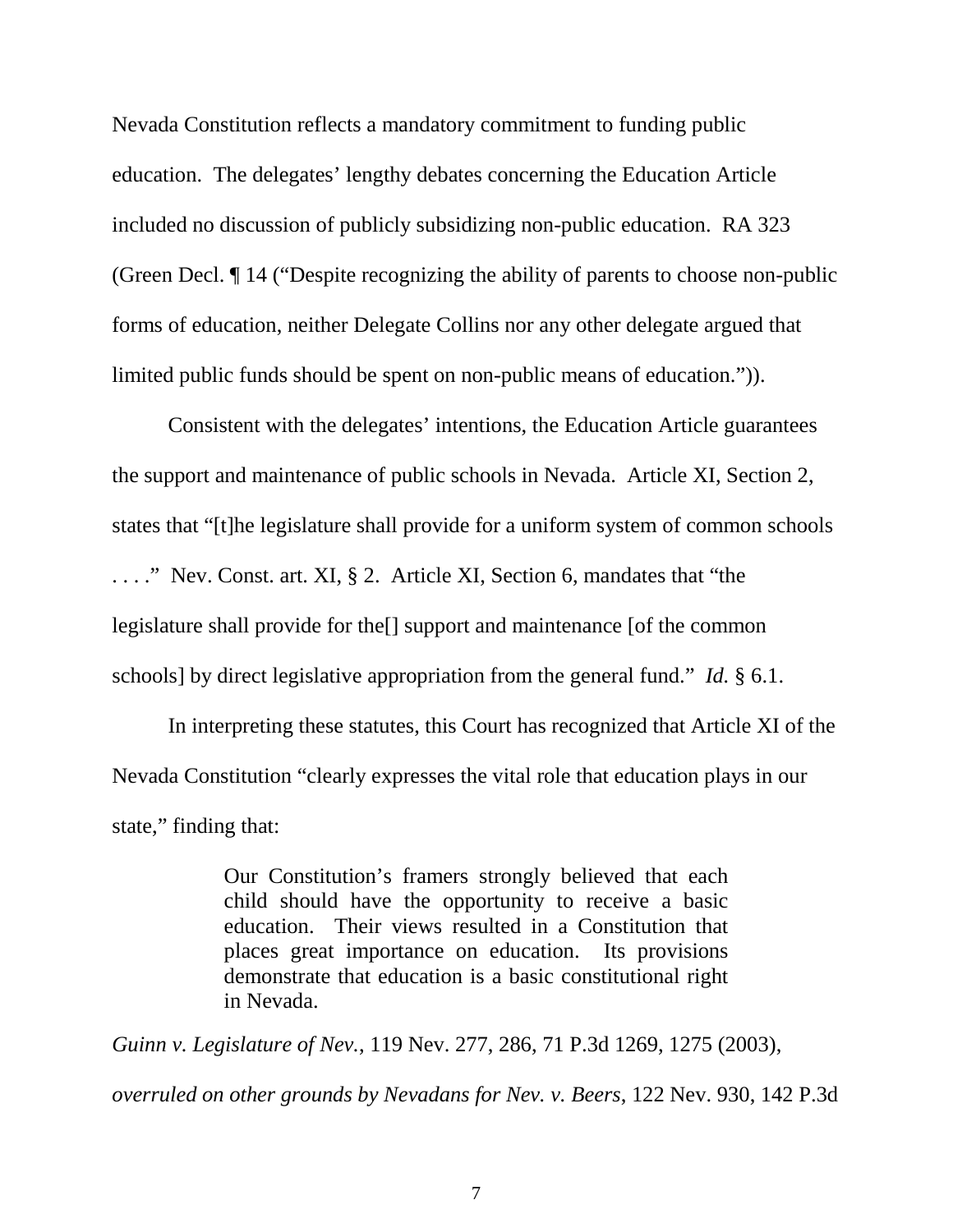339 (2006).

#### **B. The Education First Amendment**

In 2006, Nevada citizens reaffirmed the State's commitment to the maintenance and support of a uniform system of public schools, and cemented the primacy of that commitment, when they passed the "Education First" ballot initiative to amend Section 6 of the Education Article. This amendment was enacted in the wake of the budget crisis in the 2003 legislative session. In that year, disputes between the legislative and executive branches resulted in the absence of a timely appropriation of funds to operate the public school system. RA 76-77 (2006 Statewide Ballot Questions at 4-5). Nevada public school children were collateral damage in this budgetary stalemate as teachers and staff could not be hired and schools could not open on time. *Id.*

To prevent the State budgetary process from again impeding the operation of the public schools, the Education First Amendment mandates the Legislature to fund public education first, before any other appropriation in the State budget, in an amount it deems sufficient:

> During a regular session of the Legislature, before any other appropriation is enacted to fund a portion of the state budget for the next ensuing biennium, the Legislature shall enact one or more appropriations to provide the money the Legislature deems to be sufficient, when combined with the local money reasonably available for this purpose, to fund the operation of the public schools in the State for kindergarten through grade  $12 \ldots$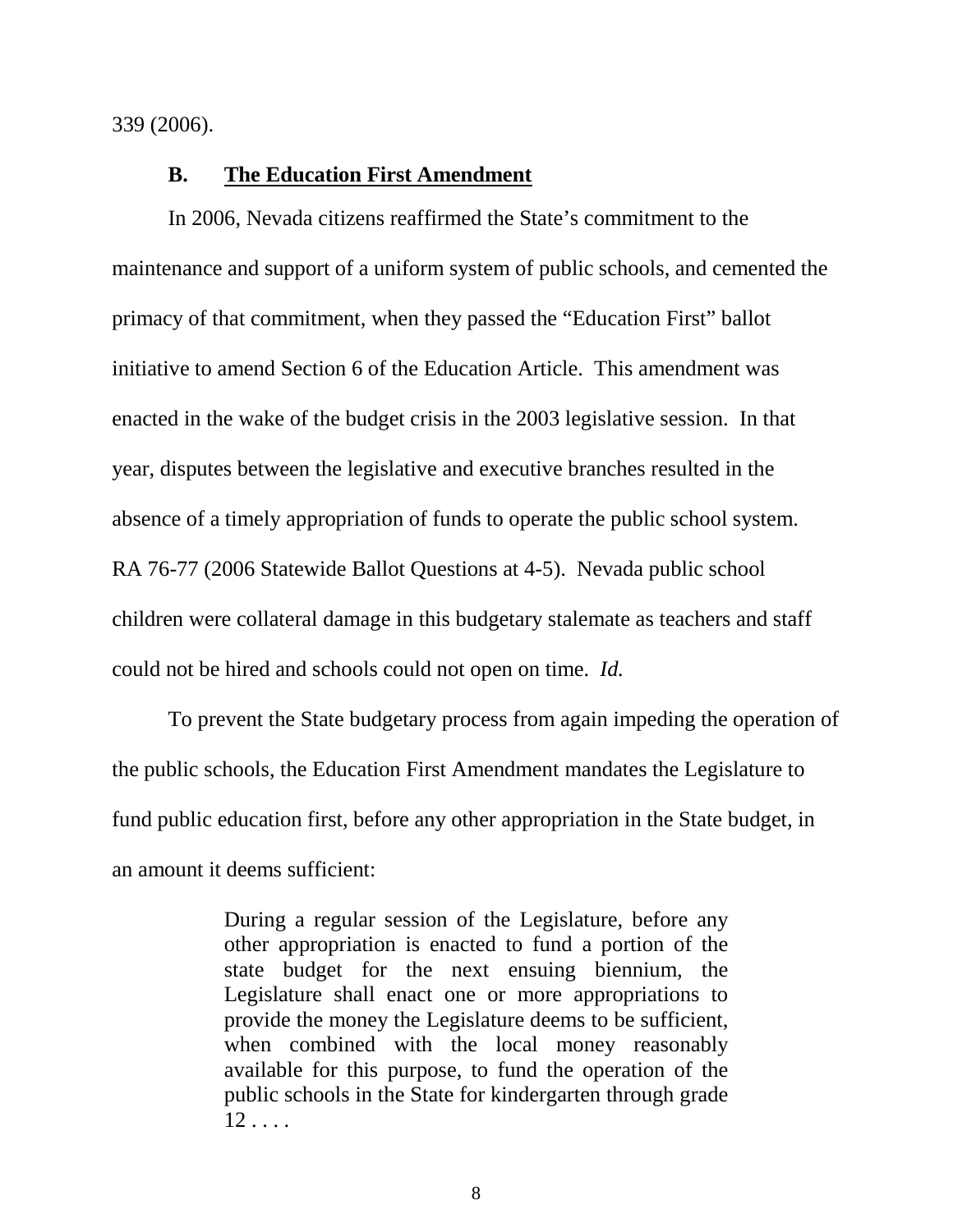Nev. Const. art. XI, § 6.2. The amendment further specifies that "[a]ny appropriation of money enacted in violation of subsection 2, 3, or 4 is void." *Id.*  $§ 6.5.$ 

The stated purpose of the Education First amendment was to "ensure[] our state's public school system will be funded, before any other program for the next fiscal biennium," and to "ensure that the funding of education in Nevada will be given the status intended by the framers of our Constitution . . . ." RA 76-77.

#### **C. Nevada's Education Finance System**

Since 1967, the Legislature has provided funding for the public school system through the "Nevada Plan" and other categorical grants. Under the Nevada Plan, the Legislature determines, for each biennium, the amount of funding necessary, when combined with certain categorical (non per-pupil) funding outside the Nevada Plan, to operate the public schools. RA 203. It guarantees that amount to school districts through the Basic Support Guarantee ("BSG"), in addition to the categorical grants. RA 203.

The BSG is funded by the Legislature through a combination of state monies appropriated to the State's Distributive School Account ("DSA") and mandated local taxes. The DSA is comprised primarily from the appropriations of state revenue made by the Legislature each biennium for the operation of Nevada's public schools pursuant to Article XI, Section 6, of the Nevada Constitution. NRS 387.030.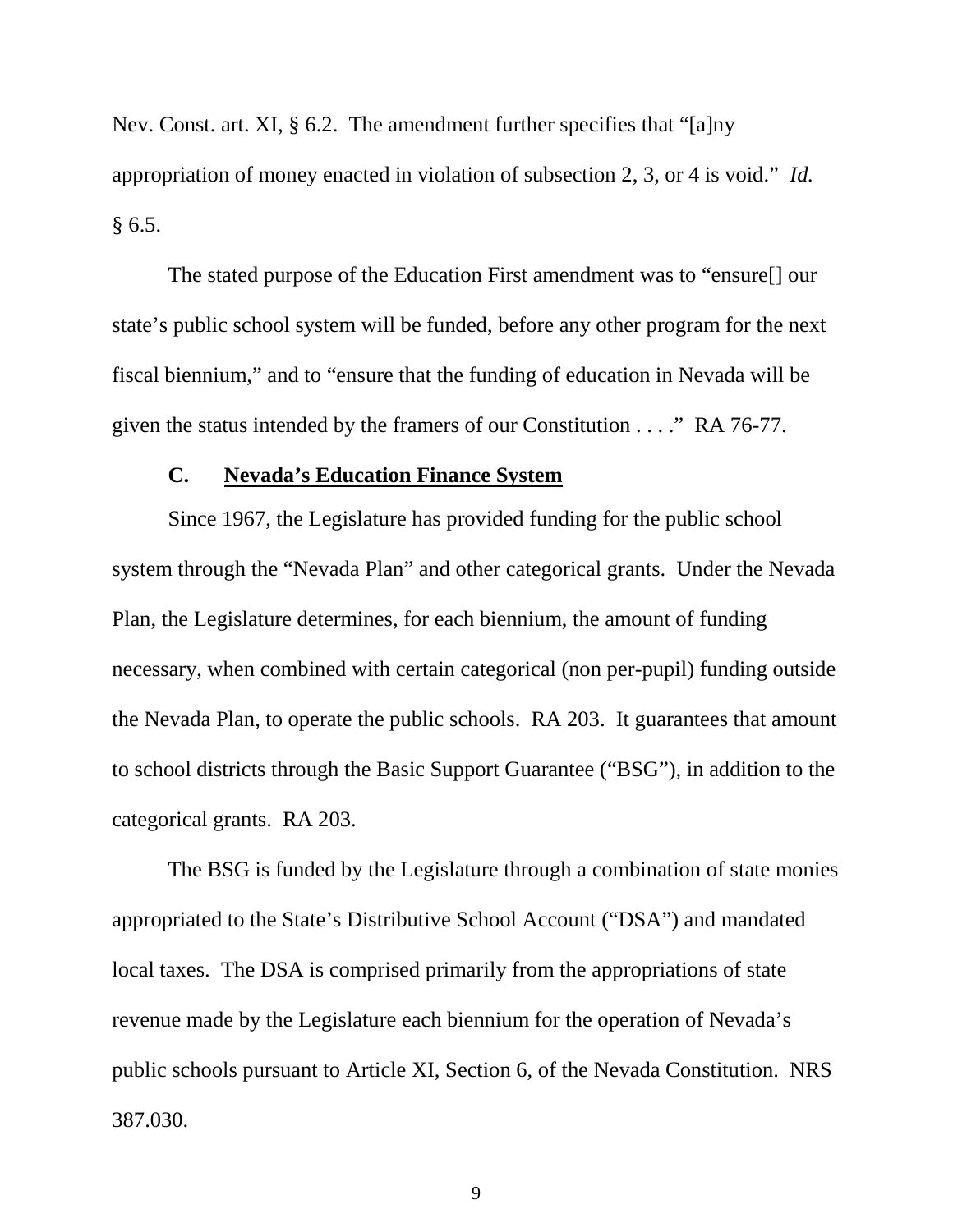#### **II. THE 2015 LEGISLATIVE SESSION**

#### **A. SB 302**

The Governor of Nevada signed SB 302 into law on June 2, 2015. SB 302 authorizes Defendant, the State Treasurer, to divert funds from the Legislature's appropriation for the operation of Nevada public schools into private ESAs.

When an ESA is established, SB 302 directs Defendant to deposit into the ESA an amount equal to 90% of the statewide average BSG per pupil—\$5,139 for the 2015-2016 school year. Appellant's Appendix ("AA") 80 (SB 302 § 8(2)). For children with disabilities and children in households with an income of less than 185% of the federal poverty level, Defendant must transfer 100% of the statewide average BSG per pupil—\$5,710 for 2015-2016. *Id.*

The total amount of the BSG transferred to each ESA is deducted from the funding appropriated by the Legislature for the operation of the public school district in which the child receiving the ESA resides. Specifically, the statute directs Defendant to deduct "all the funds deposited in education savings accounts established on behalf of children who reside in the county" from the school district's yearly "apportionment" of the legislatively appropriated funding. AA 96 (SB 302 § 16(1)); *see also* AA 76 (SB 302, Legislative Counsel's Digest ("the amount of the [ESA] must be deducted from the total apportionment to the resident school district of the child on whose behalf the grant is made.")). Therefore, each ESA is a loss to the public school district of either \$5,139 or \$5,710 per year.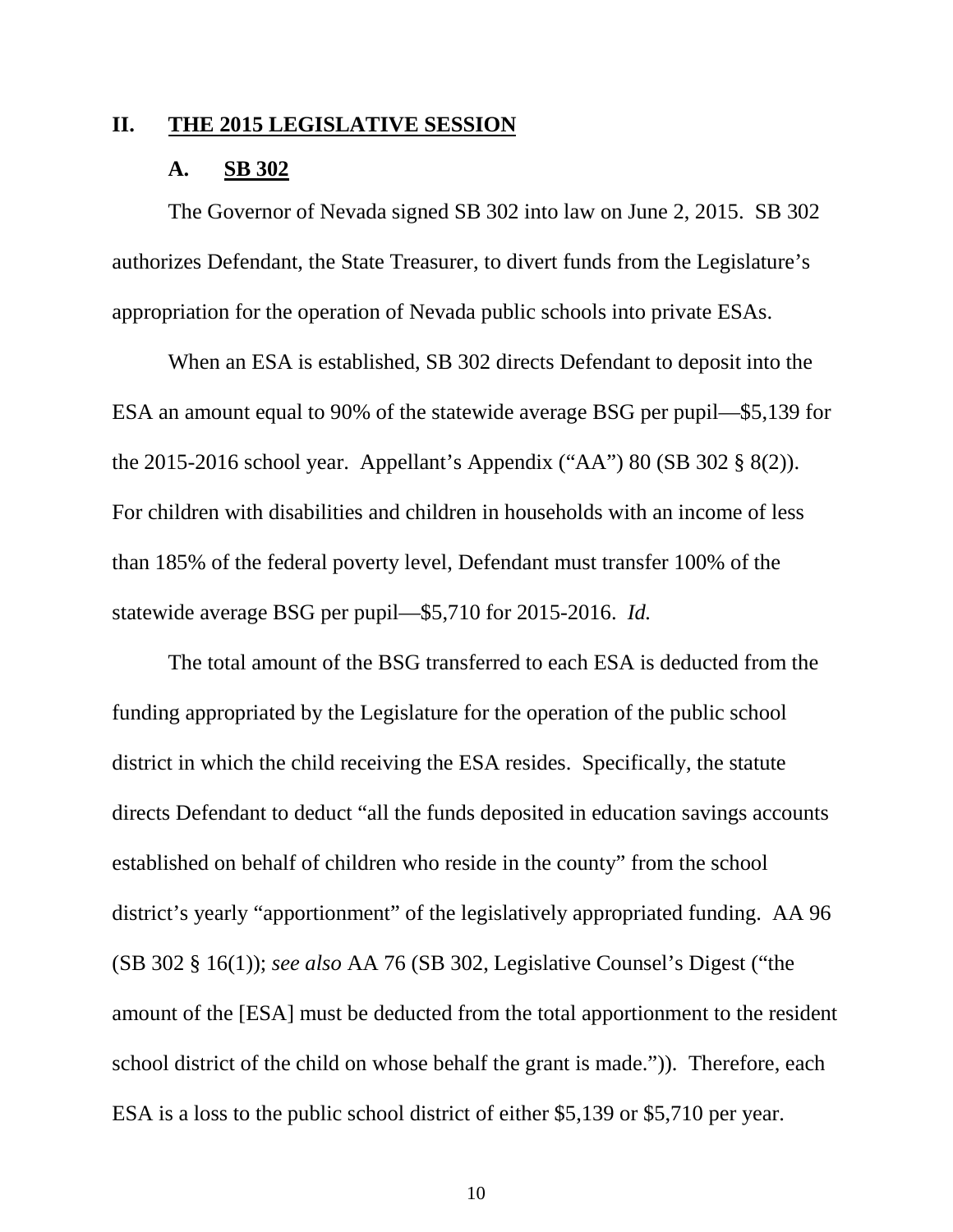In contrast, under the Nevada Plan, the State only pays a fraction of the amount of the BSG for each school district. For instance, to Clark County, for the 2014-2015 school year, the State paid \$2,213 per pupil. RA 229 (Nevada K-12 Education Finance Fact Sheet ("Education Finance Fact Sheet")). SB 302 directs Defendant to deduct the full amount of the BSG for each ESA from the DSA, not just the State share of the BSG paid to the public school district. Thus, SB 302 authorizes the deduction from public school budgets of an amount far in excess of the State portion of the BSG for each ESA.

Under SB 302, an ESA can be established for any child who enrolls in a public school for 100 consecutive days. AA 78-79 (SB 302 § 7). The 100-day requirement need be met only once in the child's academic career to obtain ESA funding every year until the child graduates, drops out, or leaves the state. *Id.* Under current proposed regulations, part-time or full-time enrollment will satisfy the 100-day requirement, and a student who attended public school in 2014-2015 is deemed eligible for an ESA. Third Revised Proposed Regulations  $\S 9.4$ .<sup>[1](#page-0-0)</sup> Furthermore, children entering kindergarten do not *ever* have to attend a public school to have public school funds deposited in their ESA every year until they graduate from high school. *Id.* § 9.7. Nor do children of military families have to

 <sup>1</sup> *Available* at

<span id="page-17-0"></span>http://www.nevadatreasurer.gov/uploadedFiles/nevadatreasurergov/content/School Choice/Forms/2015-11-19\_R061-15\_Regs\_updated.pdf (accessed March 22, 2016).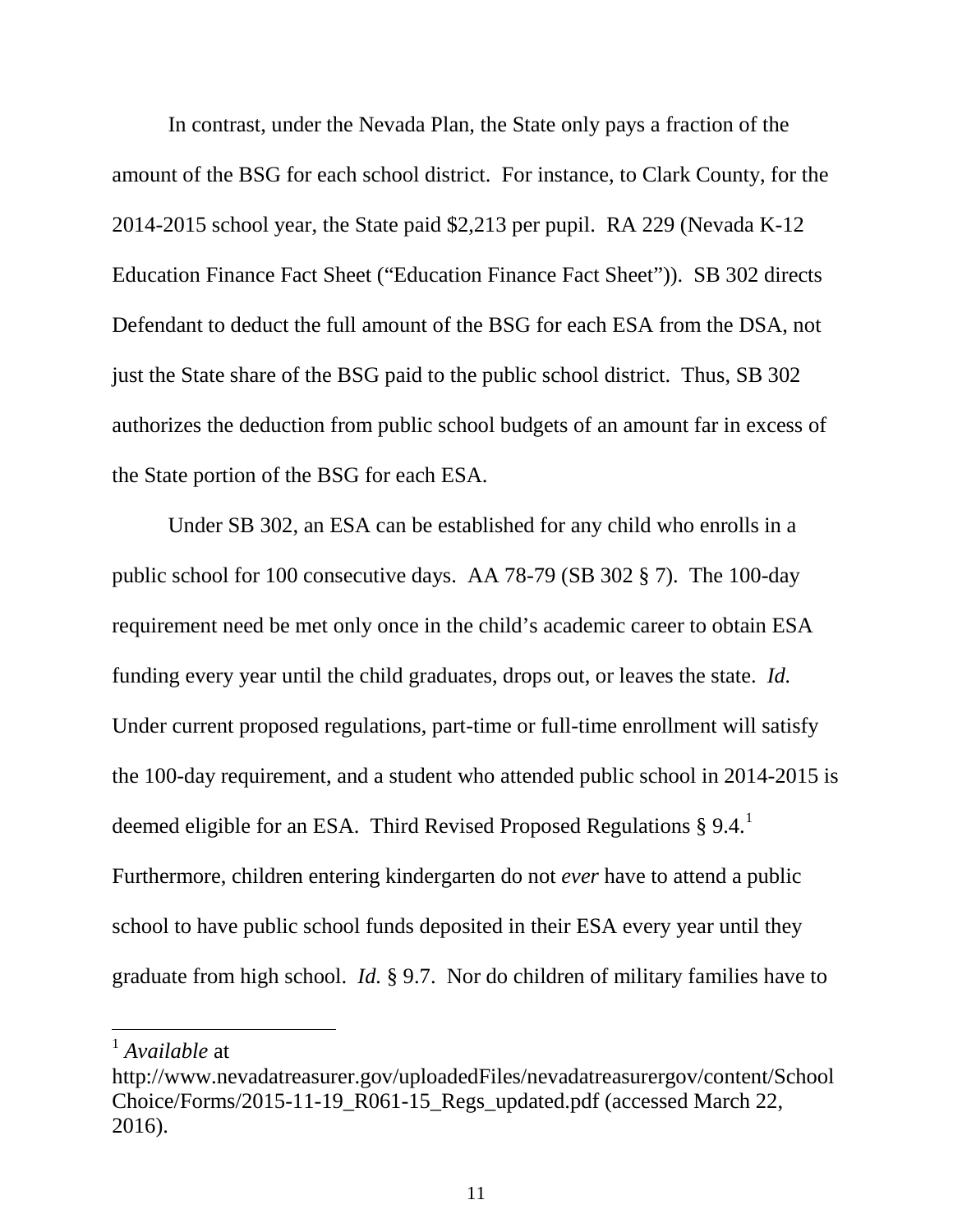meet the 100-day requirement. *Id.* There is no limit on the number of ESAs that may be established and funded and no limit on the amount of funding that can be deducted from the public schools in any one year or cumulatively over multiple years.

SB 302 does not require private schools or other entities receiving funds from the ESA program to meet the non-discrimination requirements established by the Legislature for the operation of Nevada's uniform system of public schools. Public schools, of course, cannot discriminate and must be open to all students. *See, e.g.*, NRS 388.450; 388.520; 388.405; 388.407. In contrast, private institutions receiving ESA funds may refuse to admit, or otherwise discriminate against, students on the basis of their religion, academic achievement, ELL status, disability, homelessness or transiency, gender, gender identity, or sexual orientation. *See generally* AA 76 (SB 302); *see also* RA 105-07 (Lubienski Decl. ¶¶ 15-18). Further, SB 302 does not require private schools or other entities to accept the ESA amount as full tuition. They may charge tuition far exceeding \$5,139 or \$5,710 and deny admission to those unable to make up the difference.

SB 302 also imposes no obligation for private schools and other entities receiving ESA funds ("Participating Entities") to meet the academic requirements established by the Legislature for Nevada's uniform system of public schools. The public schools are subject to numerous requirements regarding testing and curriculum. *See generally* NRS 389 et seq. (setting academic and testing standards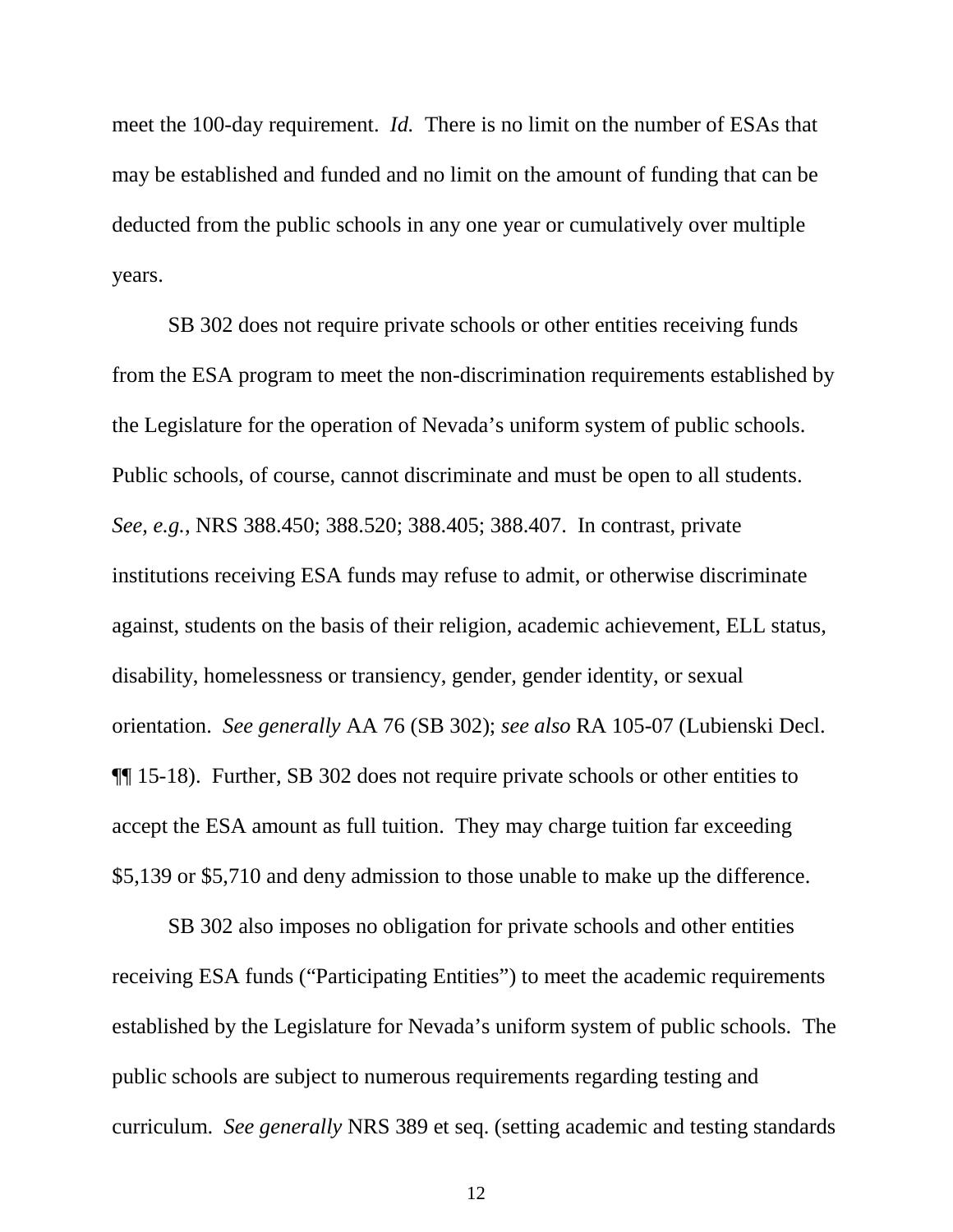for public schools). Participating Entities do not have to meet any such requirements. Indeed, private schools can operate in Nevada whether they are licensed by the State or not, and approximately half of the private schools in the state are exempt from licensure. NRS 394.211; RA 61. Under SB 302, these nonlicensed private schools can participate in the voucher program. AA 82 (SB 302  $§ 11(1)(a)).$ 

#### **B. SB 515**

On June 1, 2015, the Legislature passed SB 515, appropriating the funds deemed sufficient for the operation of the Nevada public schools for the biennium, as required by Article XI, Section 6.2. The Legislature explained that the purpose of SB 515 was to "ensur[e] sufficient funding for K-12 public education for the 2015-2017 biennium." AA 108. SB 515 appropriates approximately \$2 billion in state funding for the operation of the public schools during the 2015-2017 biennium. AA 113.

In enacting SB 515, the Legislature used the Nevada Plan formula, supplemented by categorical funding grants, and followed the exact same process and as it has in prior biennium budgets to determine the sufficiency of the appropriation for the operation of the public schools. *See* RA 196 (Legislative Counsel Bureau, Fiscal Analysis Division, *The Nevada Plan for School Finance: An Overview* (2015)). First, it calculated the BSG under the Nevada Plan for each district, multiplied by the number of students anticipated to attend the public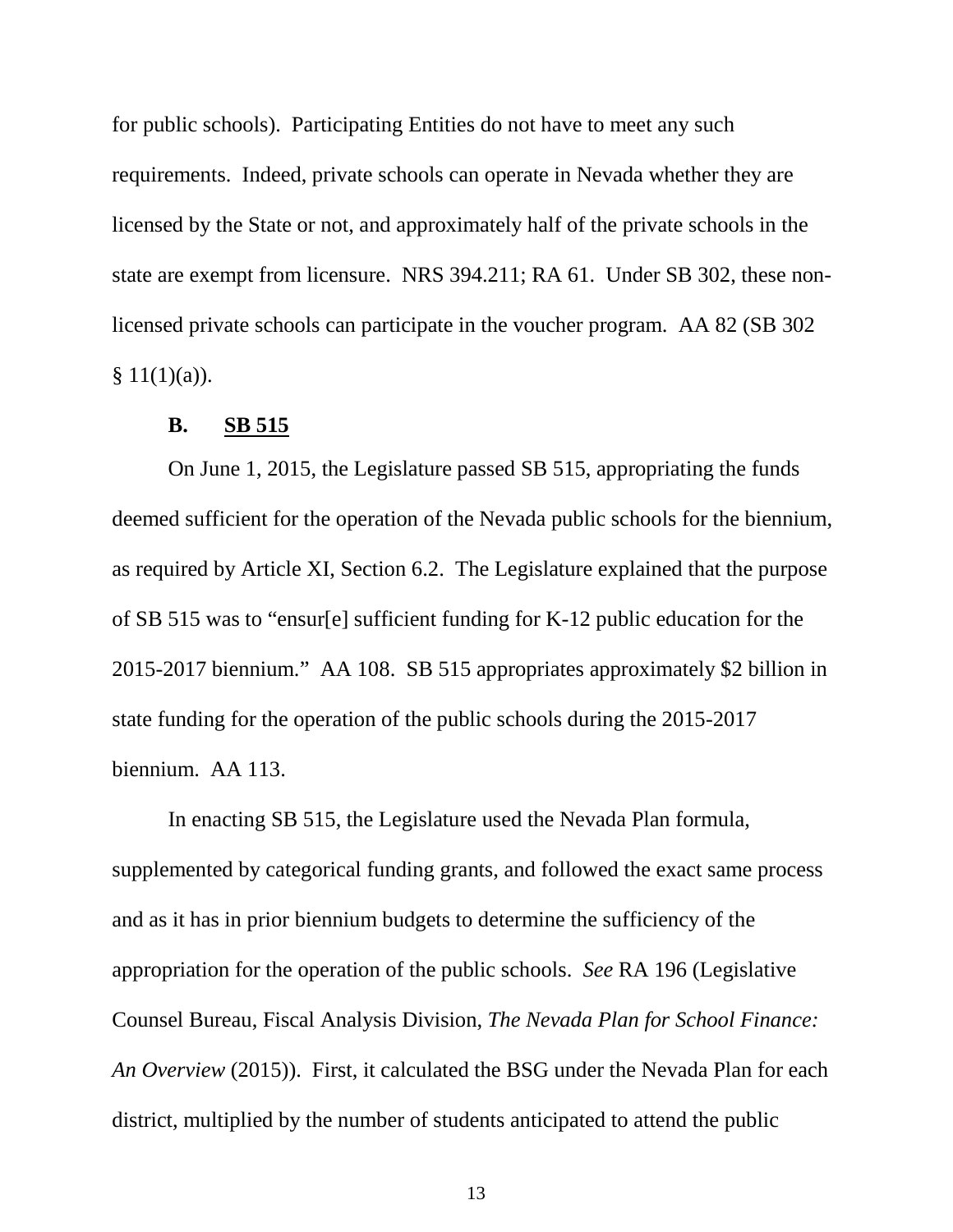schools each district. The Legislature next added categorical (non per-pupil) grant funding, tied to specific state programs or initiatives, and then fixed the total state support for the public schools. After deducting certain other funding sources, including local funds, the Legislature determined \$2 billion in state funds to be a sufficient appropriation, and appropriated that sum in Section 7 of SB 515.

SB 515 contains no mention of either SB 302 or the ESA program. The minutes of legislative meetings on SB 515 also contain no mention of SB 302, nor does the legislative record indicate that SB 302 was taken into account when determining the BSG, categorical grants, or in the calculation of the \$2 billion appropriation to the DSA. *See* Minutes of the Senate Committee on Finance, May 30, 2015 and May 31, 2015, and Minutes of the Assembly Ways and Means Committee, June 1, [2](#page-17-0)015, at 7-8<sup>2</sup>; AA 22 (Distributive School Account – Summary for 2015-17 Biennium ("DSA Summary 2015-2017")).

#### **C. Implementation of SB 302**

Over 4,000 applicants have pre-registered for ESAs, according to Defendant. AOB 47. Funding just these ESAs would result in a loss of over \$20 million from the public school districts' budgets in the current school year. Defendant has estimated that full participation in the ESA program by both Nevada's private school and home-based education populations would result in the reduction of

<span id="page-20-0"></span> <sup>2</sup> *Available at*

https://www.leg.state.nv.us/Session/78th2015/Reports/history.cfm?BillName=SB5 15 (accessed March 22, 2016).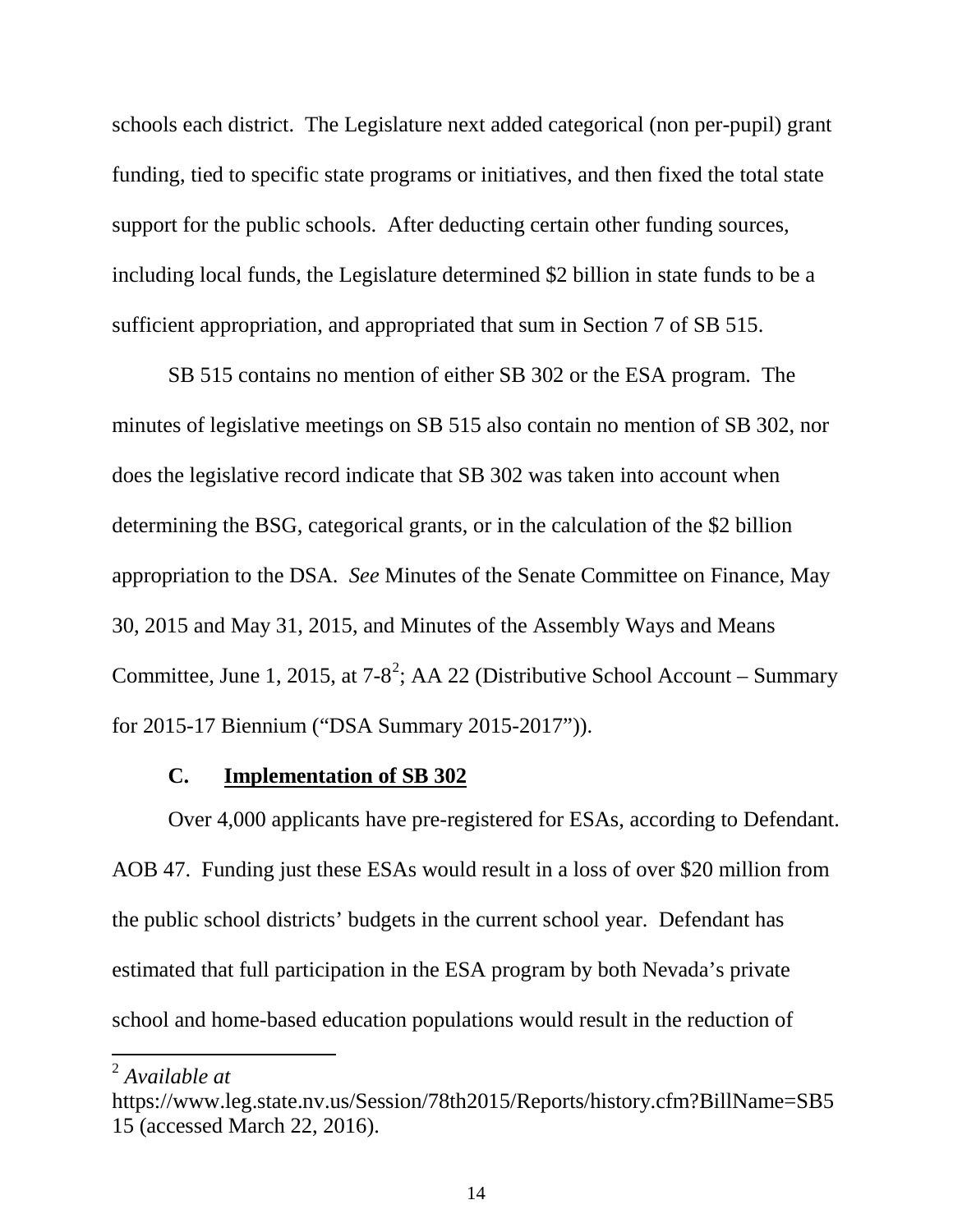\$200 million to public school district budgets. RA 69 (Education Savings Account – SB 302, Notice of Workshop, Aug. 21, 2015, Statement of Chief of Staff Grant Hewitt (if all private and homeschooled children qualified for an ESA, "you'd have approximately a \$200M []hole in the budget")).

#### **III. PROCEDURAL HISTORY**

On September 19, 2015, Plaintiffs—parents of children enrolled in the Nevada public schools—filed a Complaint challenging the constitutionality of SB 302. On October 20, 2015, Plaintiffs moved for a preliminary injunction, arguing that SB 302 violated Article XI, Sections 2, 3, and 6, of the Nevada Constitution. Defendant opposed the motion and filed a countermotion to dismiss Plaintiffs' suit.

On December 24, 2015, the Honorable James E. Wilson Jr. of the First Judicial District of Nevada denied Defendant's Motion to Dismiss. On January 11, 2006, Judge Wilson entered a preliminary injunction barring implementation of SB 302. AA 37.

In its order, the district court found that Plaintiffs were likely to prevail on the merits that SB 302 violates Article XI, Sections 6.1 and 6.2, of the Nevada Constitution because "general fund money appropriated to fund the operation of the public schools will be used to fund education savings accounts." AA 45. The district court held that because Sections 6.1 and 6.2 mandate appropriations for the operation of the public schools, such appropriations cannot be used for other purposes. AA 46. The court concluded that "[b]ecause some amount of general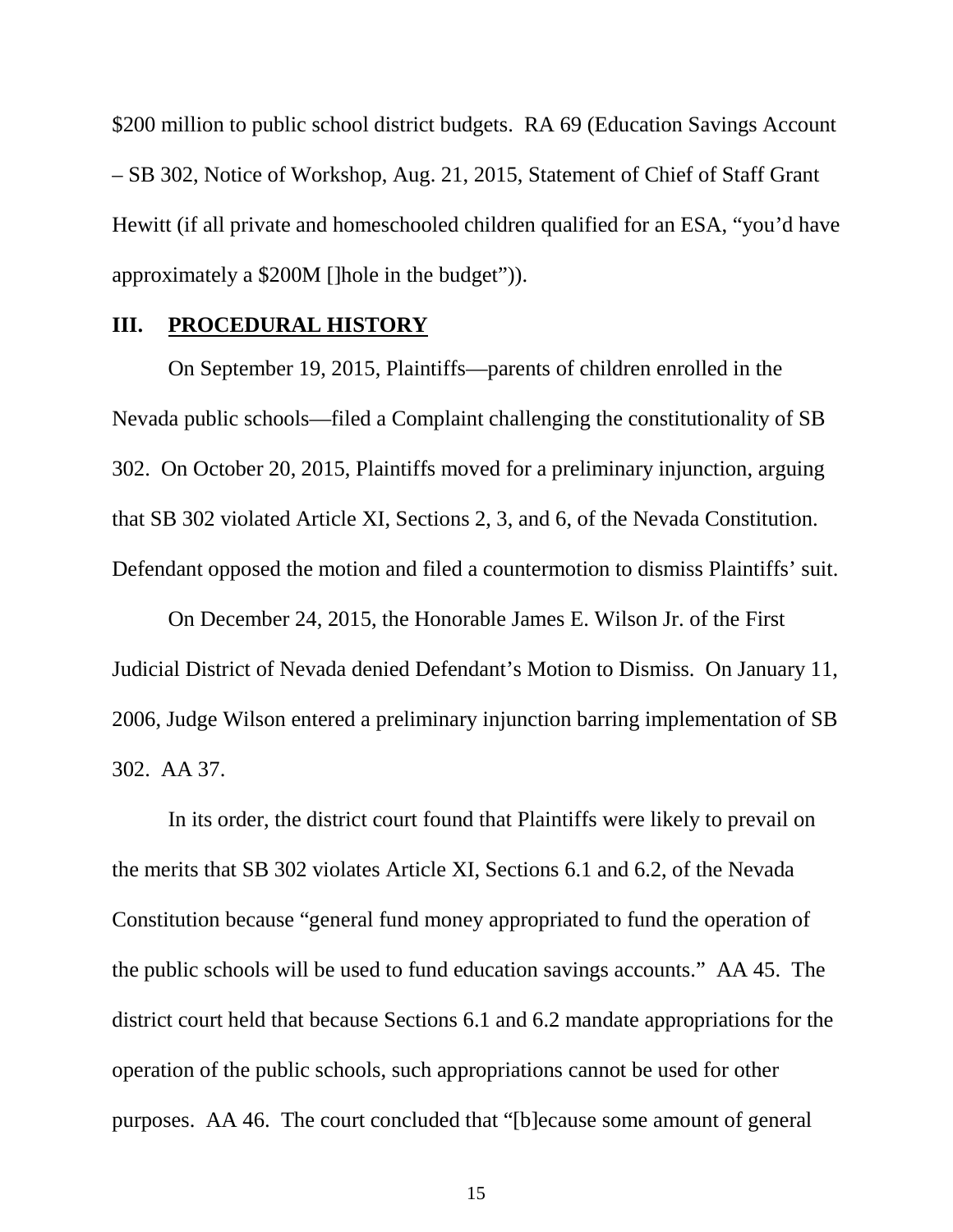funds appropriated to fund the operation of the public schools will be diverted to fund education saving accounts under SB 302, that statute violates Sections 6.1 and 6.2 of Article 11." *Id.*

The district court also concluded that Plaintiffs were likely to prevail on the merits that SB 302 violates Section 6.2 by reducing the amount the Legislature deemed sufficient to fund the operation of the public schools for the next biennium. The district court held that "SB 302's diversion of funds from the Section 6 direct legislative appropriation from the general fund to fund the operation of the public schools reduces the amount deemed sufficient by the legislature to fund public education and therefore violates Article 11, Section 6.2." AA 47.

The district court found that Plaintiffs had not shown a likelihood of success on their claim that SB 302 violates the mandate in Article XI, Section 2, that the Legislature establish a uniform system of common schools. The court acknowledged this Court's holding that "'[e]very positive direction' in the Nevada Constitution 'contains an implication against anything contrary to it which would frustrate or disappoint the purpose of that provision.'" AA 49 (citing *Galloway v. Truesdell*, 83 Nev. 13, 26, 422 P.2d 237, 246 (1967)). However, because "SB 302 does not do away with public schools," the district court found Plaintiffs had not met their burden on this claim. *Id.*

The district court also found that Plaintiffs had not shown a likelihood of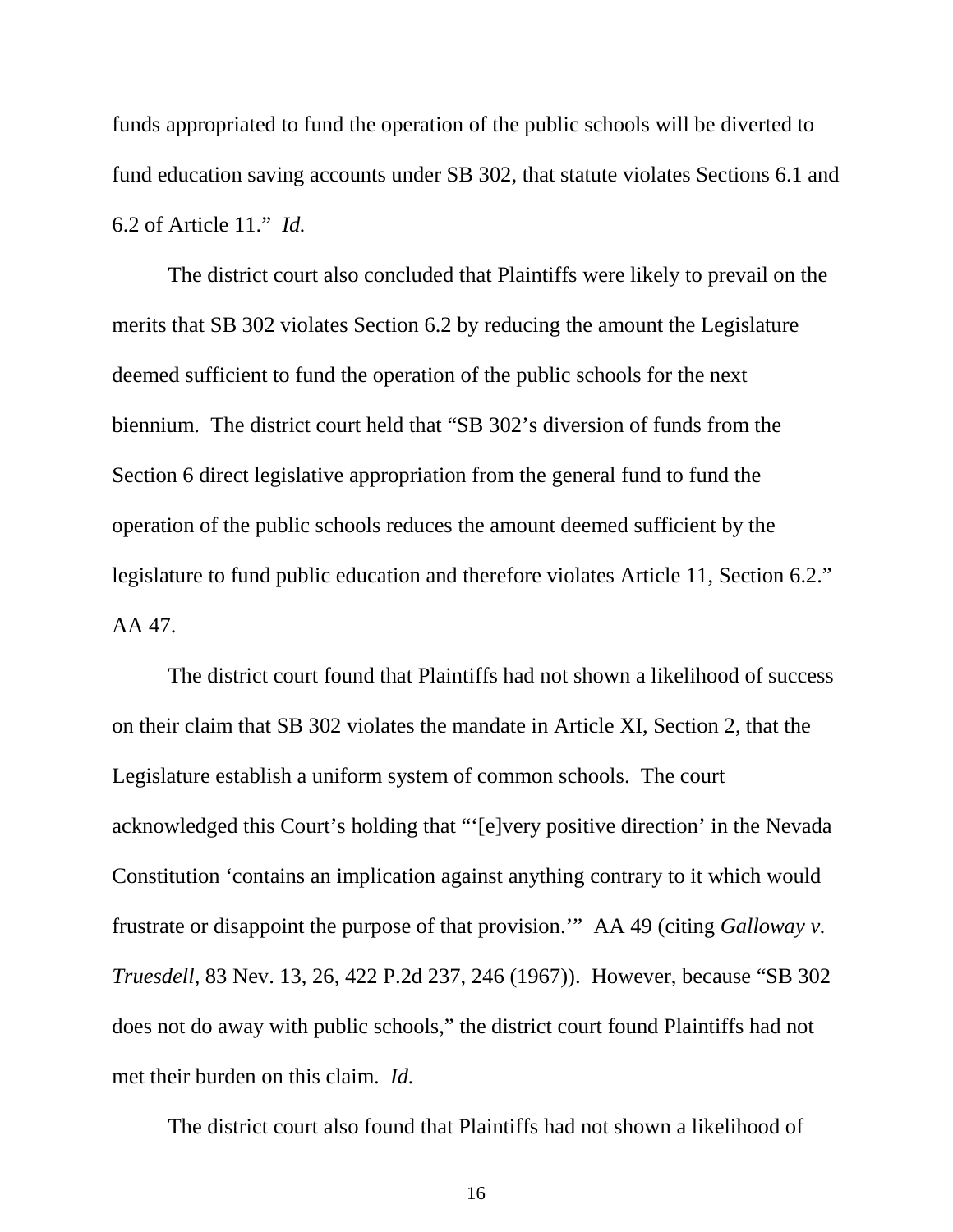success on their claim that SB 302 violates Article XI, Section 3. The district court agreed with Plaintiffs that state funds appropriated to public schools under Section 3 can only support the public schools. AA 44-45. However, the Court found that Plaintiffs had failed to demonstrate that in all circumstances SB 302 would use Section 3 funds. *Id.*

Finally, the district court concluded that Plaintiffs had met their burden of demonstrating that SB 302 would cause "irreparable harm and that on balance the potential hardship to Plaintiff Parents' children outweighs the interest of the Treasurer and others." AA 50. Thus, the Court preliminarily enjoined implementation of SB 302.

#### **SUMMARY OF ARGUMENT**

Article XI, Sections 6.1 and 6.2, of the Nevada Constitution require that the Legislature appropriate funds it deems sufficient to support, maintain, and operate Nevada's uniform system of public schools for the ensuing biennium. SB 515 enacts a \$2 billion appropriation to fund the operation of the public schools for the 2015-2017 biennium. SB 302 is unconstitutional because it diverts funds that the Legislature appropriated in SB 515 for the operation of the public schools and uses those funds to subsidize private expenses.

Article XI, Section 6.2, also requires that the Legislature, before any other appropriation in the state budget, appropriate funds in an amount it deems sufficient for the operation of the public schools for the next biennium. SB 302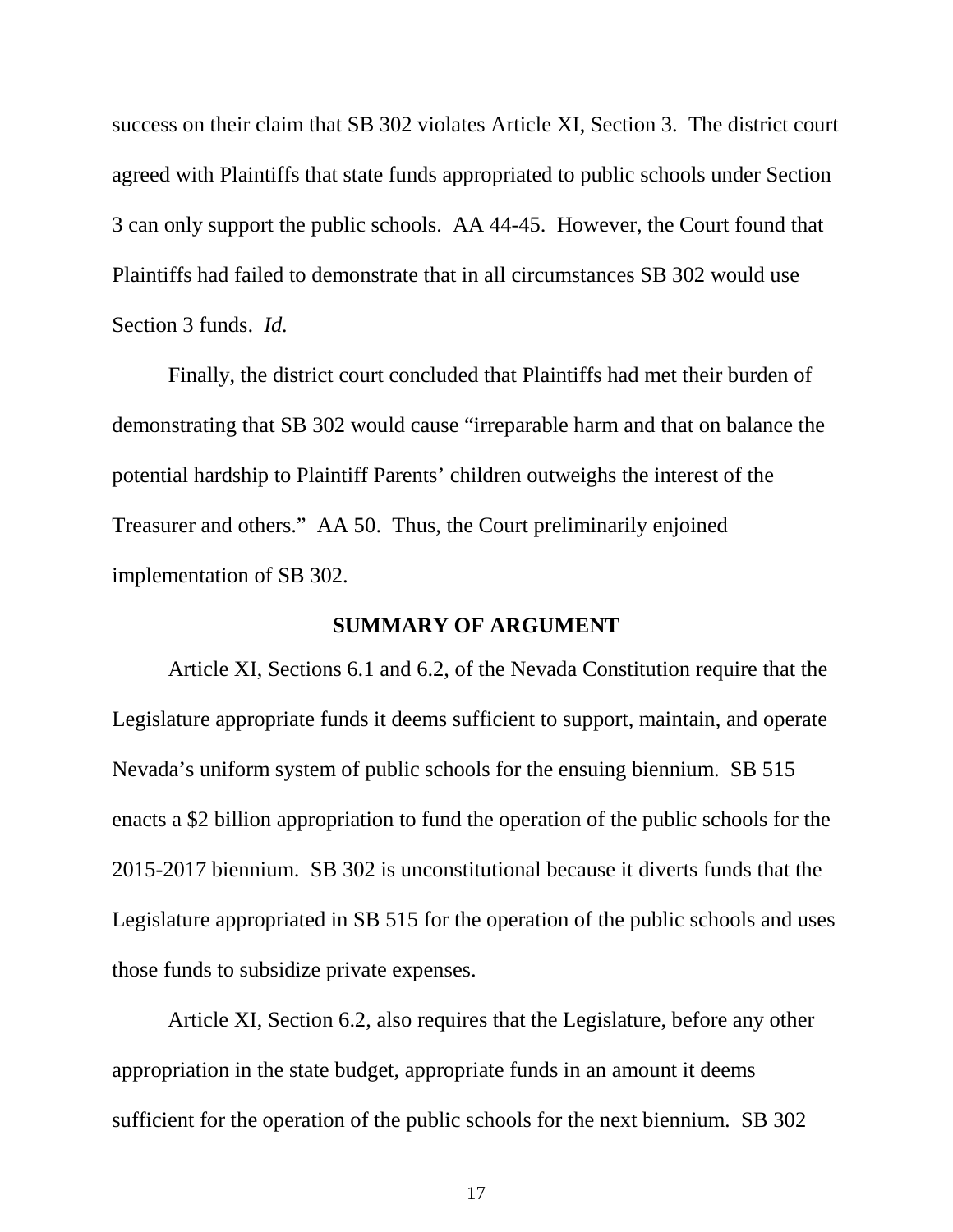diverts funds from the amount the Legislature appropriated in SB 515, thus unconstitutionally reducing public school funding below the amount the Legislature deemed sufficient for the operation of the public schools.

Defendant's argument that Section 6 does not require the Legislature's appropriation for public schools to be used only for public schools defies the plain language, meaning, and intent of Section 6. Further, Defendant's argument that it is permissible for the Legislature to pass a single appropriation to fund both the public schools and ESAs conflicts with the mandate in Section 6.2 that the appropriation to fund the operation of the public schools occur *before any other* appropriation. Even if the Legislature had funded the public schools and ESAs in a single appropriation—which it clearly did not—then the appropriation for the operation of the public schools would not come *before* the ESA appropriation, and under Article XI, Section 6.5, the ESA appropriation would be void. Defendant's interpretation would permit the Legislature to fund other government programs through the first appropriation, so long as funding for public schools was included, and even allow State officials to figure out how to divvy up the funding later. Defendant's argument contravenes the plain language and intent of the Education First Amendment—to make certain that public education, and only public education, is funded in the Legislature's first appropriation.

SB 302 also violates Article XI, Section 2, of the Nevada Constitution, which requires that the Legislature provide for a uniform system of common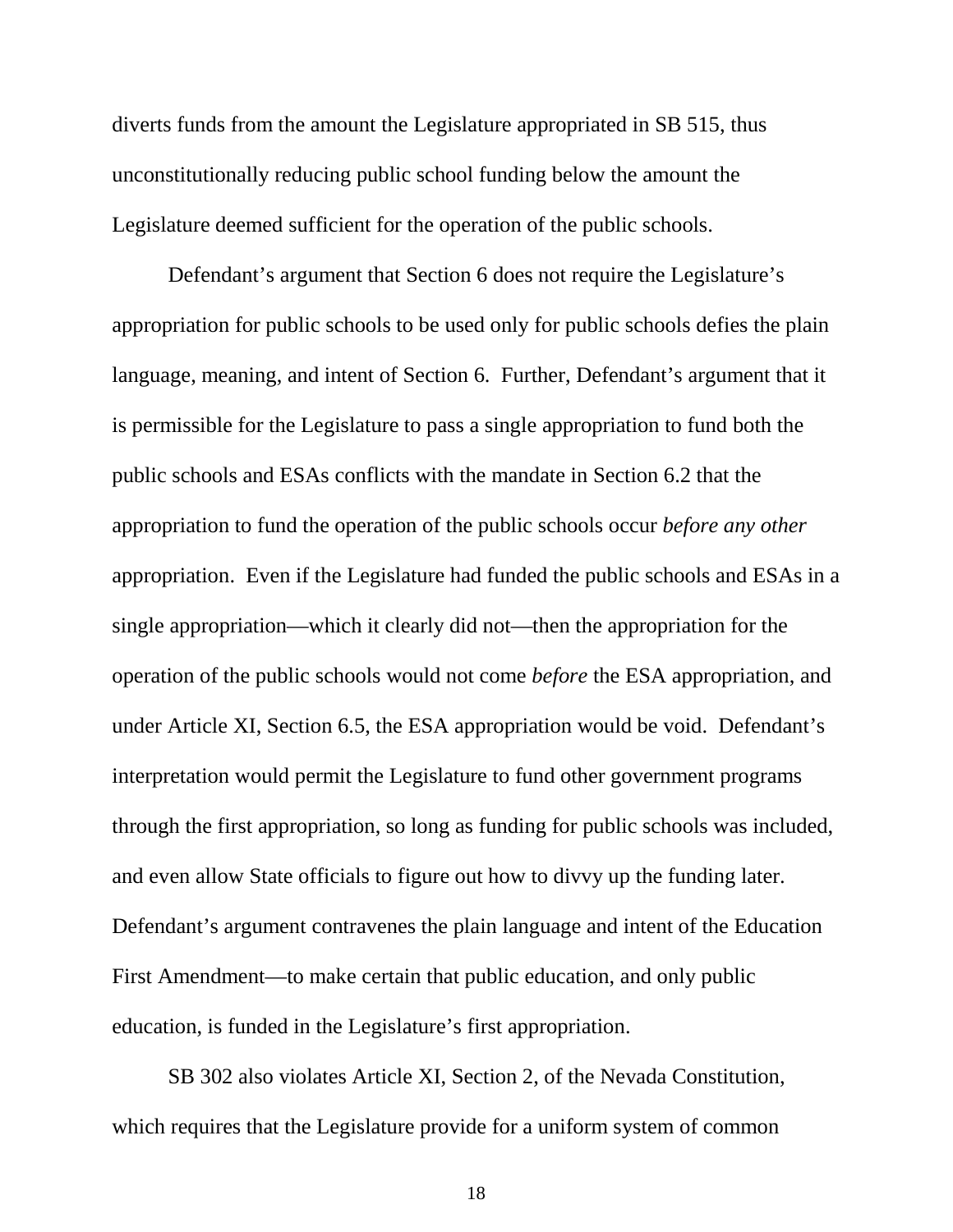schools. Under Nevada law, the expression of a positive constitutional commitment simultaneously forbids legislative action that is contrary to it. Because SB 302 diverts funds from the uniform system of common schools to a non-uniform, non-common system of schools, it violates Section 2.

Finally, the district court did not abuse its discretion in determining that Plaintiffs demonstrated irreparable harm. SB 302's violation of the Nevada Constitution is itself sufficient to constitute irreparable harm. Moreover, Plaintiffs presented overwhelming record evidence that SB 302 would cause harm to Nevada's public schools and students.

### **STANDARD OF REVIEW**

This Court reviews the grant of a preliminary injunction for abuse of discretion, with the exception of questions of law:

> Determining whether to grant or deny a preliminary injunction is within the district court's sound discretion. In exercising its discretion, the district court must determine whether the moving party has shown a likelihood of success on the merits and that the nonmoving party's conduct, should it continue, would cause irreparable harm, for which there is no adequate legal remedy. Generally, this court reviews preliminary injunctions for abuse of discretion. Questions of law, however, are reviewed de novo.

*Labor Comm'r of State of Nev. v. Littlefield*, 123 Nev. 35, 38-39, 153 P.3d 26, 28

(2007).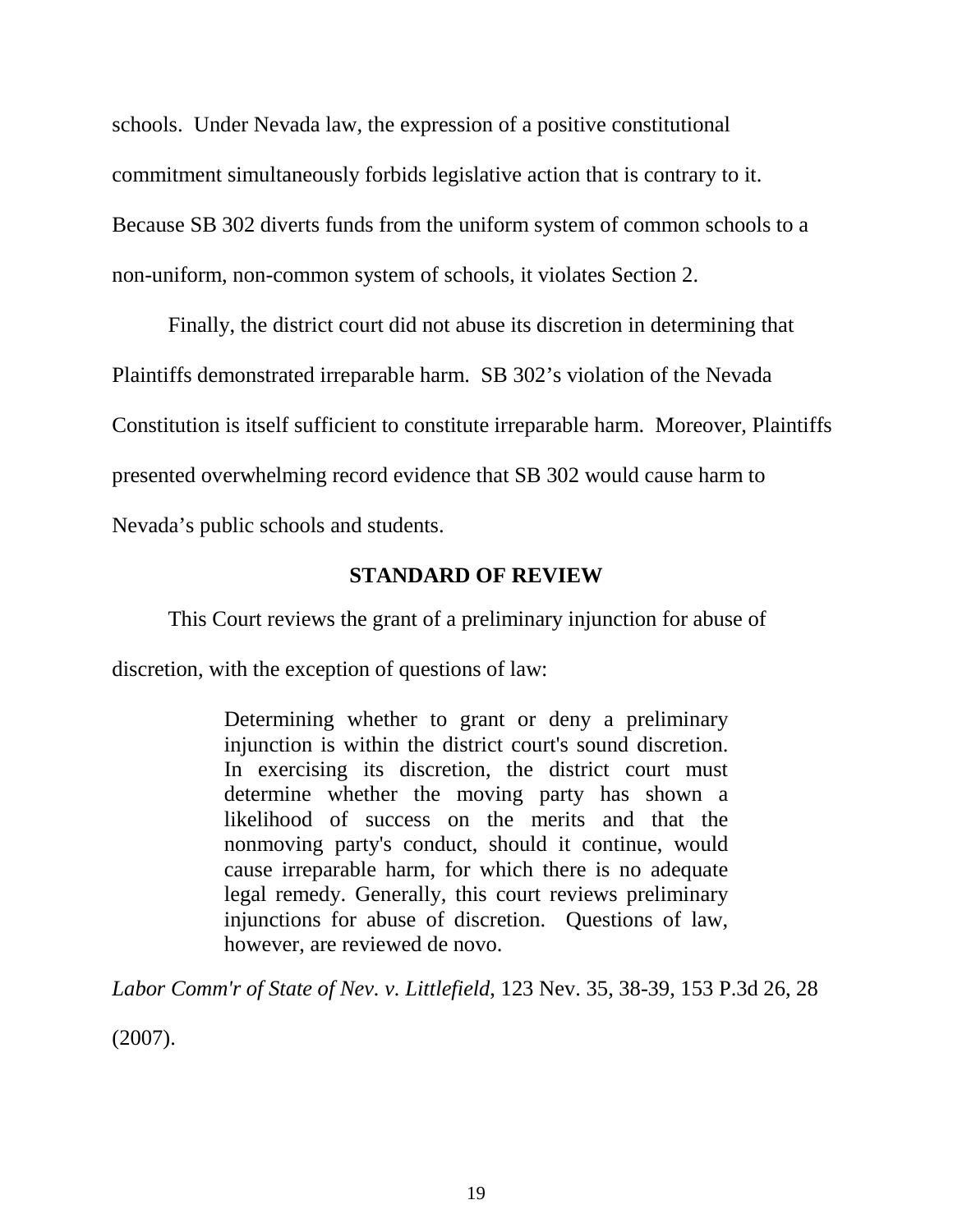#### **ARGUMENT**

### **I. SB 302 VIOLATES ARTICLE XI, SECTION 6, OF THE NEVADA CONSTITUTION**

### **A. The District Court Correctly Determined That SB 302 Violates Article XI, Sections 6.1 and 6.2, By Diverting Funds Appropriated To Public Schools**

#### **1. SB 302 Diverts Funds Appropriated To Public Schools**

Article XI, Section 6.1, requires that the Legislature "provide for the support and maintenance" of the public schools "by direct legislative appropriation." Nev. Const. art. XI, § 6.1. Section 6.2—the Education First Amendment—requires that "before any other appropriation is enacted to fund a portion of the state budget for the next ensuing biennium, the Legislature shall enact one or more appropriations to provide the money the Legislature deems to be sufficient . . . to fund the operation of the public schools." *Id.* § 6.2. These two provisions unequivocally require the Legislature to appropriate the necessary funds to support, maintain, and operate Nevada's public schools, and Section 6.2 specifies that this appropriation must occur before any other appropriation in the ensuing biennium.

The obligation under Sections 6.1 and 6.2 for the Legislature to make appropriations to fund the operation of the public schools would be meaningless if, once appropriated, the funds could be taken and used for purposes other than public education. *Hunt v. Warden, Nev. State Prison*, 111 Nev. 1284, 1285, 903 P.2d 826, 827 (1995) ("A statute should be construed in light of the policy and the spirit of the law, and the interpretation should avoid absurd results."). Hence, the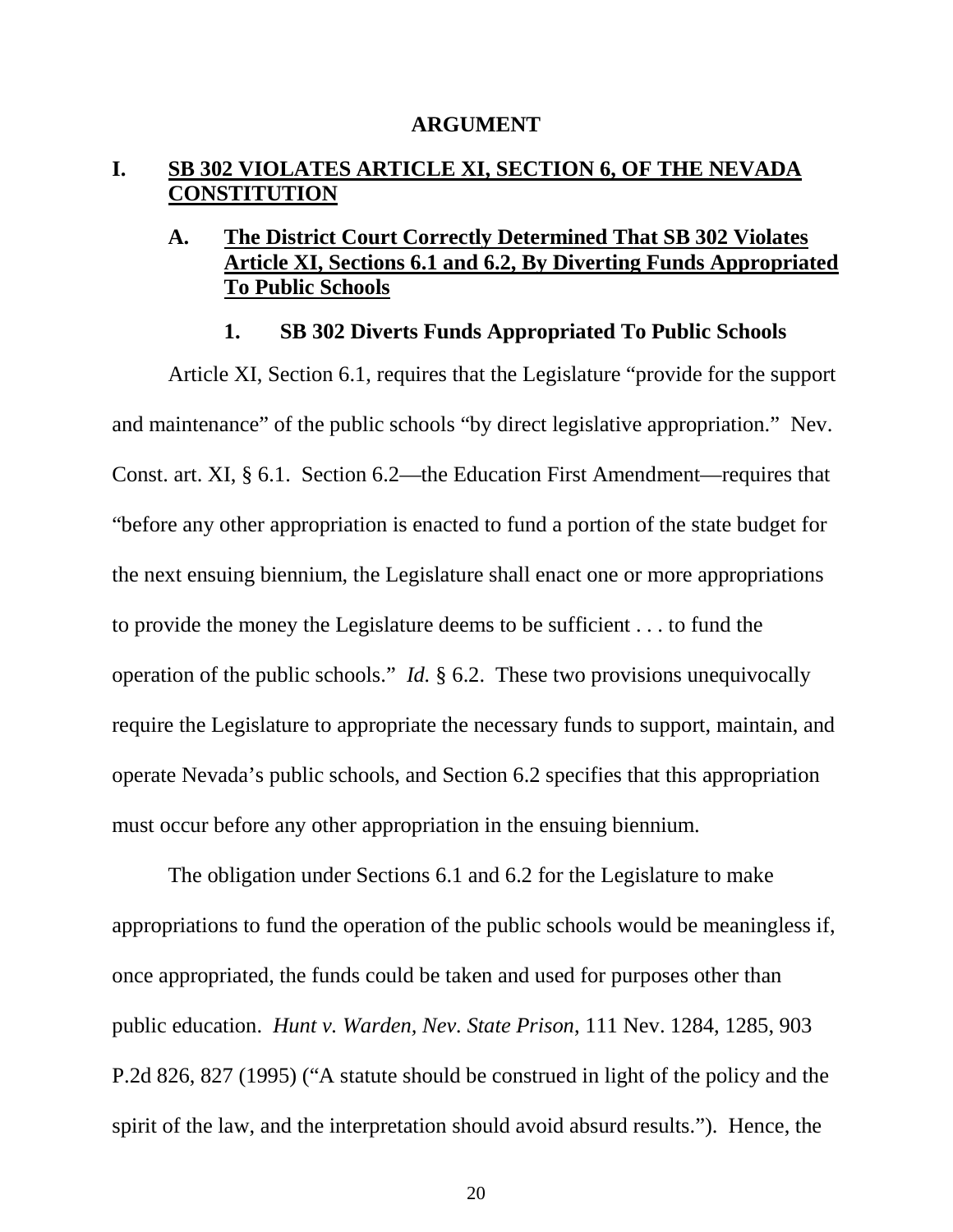district court correctly found that "Sections 6.1 and 6.2 . . . necessarily imply that the legislature must use the general funds appropriated to fund the operation of the public schools only to fund the operation of the public schools." AA 45-46.

SB 302, by its plain terms, diverts funds appropriated for the operation of the public schools to ESAs for private expenditures. The Legislature itself acknowledged this diversion by exempting ESAs from the statutory prohibition against using public school funds for non-public school expenditures. AA 93 (SB 302 § 15.9). This explicit exemption would be unnecessary if ESAs did not use public school funds. Further, the Legislative Counsel's Digest explains "the amount of the [ESA] must be deducted from the total apportionment to the resident school district of the child on whose behalf the [ESA] is made." AA 76; *see also*  AA 96 (school districts are entitled to their apportioned Section 6 funds "minus . . . all the funds deposited in education savings accounts on behalf of children who reside in the county").

Thus, SB 302 diverts funds appropriated by the Legislature for the operation of the public schools in violation of Sections 6.1 and 6.2 of the Nevada Constitution.

### **2. Defendant's Contention That An Appropriation To Public Schools Can Be Used For Any Purpose Has No Merit**

Defendant asserts that Sections 6.1 and 6.2 do not require that funds appropriated for public schools be used only for the public schools. AOB 29-30.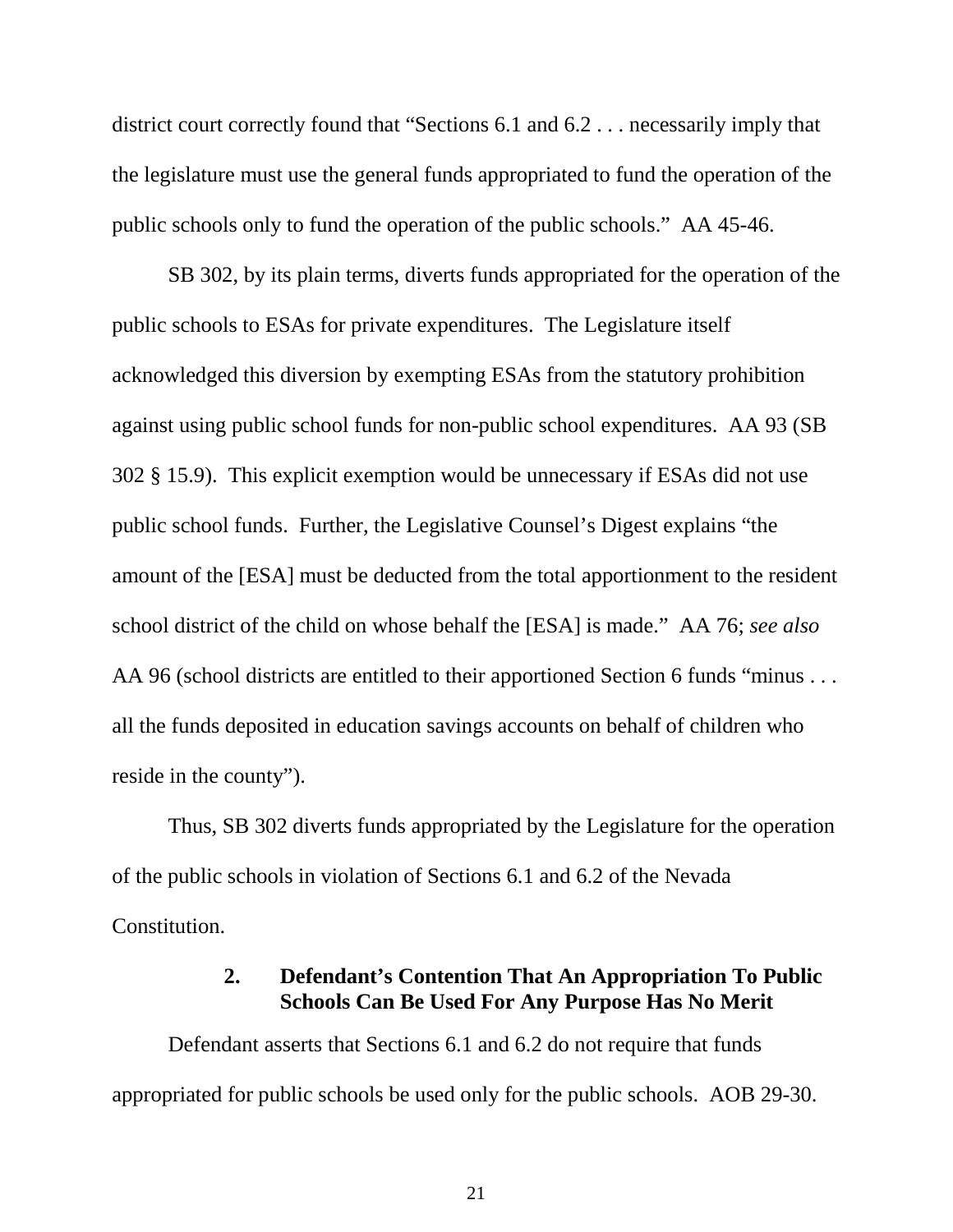According to Defendant, Sections 6.1 and 6.2 require only that "the public school appropriation is from general funds, is the first appropriation for the biennium, and is deemed sufficient by the Legislature for the public schools." AOB 30. Defendant ignores the plain language of Section 6.1 that the "direct legislative appropriation" be for the "support and maintenance" of the public schools, and that, under Section 6.2, the appropriation must be "to fund the operation of the public schools." Nev. Const. art. XI, §§ 6.1, 6.2. Simply put, the appropriation must be for the support, maintenance, and operation of the public schools and cannot be used, as Defendant contends, for other purposes.

Further, Defendant's contention conflicts with the plain meaning of the term appropriation. As the district court noted "[a]n 'appropriation' is 'the act of appropriating to . . . a particular use;' or 'something that has been appropriated; *specif.*: a sum of money set aside or allotted by official or formal action for a specific use . . . .'" AA 46 (citing Webster's Third New International Dictionary 106 (2002)). Similarly, "to 'appropriate' means to 'set apart for or assign to a particular purpose or use in exclusion of all others.'" *Id.* By its plain meaning the requirement that the Legislature appropriate funds for the operation of the public schools excludes those funds from being diverted and used for other purposes.

Defendant's interpretation of Sections 6.1 and 6.2 would render them meaningless. Under Defendant's interpretation, there is no limit on what public education funds can be used for after the Legislature performs the technical—but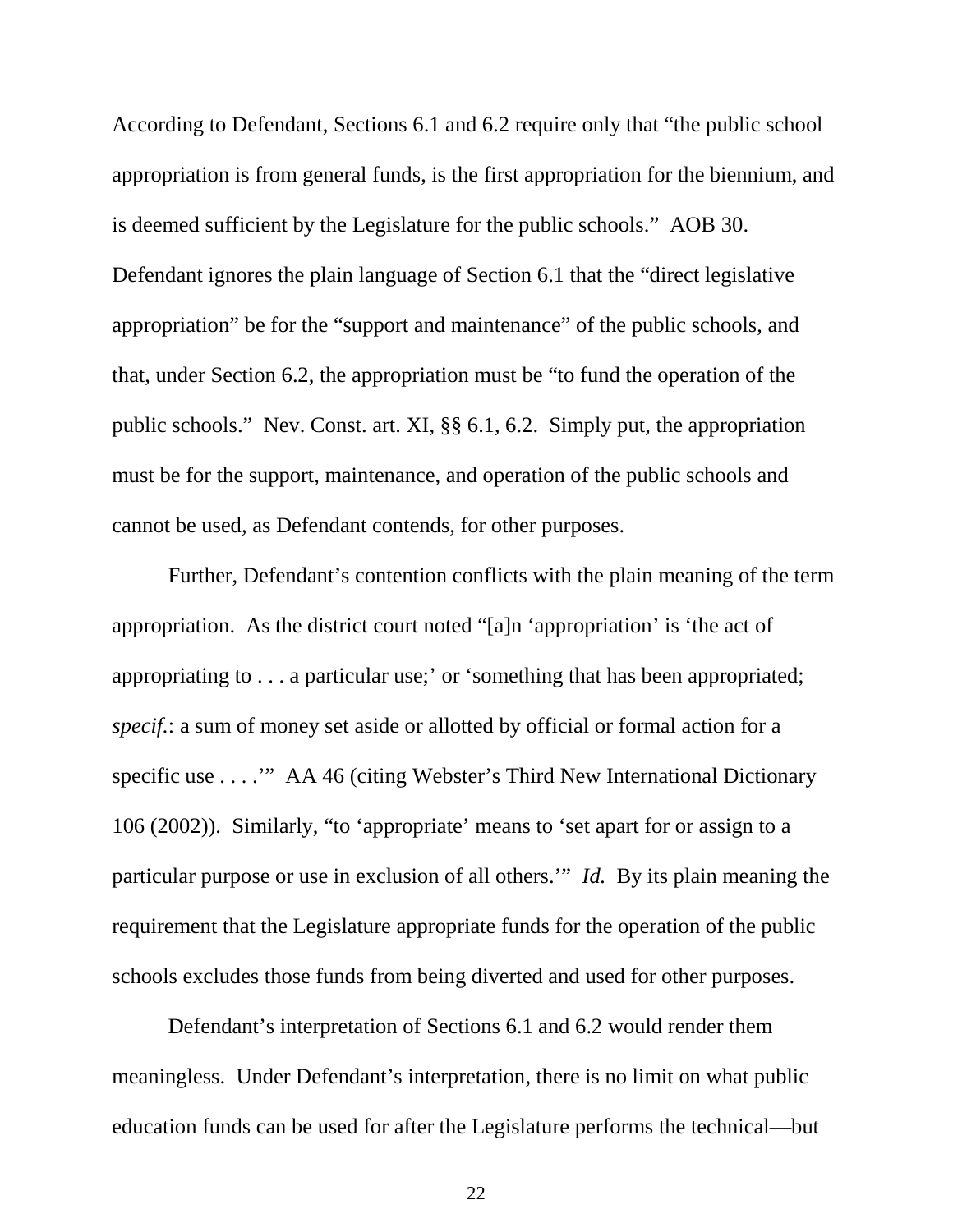entirely hollow—task of "appropriating" funds to public schools. Defendant would permit the Legislature to comply with Section 6.2 by going through the motions of "first" appropriating funds to the public schools, and then, under separate statutory authority, having those funds diverted to pay for roads, jails or any other state expenditure.

Defendant's interpretation would strip Sections 6.1 and 6.2 of their intended effect. As the uncontroverted record makes clear, the Constitutional framers sought to ensure that public schools were established and maintained by the Legislature. RA 321 (Green Decl. ¶ 8 ("Nevada's constitutional history is clear that the founders intended Article XI to ensure a well-funded system of public schools.")); RA 322 (Green Decl. ¶ 11 (quoting Delegate Collins to say "[t]he great object is to stimulate the support of the public schools.")). The "Education First" Amendment—Sections 6.2 through 6.5—was specifically passed by the voters to "ensure[] our state's public school system will be funded, *before any other program* for the next fiscal biennium," and to "ensure that the funding of education" in Nevada is given the status intended by the framers of our Constitution . . . ." RA 76-77 (emphasis added).

At bottom, Defendant's interpretation of Sections 6.1 and 6.2 would allow the Legislature to divert unlimited funds from the appropriation for the operation of the public schools not just to ESAs, but for any other purpose. No longer would these provisions "ensure our state's public school system [is] funded before any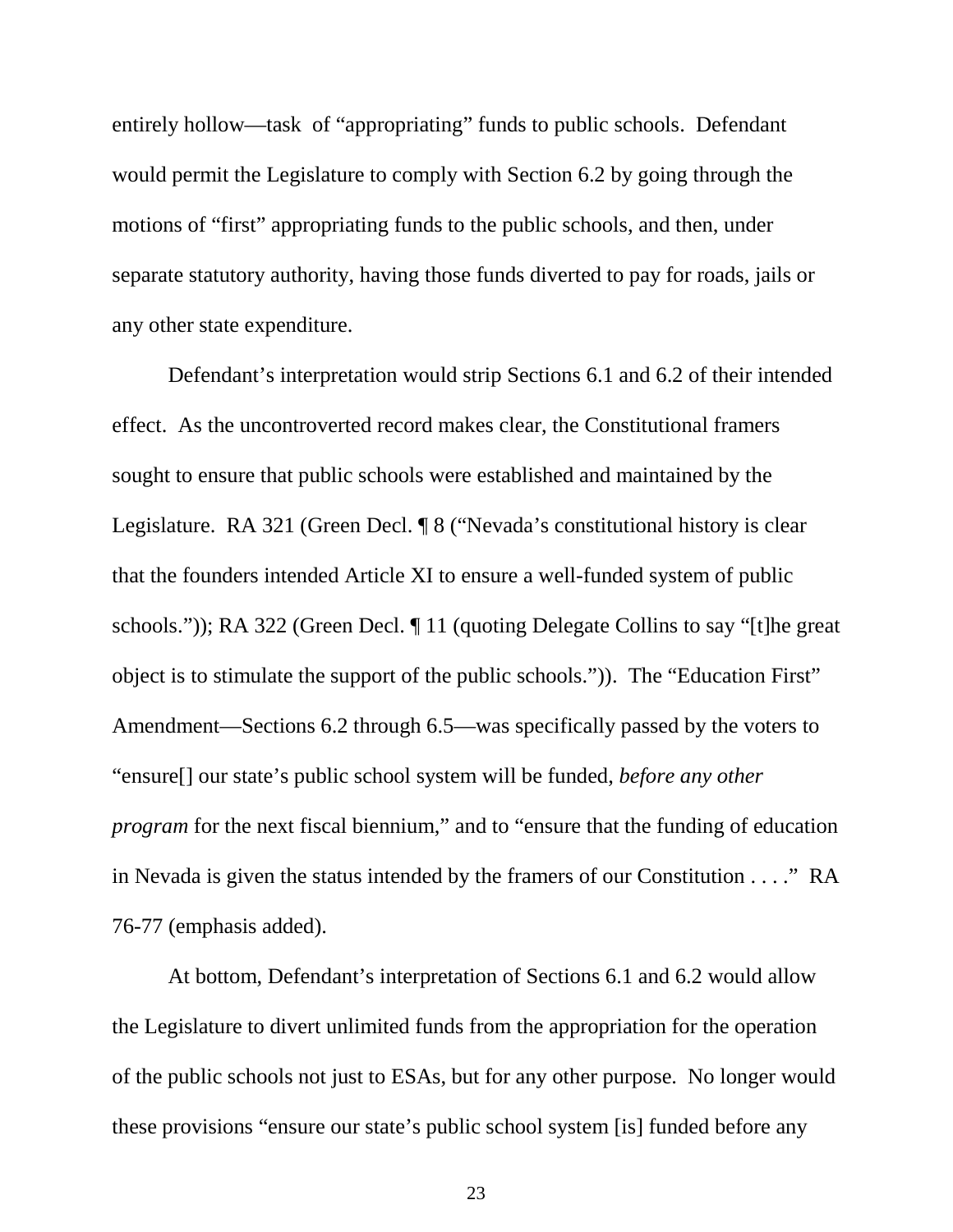other program." Contrary to Defendant's assertion, Sections 6.1 and 6.2 mean what they say: funds appropriated for the public schools can be used for the operation of those schools—and nothing else. SB 302 diverts funds appropriated for the operation of the public schools to private expenditures and is, thus, patently unconstitutional.

#### **3. There Is No Basis For Defendant's Contention That SB 515 Appropriates Funds For Both Public Schools And ESAs**

Defendant also argues that SB 302 does not divert funds from the public schools because SB 515, the appropriation to fund the operation of the public schools for the biennium, *also* appropriated funds to ESAs. *See* AOB 34. Defendant's contention is without merit.

First, the record is clear that the Legislature fully understood that, under SB 302, ESAs would be funded by diverting funds directly from the appropriations for the operation of the public schools. SB 302 expressly exempts ESAs from a statutory prohibition barring the use of public school funds for any other purpose. AA 93 (SB 302 § 15.9). Specifically, SB 302 amends NRS 387.045, which provides, in pertinent part, that "[n]o portion of the public school funds or of the money specially appropriated for the purpose of public schools shall be devoted to any other object or purpose." The Legislature amended NRS 387.045 so that ESAs could be funded from public school funds. As the district court concluded "[t]he legislature recognized that general fund money appropriated to fund the operation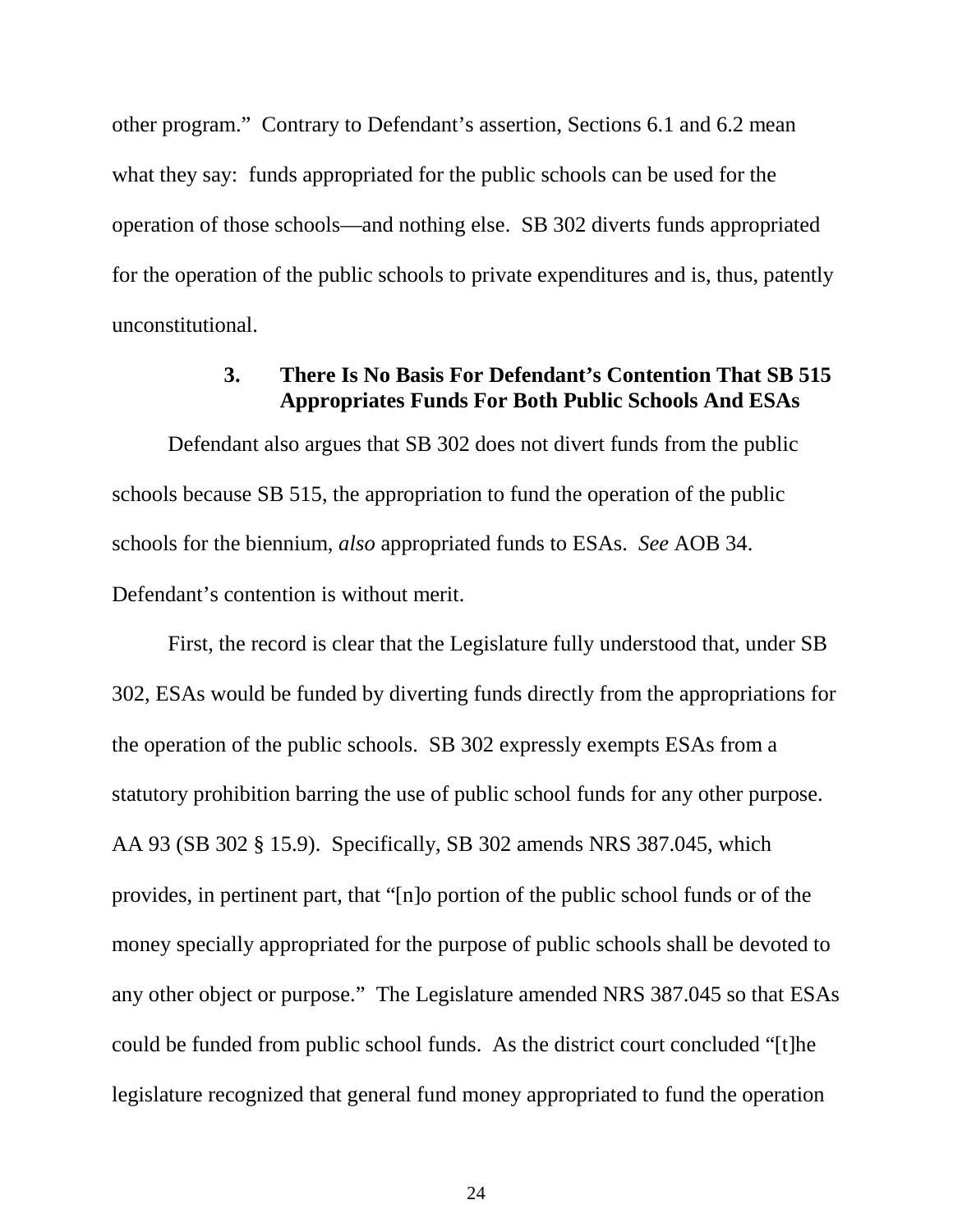of public schools would be used to fund education savings accounts." AA 45.

Second, SB 515 does not appropriate any funds for ESAs. Neither ESAs nor SB 302 are even mentioned in SB 515, even though, as Defendant points out, SB 302 was enacted before SB 515. In fact, SB 515, by its plain terms, makes clear that the legislation is an act "relating to education," to "ensur[e] sufficient funding for K-12 *public* education for the 2015-2017 biennium." AA 108 (emphasis added).

Further, the record below is uncontroverted that the Legislature did not consider ESAs when determining the amount of funding it appropriated for the operation of the public schools in Section 7 of SB 515. In calculating the public school appropriation in SB 515, the Legislature used the Nevada Plan formula in addition to calculating categorical grant funding—the same procedure as it has used in prior biennia to determine the appropriation sufficient to operate the public schools. *See supra* at 9. Critically, during the process of calculating the BSG and fixing the amounts of categorical grants, SB 302 and ESAs were never discussed. *See* Minutes of the Senate Committee on Finance, May 30, 2015 and May 31, 2015, and Minutes of the Assembly Ways and Means Committee, June 1, 2015, at 7-8; AA 22 (DSA Summary 2015-2017). Thus, contrary to Defendant's assertion, the record confirms that the Legislature did not factor—or otherwise take into account—ESAs in its appropriation for the operation of the public schools.

Moreover, Defendant's speculation that Section 7 of SB 515 permissibly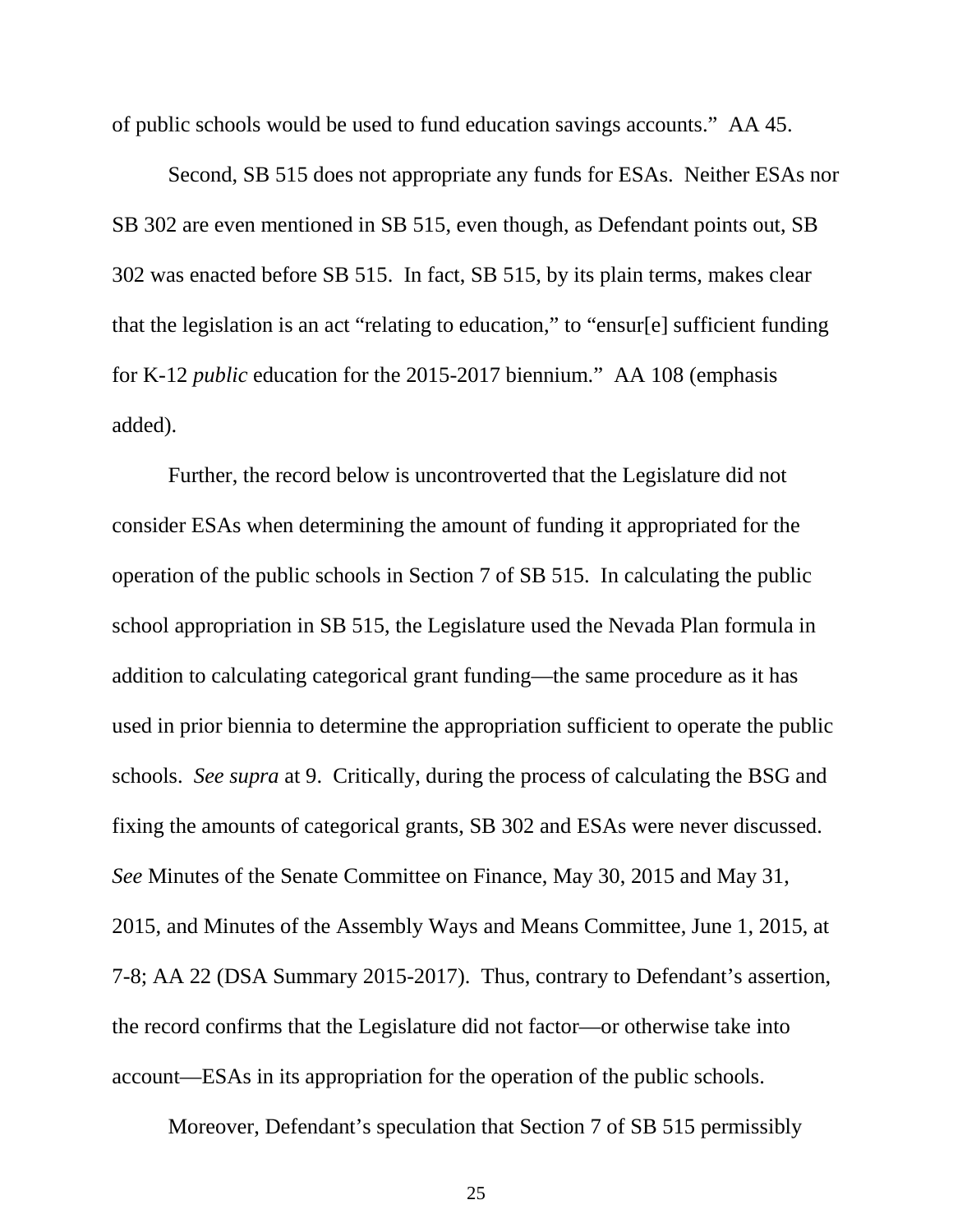appropriates funding for "both" the public schools and the ESA program (AOB 4, 33, 34) renders either SB 515 itself void or Section 6.2 meaningless. If the \$2 billion appropriation in SB 515 included funding for both public schools and ESAs, which it clearly did not, then that appropriation would violate Section 6.2 by not funding the operation of the public schools first "*before any other appropriation*." Nev. Const. art. XI, § 6.2 (emphasis added). A simultaneous appropriation to *both* the public schools and ESAs means that the appropriation to the public schools was not made "before any other appropriation." The consequence of Defendant's unsupportable interpretation of SB 515 is that any appropriation to ESAs—even if it were included in the appropriation for the public schools—is void. *Id.* § 6.5 ("Any appropriation of money enacted in violation of [Section 6.2]  $\ldots$  is void.").<sup>[3](#page-20-0)</sup>

Likewise, if, as Defendant argues, nothing prohibits the Legislature from funding public education and private ESAs from a single appropriation, then it follows that nothing prevents it from funding roads, jails, Medicaid or other governmental services from that same appropriation. Indeed, Defendant's position would allow the Legislature to simply pass a single appropriation for all state expenditures, deem it sufficient to fund education, and then later determine how

<span id="page-32-0"></span><sup>&</sup>lt;sup>3</sup> To avoid this result, Defendant suggests that Sections 1-2 of SB 515 are in fact the Article XI, Section 6, appropriation and the rest of 515 is something else. AOB 5. But Sections 1-2, which contain the BSG calculations, are not the appropriation of public school funding within SB 515. *See infra* at 29.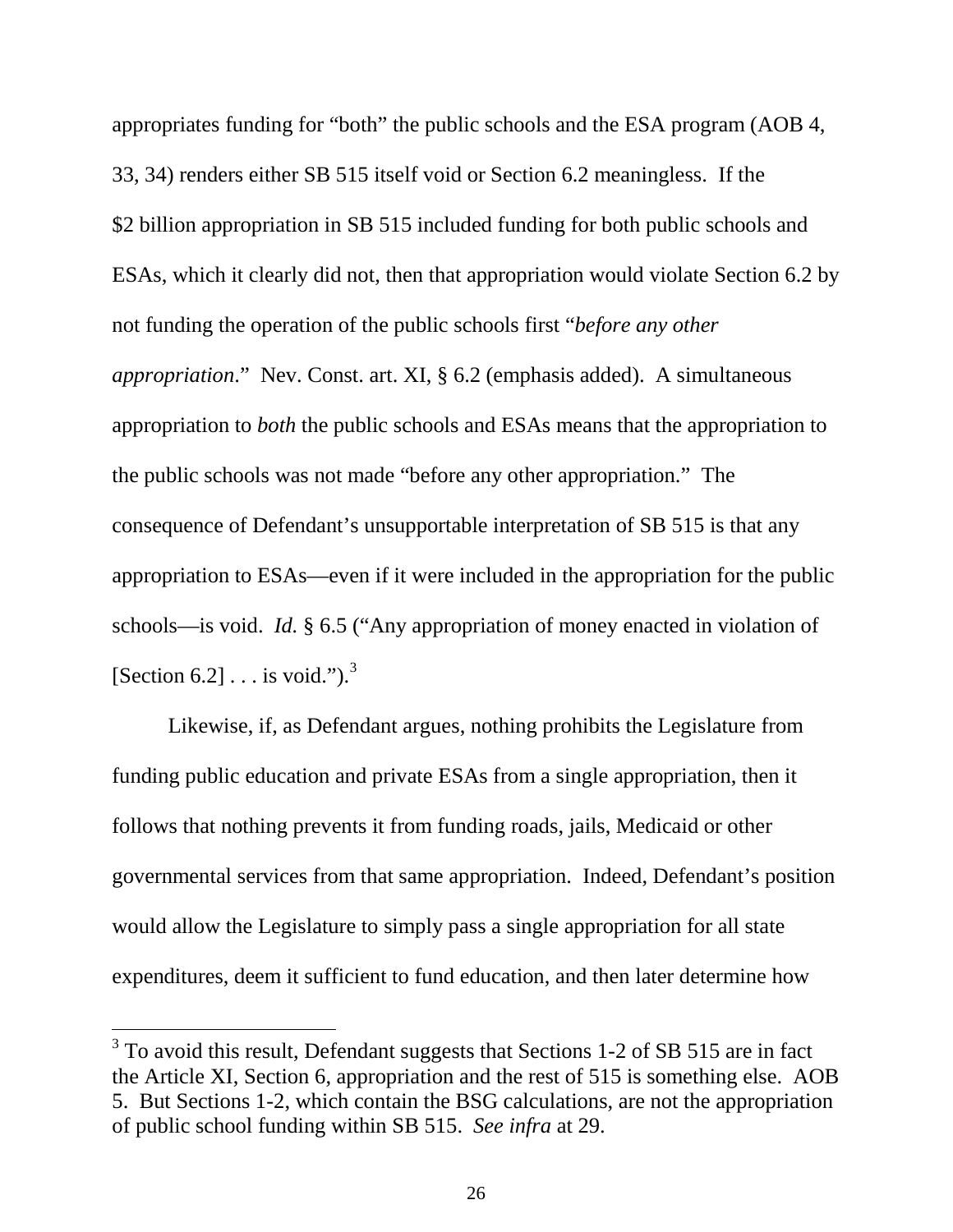much of that appropriation would be spent on education. Such a result strips Section 6.2 of force or effect, transforming a provision added to Nevada's Constitution by the voters to ensure the Legislature provides funding for public education first and before any other appropriation into a hollow accounting formality.

### **B. The District Court Correctly Determined That SB 302 Violates Section 6.2 By Reducing Public School Funds Below The Amount Deemed Sufficient By The Legislature**

### **1. SB 302 Reduces Public School Funds Below The Amount Deemed Sufficient By The Legislature**

Article XI, Section 6.2, not only directs the appropriation for the public schools be the first in the state budget, it also mandates that this appropriation be an amount the Legislature "deems to be sufficient," to fund the operation of Nevada's public schools for the next ensuing biennium. Nev. Const. art. XI, § 6.2. This mandate is intended "to ensure funding of education in Nevada will be given the status intended" by the Constitution's framers and to "substantially enhance Nevada's credibility as a stable environment for students and teachers." RA 76-77.

Section 7 of SB 515 appropriates approximately \$2 billion to fund Nevada's public schools for the 2015-2017 biennium. AA 113. In enacting SB 515, the Legislature deemed this appropriation to be "sufficient" to fund the operation of the public schools over the ensuing two school years. SB 302 authorizes Defendant to deduct funds from the SB 515 appropriation for the public schools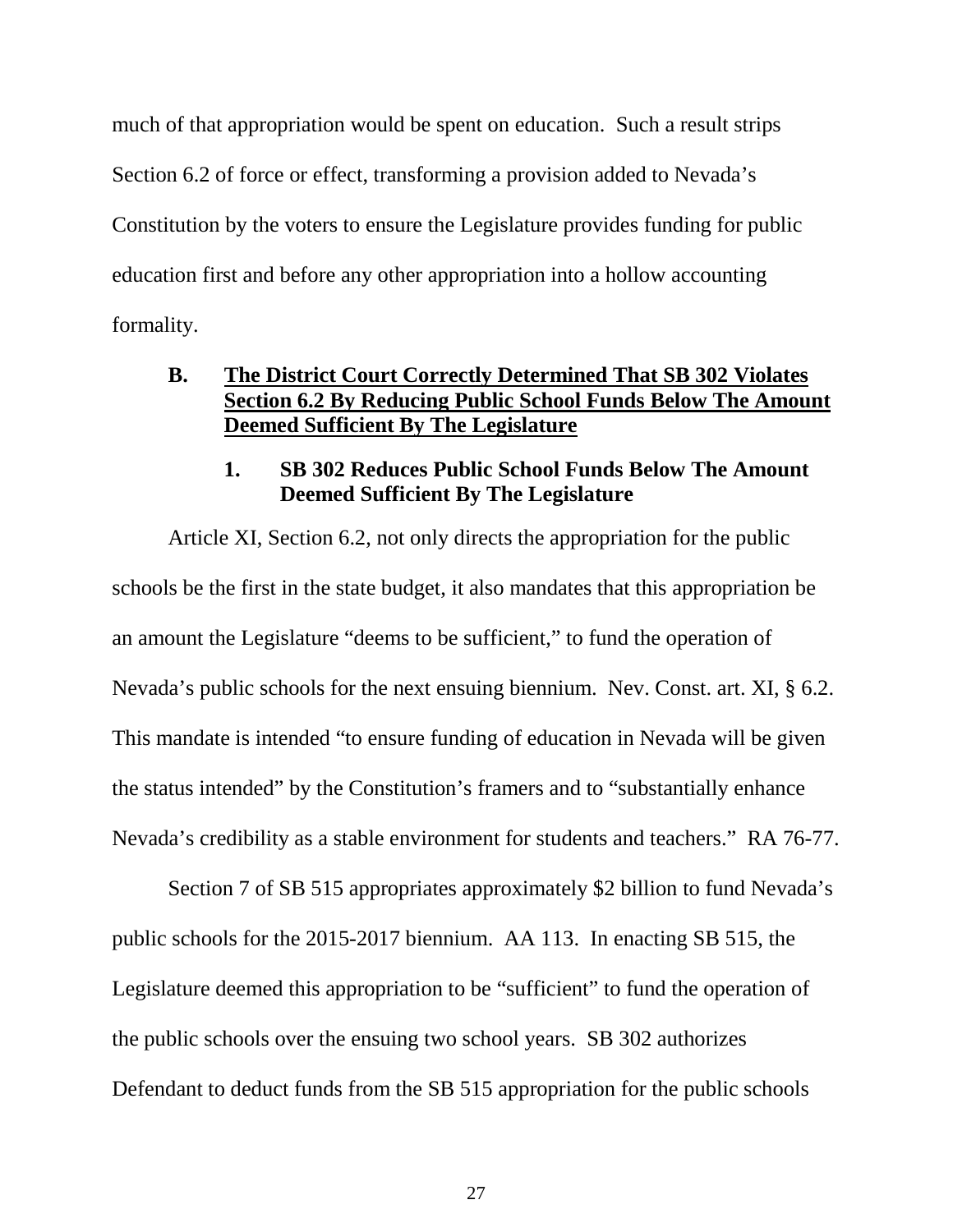and transfer those funds to ESAs. As the district court correctly found, "SB 302's diversion of funds from the Section 6 direct legislative appropriation . . . reduces the amount deemed sufficient by the legislature to fund public education and therefore violates Article 11, Section 6.2." AA 47.

Defendant asserts that, simply because SB 515 was passed three days after SB 302, the Legislature made its determination of the amount sufficient to operate the public schools *and* took into account that some portion of that amount would be deducted for ESAs. AOB 31. Defendant offers no support for this contention. Nothing in the record suggests that the Legislature, in determining the sufficiency of public school appropriations in SB 515, accounted for the diversion of that funding from public school district budgets that would occur under SB 302. *See supra* at 25. Defendant also ignores the salient fact that it was *not possible* for the Legislature to have calculated SB 302's impact on the sufficiency of the public school appropriation because it did not know, and still does not know, how many students would obtain ESAs and how much funding would be diverted from the public schools. Indeed, the Department of Education advised the Legislature when it was enacting SB 302 that it was "unable to quantify the fiscal impact" of the ESA program. RA 242 (Department of Education Unsolicited Fiscal Note on SB 302 (May 25, 2015)).

Defendant also ignores that, because SB 302 does not cap the number of students that can establish an ESA and places no limit on the amount of public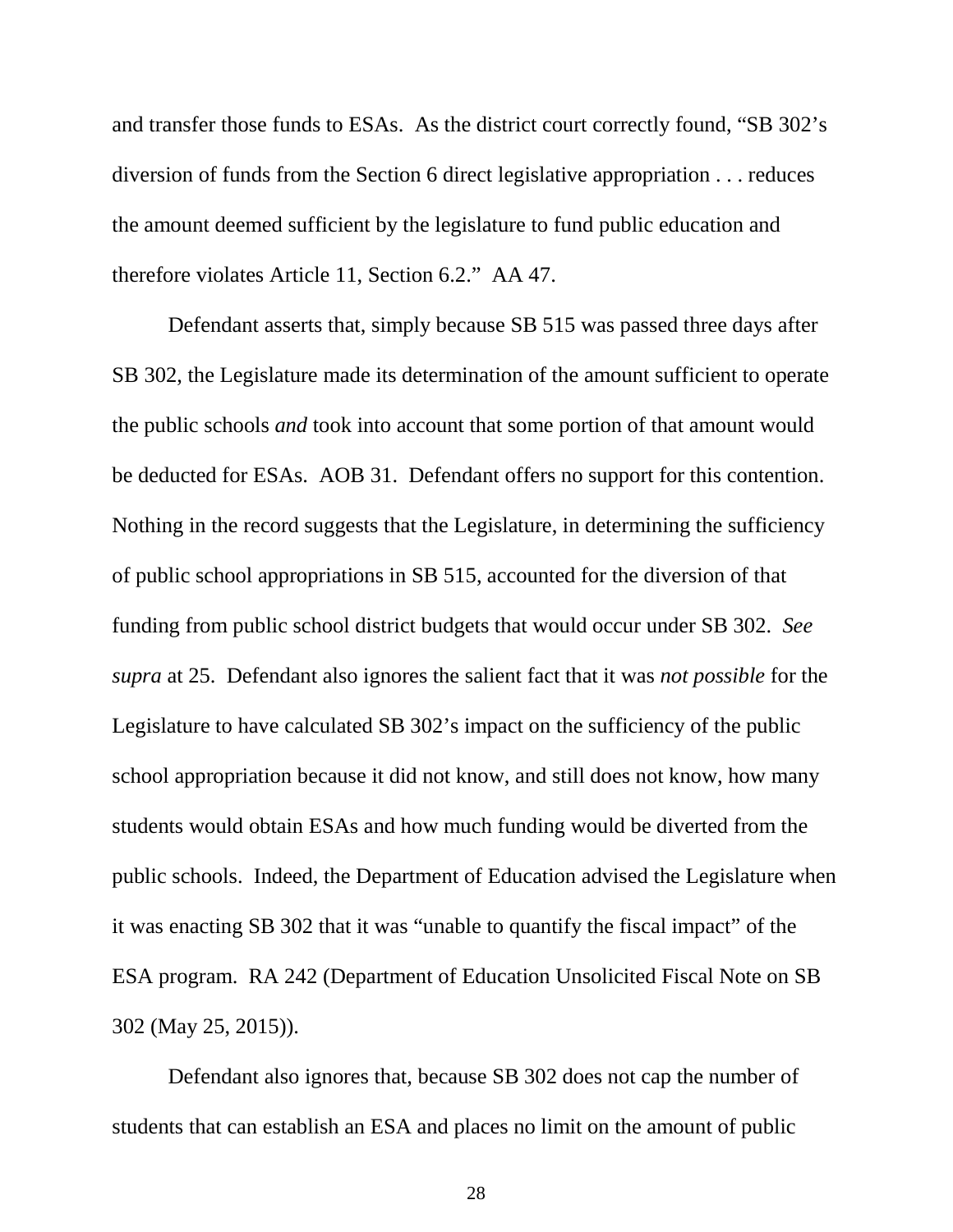school funds that can be diverted to ESAs, the potential reduction in the amount of the public school appropriation in SB 515 is unknown. RA 102 (Lubienski Decl. ¶ 9 (because SB 302 "does not place any meaningful requirements, income or otherwise, on families who wish to register for an ESA . . . all children in Nevada are eligible" to apply for an ESA)). Defendant's unsupported assertion aside, the Legislature did not—and could not—account for SB 302's unknown and uncapped impact when appropriating the funds it deemed sufficient for the operation of the public schools in the next biennium.

### **2. SB 515's Appropriation Of The Amount Deemed Sufficient To Fund The Public Schools Includes The Total Amount Appropriated For That Purpose**

Defendant further argues that the amount deemed sufficient by the Legislature in SB 515 to fund the operation of the public schools is only the BSG, the per-pupil amounts on which funding is based in the Nevada Plan formula, calculated in Sections 1 and 2 of SB 515, and not the total "lump sum" appropriation in Section 7. AOB 32.

For several reasons, this argument lacks merit. First, Section 6.2 compels an "appropriation" the Legislature deems sufficient to fund the operation of the public schools. Sections 1 and 2 of SB 515 are calculations of the BSG, not appropriations. Thus, the BSG per-pupil calculations in Sections 1 and 2 of SB 515 are not, nor could they be, the appropriation the Legislature deemed sufficient to fund the operations of the public schools under Section 6.2. AA 108-10.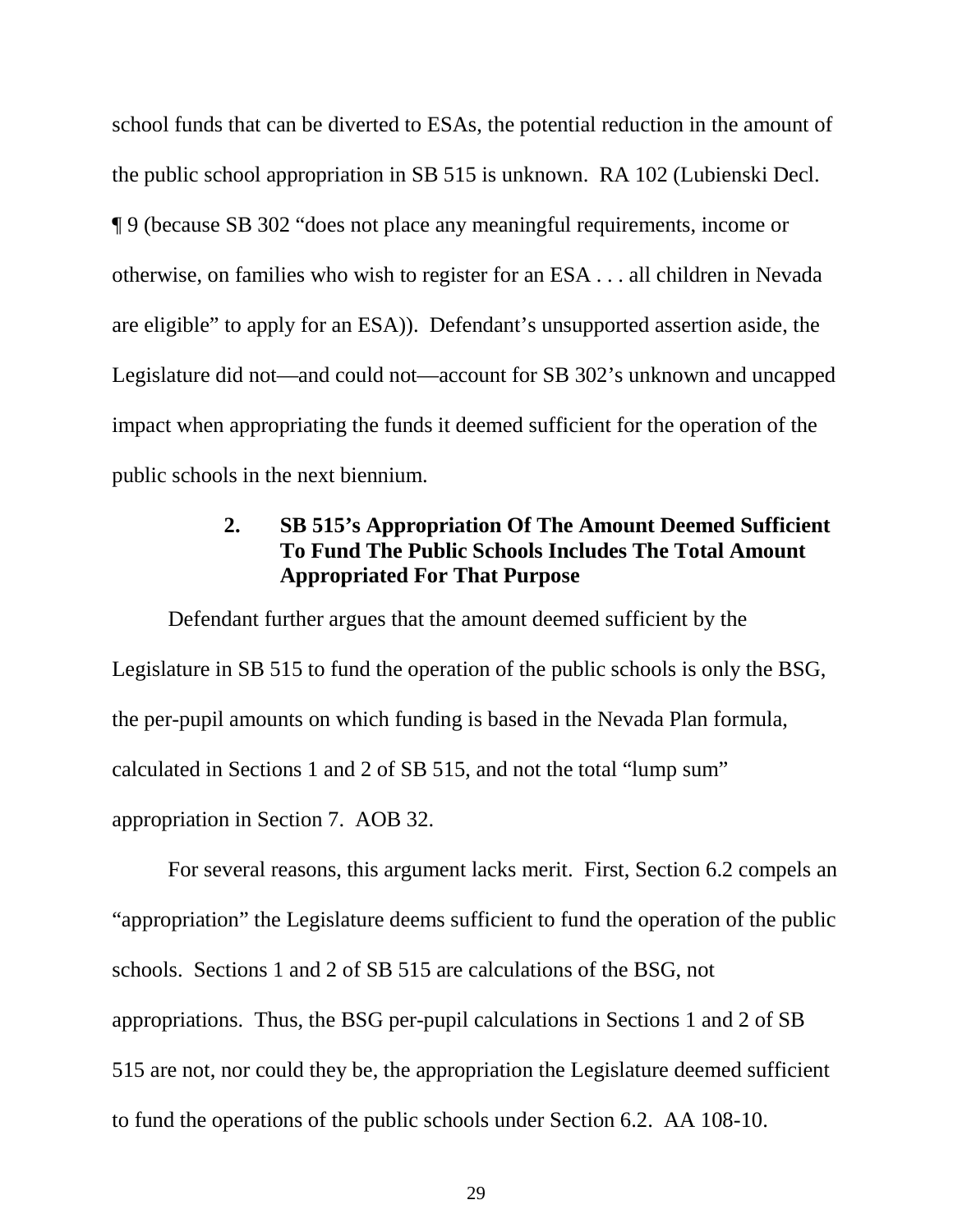Second, Section 6.2 requires an appropriation amount sufficient to fund the operation of the public schools and not just to support the BSG component of that funding. Indeed, SB 515's Section 7 appropriation includes both the state portion of the BSG amount for each district and categorical (non per-pupil) grants to districts that support specific education programs designated by the Legislature. *See* AA 110-17 (providing for categorical funding for special education (sections 3-4), class size reduction (sections 15-16), school lunches (section 12), and transportation (section 11)). There is no basis for Defendant's contention that the amount the Legislature deemed sufficient to fund public schools is comprised only of the BSG, exclusive of these categorical grants.

Third, even if the BSG calculation was the amount deemed sufficient, which it is not, ESAs deduct more from the DSA than the Legislature appropriated for the BSG component of public school funding. For example, in fiscal year 2014, the per-pupil BSG for Clark County was \$5,393. RA 229 (Education Finance Fact Sheet). Of that, the State's share was only \$2,213, the rest comes from local or other sources. *Id*. For the 2015-2017 biennium, the per-pupil BSG for Clark County is \$5,512, of which the State DSA portion is only a fraction. However, for each approved ESA, Defendant subtracts either \$5,139 or \$5,710—the full statewide average BSG amount—from a school district's apportionment of DSA funds, which are the funds apportioned by the Legislature for public education. AA 96 (school districts are entitled to their apportioned Section 6 funds "minus . . .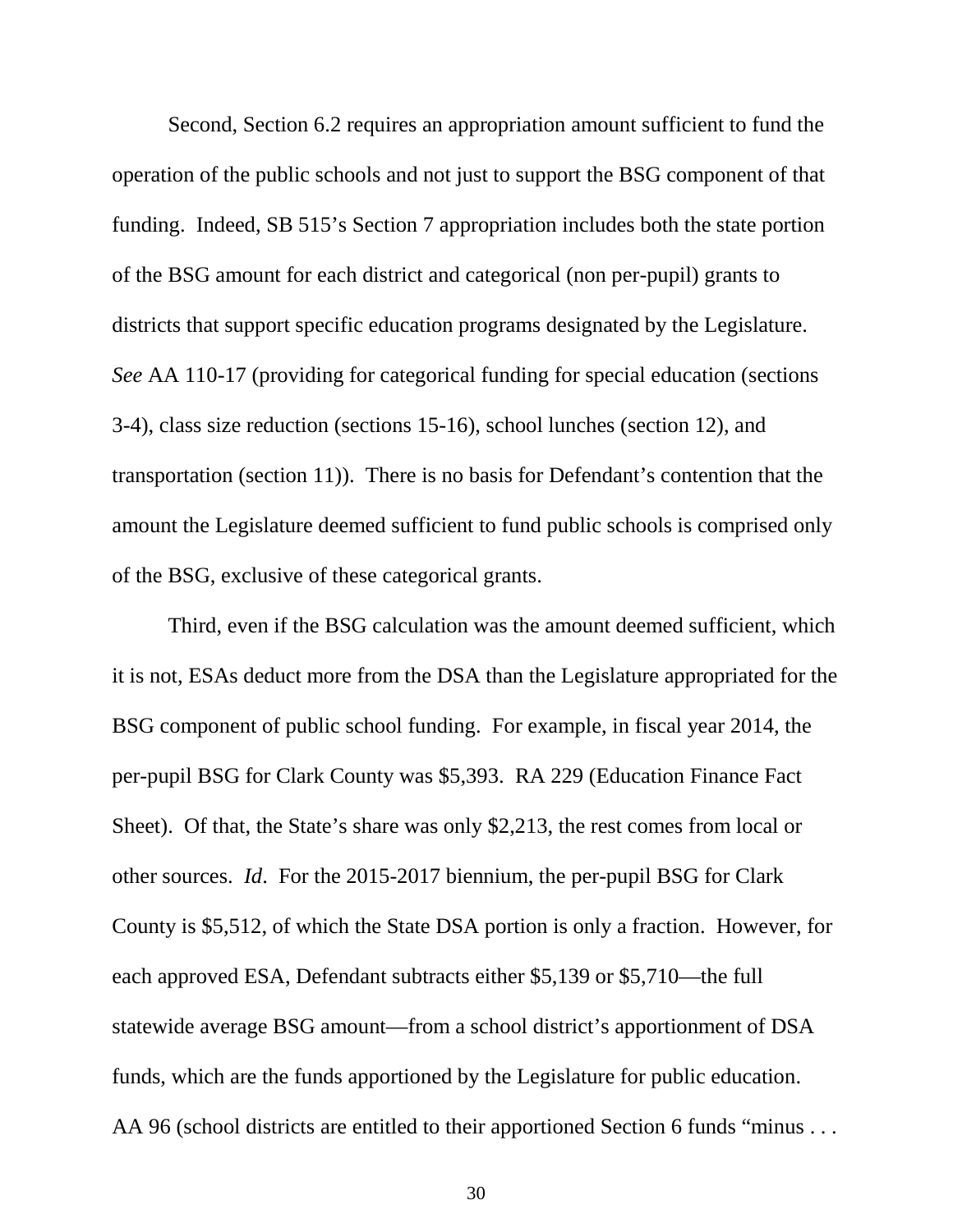all the funds deposited in education savings accounts established on behalf of children who reside in the county").

Thus, when a student in Clark County obtains an ESA, the district will lose \$5,139 or \$5,710 in state funds from its DSA apportionment. Defendant ignores that SB 515 does not apportion \$5,139 or \$5,710 of *State funding* per student in Clark County; indeed, it apportions only a fraction of that.<sup>[4](#page-32-0)</sup> Because the Legislature apportioned only the State's share of the BSG in SB 515, it is evident that it did not account for SB 302's transfer of the full BSG amount from district funds or the total amounts allocated for public education for the state.

Defendant also asserts that the \$2 billion appropriation in Section 7 cannot be the amount the Legislature deemed sufficient because school districts "are never guaranteed the lump-sum" appropriation to the DSA but only the "per-pupil guarantee." AOB 32.There is no question that districts do not receive the lump sum of funds appropriated in Section 7. Rather, they receive from Section 7's "lump-sum" appropriation the state portion of the BSG amount based on their enrollments and state grants for categorical programs for which they are eligible.

<span id="page-37-0"></span><sup>&</sup>lt;sup>4</sup> To try to circumvent the harm that school districts will incur under SB 302, Defendant offers a declaration from the Interim Superintendent of Public Schools who states that the Department does not plan to track the district of residence of children who enter into ESAs. AA 26 ¶ 12. But the plain text of SB 302 requires that the ESA funds be deducted specifically from the district where the student resides. Mr. Canavero's *ipse dixit* cannot avoid this result. *United States v. State Eng'r*, 117 Nev. 585, 589-90, 27 P.3d 51, 53-54 (2001) (citation omitted) ("'An administrative agency's interpretation of a regulation or statute does not control if an alternative reading is compelled by the plain language of the provision.'").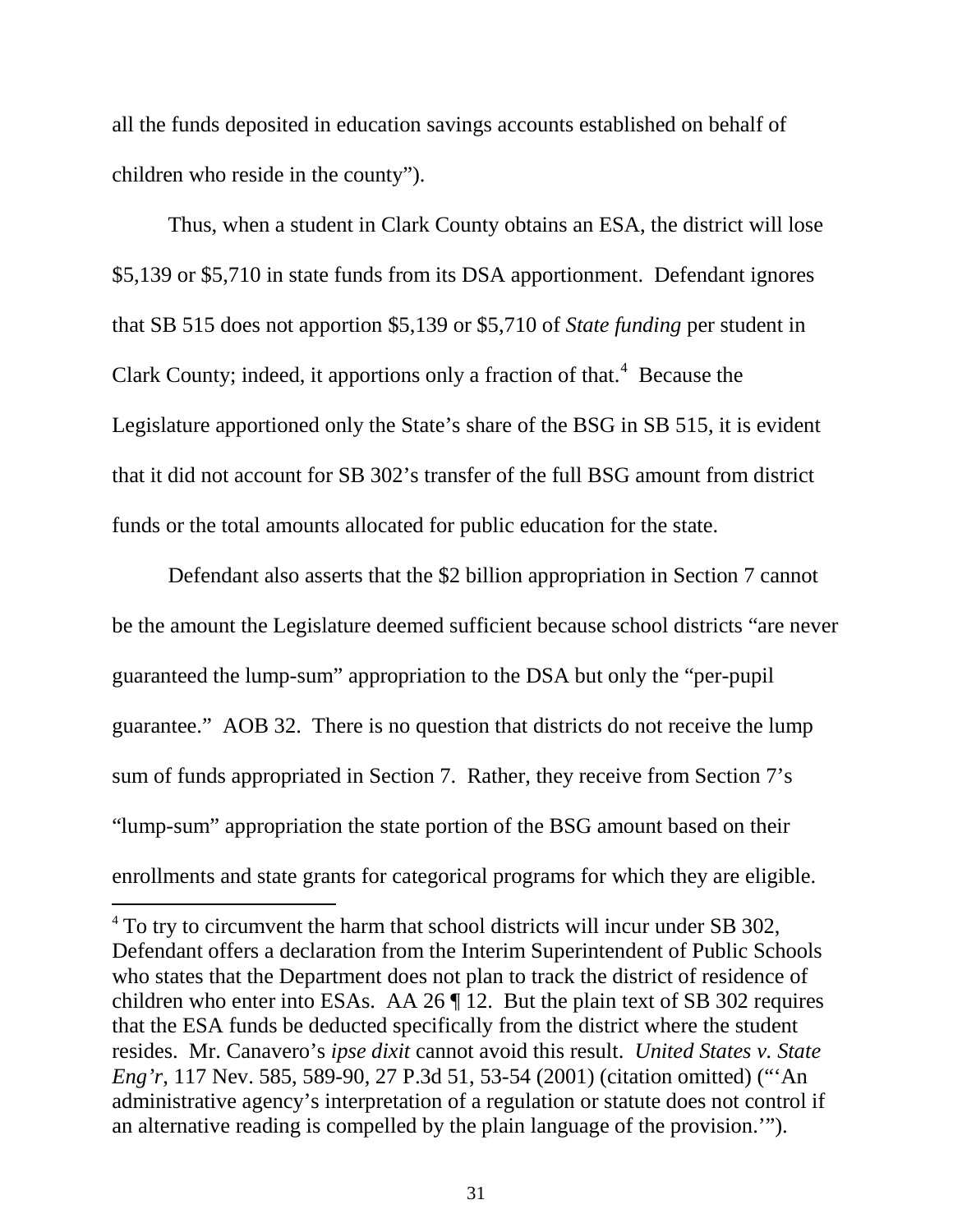SB 302 reduces the amount of those payments by not just the state's portion but the full amount of the BSG for each ESA established in that quarter, thus reducing those payments below the level deemed sufficient in Section 7. Further, Section 6.2 mandates that the appropriation in Section 7 of SB 515 be available to support the operation of public schools for the biennium. SB 515 makes clear that, to the extent there is a surplus in the Section 7 appropriation, those funds remain within the DSA for the operation of the public schools *until the end of the biennium*. AA 114 (SB 515 § 7.6). The Legislature in SB 515 properly placed those funds in a lock box for the public schools for the full biennium, shielding them from depletion for other purposes.

Thus, the appropriation made in Section 7 of SB 515 is the "appropriation to provide the money the Legislature deems to be sufficient . . . to fund the operation of the public schools." Nev. Const. art. XI, § 6.2. SB 302, by diverting monies appropriated under Section 7 for ESAs, reduces the amount deemed sufficient by the Legislature to fund the public schools and is unconstitutional.

#### **3. Whether SB 302 Diverts Funds From SB 515 Is Justiciable**

Defendant also argues that the question of whether SB 302 violates Article XI, Section 6.2, by reducing the appropriation to the public schools below the amount deemed sufficient by the Legislature is non-justiciable. AOB 37. This argument is without merit.

In their challenge to the constitutionality of SB 302, Plaintiffs take no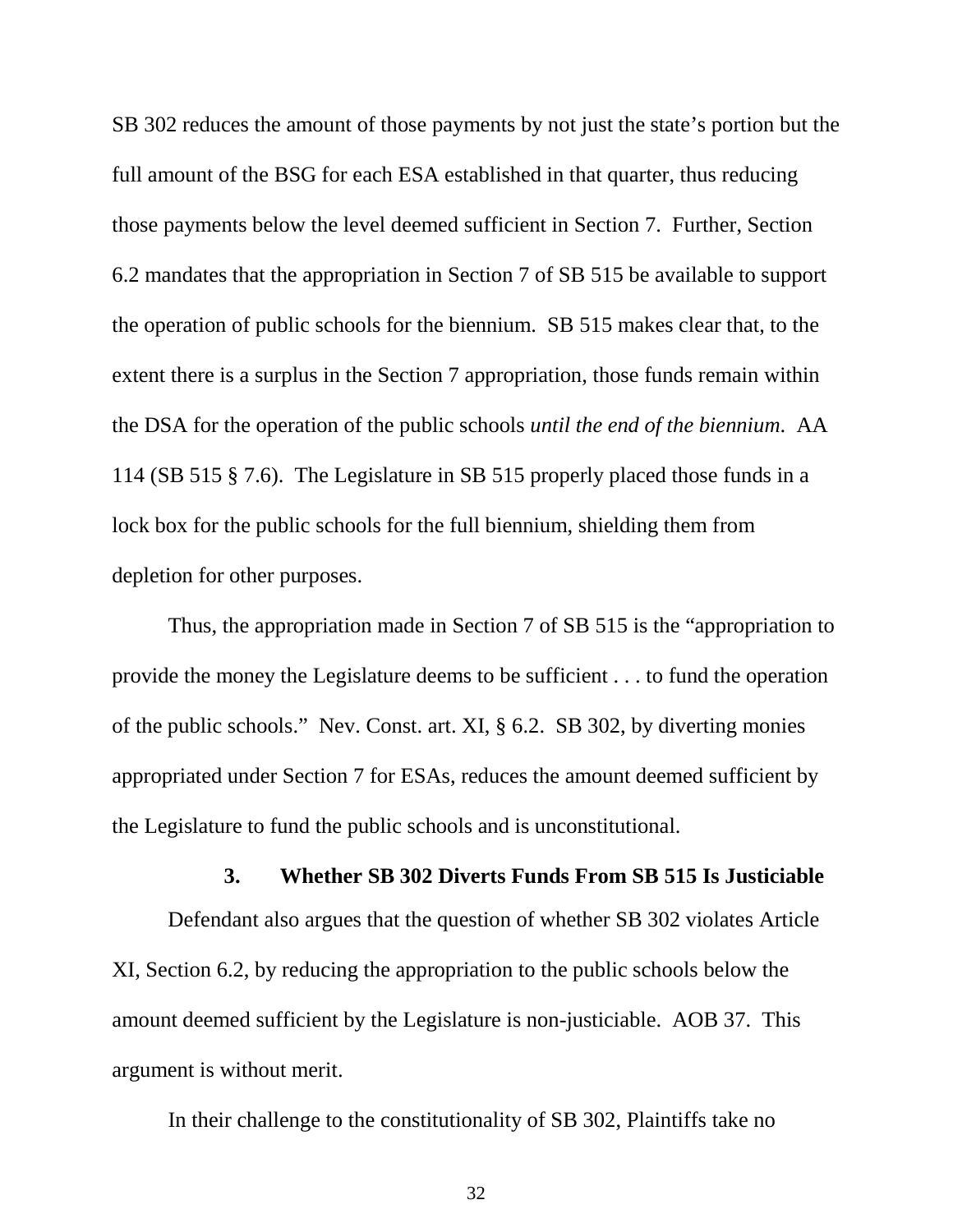position on the Legislature's determination in SB 515 that its appropriation is sufficient to fund the operation of Nevada's public schools. Plaintiffs do not ask this Court to "direct the Legislature to approve any particular funding amount or tax structure." *Guinn*, 119 Nev. at 472, 76 P.3d at 30. Nor do they challenge whether the Legislature deemed the SB 515 appropriation to be sufficient to fund the public schools. Rather, Plaintiffs' constitutional claim is that the amount the Legislature *itself* deemed sufficient in SB 515 to fund the public schools is safeguarded for use by the public schools and cannot be diverted and reduced. SB 302, on its face, does just that. Thus, Plaintiffs' constitutional challenge to SB 302 is justiciable.

### **C. Defendant's Argument That It Is "Optimal" For The Legislature To Fund ESAs From Public School Funds Is Irrelevant and Without Merit**

Defendant argues that because both the BSG and SB 302 are calculated on a per-pupil basis, it is "optimal" for ESAs and public schools to be funded from a single appropriation. AOB 35. But whether SB 302 may or may not be an "optimal" way of funding private and home schooling is irrelevant—legislative or executive expediency cannot override SB 302's facial violation of the Nevada Constitution.

Moreover, Defendant's premise is wrong. Defendant argues that the reduced amount of SB 515's appropriation, after the diversion of funds to ESAs, is still sufficient because the public schools will educate fewer children. *Id.* There is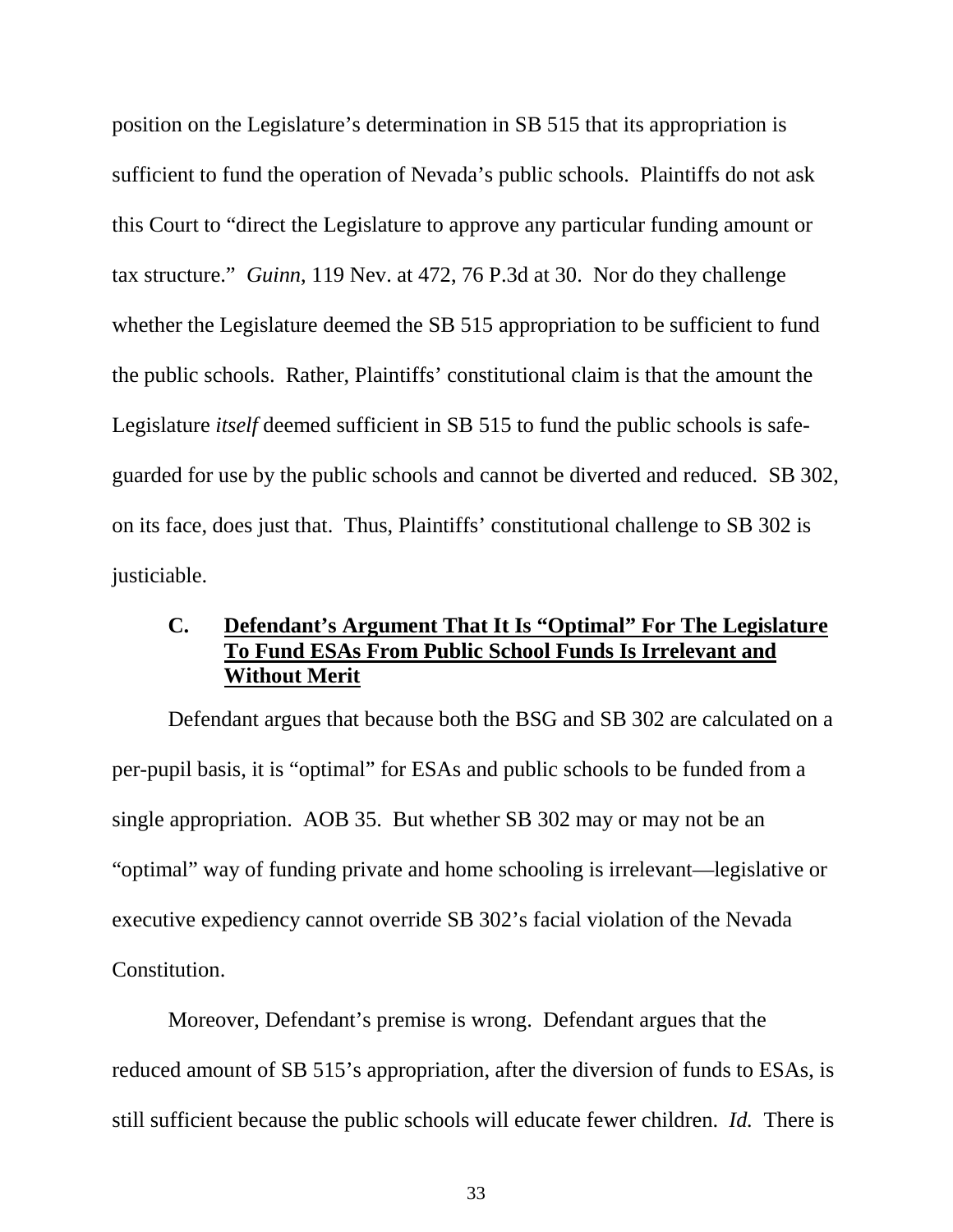no support for this contention. As the record below makes clear, SB 302 does not have the same impact as a drop in enrollment in the Nevada schools. This is illustrated by SB 302's impact on the Clark County district budget discussed above. Although the State provides only a fraction of the BSG amount to Clark County, SB 302 authorizes the reduction of the full statewide average amount of the BSG from that district's funds. Using the 2014 estimate of the State's portion of Clark County's BSG, if 3,000 students moved from Clark County to California, the district would lose  $$6,639,000$  in state funding  $(3,000 \times $2,213)$ . That money would also remain in the DSA for the remainder of the biennium to be potentially used for other public education needs. If, however, 3,000 students receive an ESA, Clark County will lose at least \$15,417,000 (3,000 x \$5,139), just for that year, funding that cannot be recovered and will not, under any circumstances, be used for public education.<sup>[5](#page-37-0)</sup>

In addition, if some of the ESAs are obtained for students previously attending private schools, home-schooled students, newly entering kindergarteners, or children of military families, Clark County will lose this funding from its budget

<span id="page-40-0"></span> $<sup>5</sup>$  SB 302 does not provide a mechanism for school districts to make up this deficit.</sup> Districts may be forced to try to make up this deficit from local funds. It is also possible that the school district could petition the State to "back fill" the BSG; however, SB 515 only appropriated the State's expected *portion* of the BSG, not the full BSG amount. As such, if the State ends up providing districts with the full BSG amount for every student who receives an ESA, it could very well lead to the DSA being underfunded—the very consequence the Education First Amendment intended to prevent.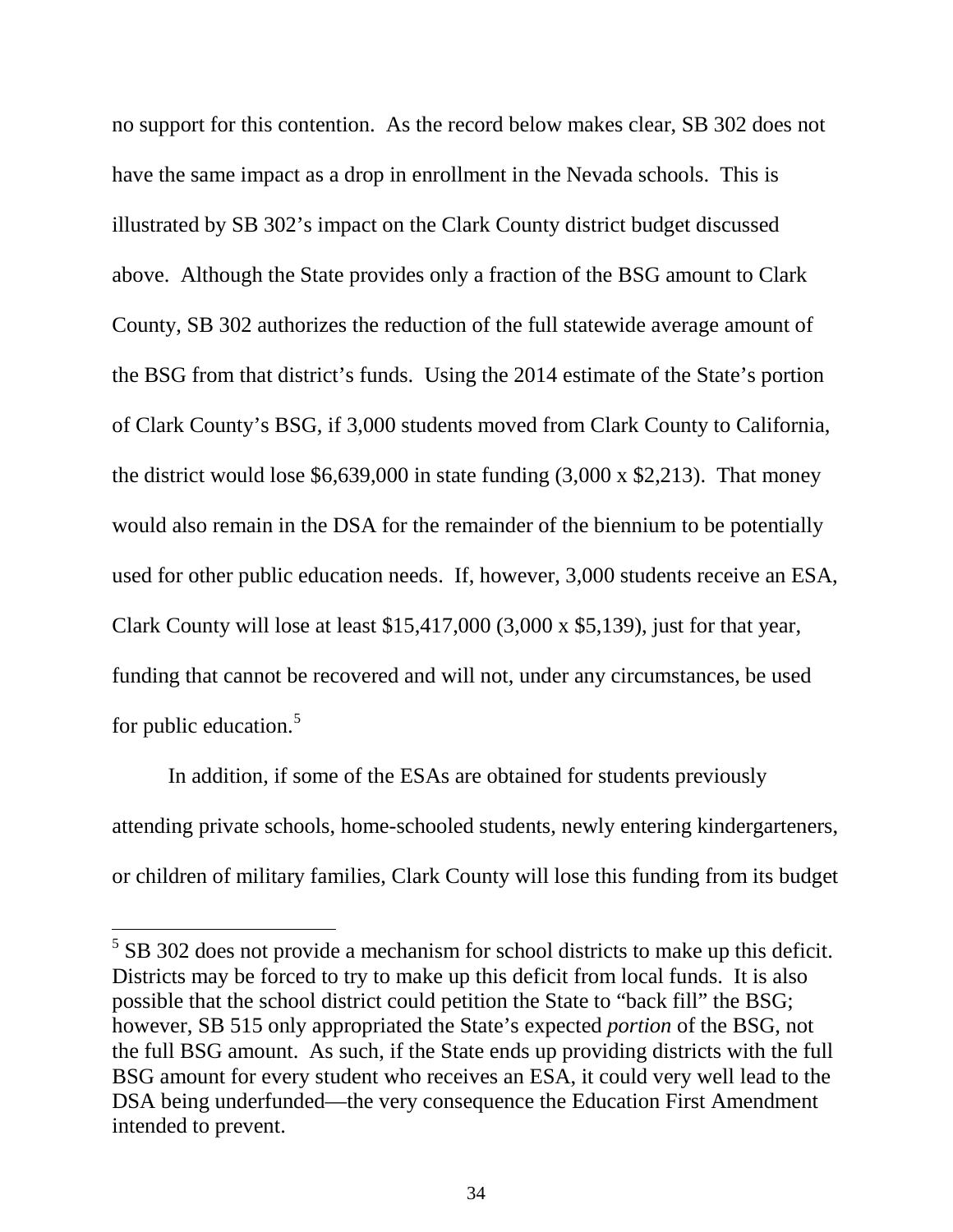with no commensurate reduction in enrollment. According to Defendant's own estimate, the private and home schooled students who are eligible to receive ESAs represent a \$200 million deficit in the public education appropriation. RA 69.

Defendant also ignores the record below that the funding deemed sufficient by the Legislature for the operations of the public schools includes not only expenses that may vary due to changes in student enrollment, but also the districts' fixed costs of operating a system of public schools for all students. When a student obtains an ESA under SB 302 and no longer attends a public school, the school district loses the 90 or 100 percent of the amount of the BSG yet retains the fixed costs of educating that student and all the other students in the district's schools. RA 115-16 (Johnson Decl.  $\P$  7-8 (stating that "if a student were to leave White Pine after obtaining an ESA," the district "would nevertheless maintain many of the fixed expenditures associated with educating that child" including teachers, "school counselors, school administrators, school resource officers, custodial staff, maintenance personnel, groundskeepers, bus routes, bus drivers, nutrition programs, and other support services")).

Defendant further ignores undisputed facts in the record that the fixed costs of operating a system of public schools are not commensurately reduced by losing one or even several students. For example, the cost of a teacher remains unless there is a sufficient decline in the number of students in a particular grade or school to allow for eliminating the teaching position altogether. Nor can teachers easily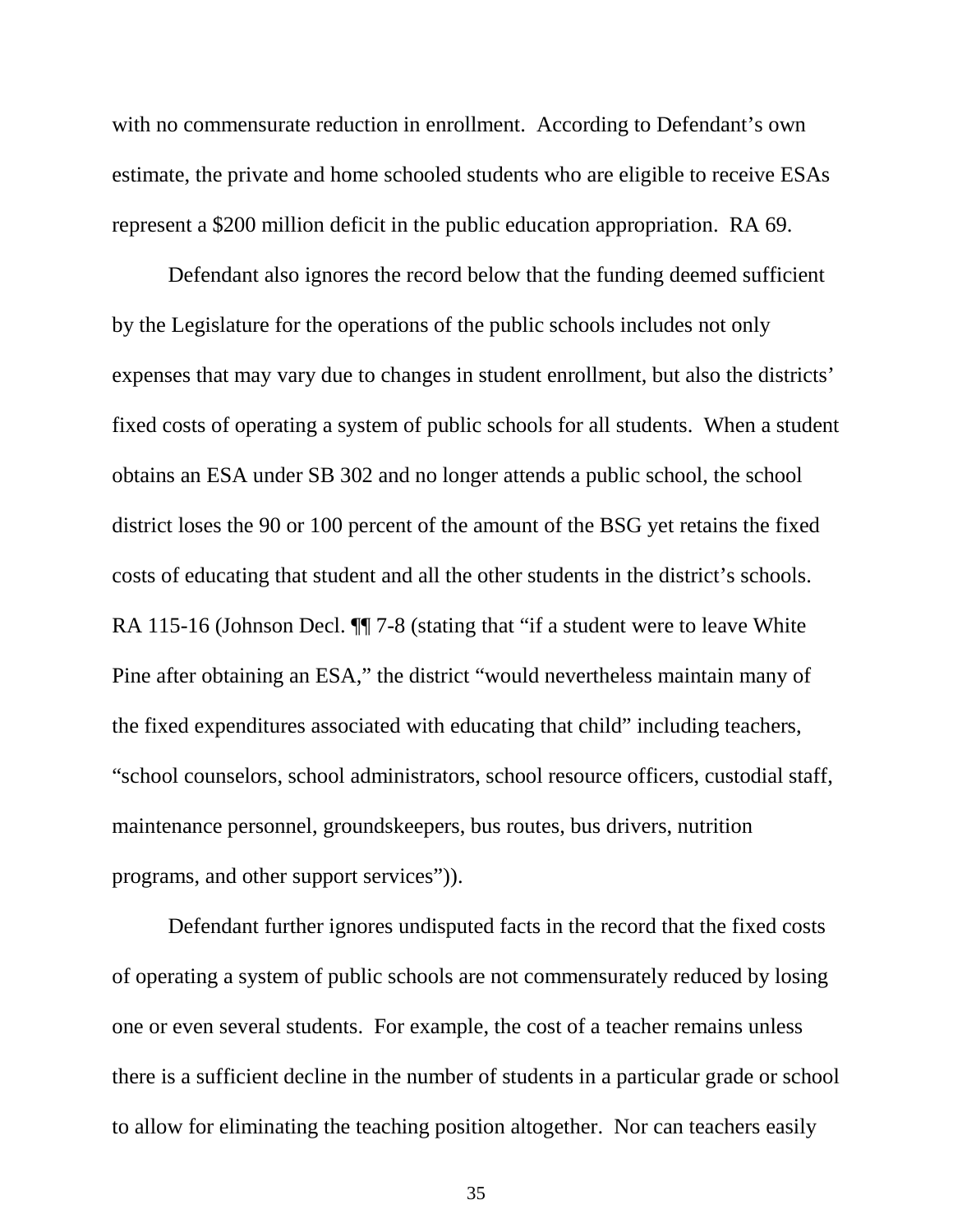be released mid-year. RA 116 (Johnson Decl. ¶ 8 ("pursuant to N.R.S. 391.3196, school districts must notify teachers by May 1 if they will be reemployed for the ensuing school year. These staffing decisions are made based on projected enrollment, and cannot be readily adjusted during the school year.")). Likewise, the fixed costs associated with keeping a particular school operating in a safe and healthy manner—janitorial positions, administration, utilities, maintenance, grounds keeping, counseling—all remain unless enrollment were to drop to a level where the district can close a school altogether. *See* RA 82-87 (Nevada Legislative Counsel Bureau, "2015 Nevada Education Data Book" at 84-89 (breaking down per-pupil expenditures into categories that include fixed costs, such as operations and leadership)).

Defendant also fails to recognize that the estimated enrollment on which the Legislature determines the funding necessary to operate the public schools under Section 6.2 includes students who require additional staff and services and, therefore, are more costly to educate. As the Legislature has acknowledged, educating students with disabilities in need of special education services, ELLs, and students from lower socio-economic backgrounds requires more resources and funding. RA 88 (demonstrating increased per-pupil costs for special education students, ELL students, and economically disadvantaged students). Thus, as funding is redirected to ESAs under SB 302, districts will have less funding below the level deemed to be sufficient under Article XI, Section 6.2—to provide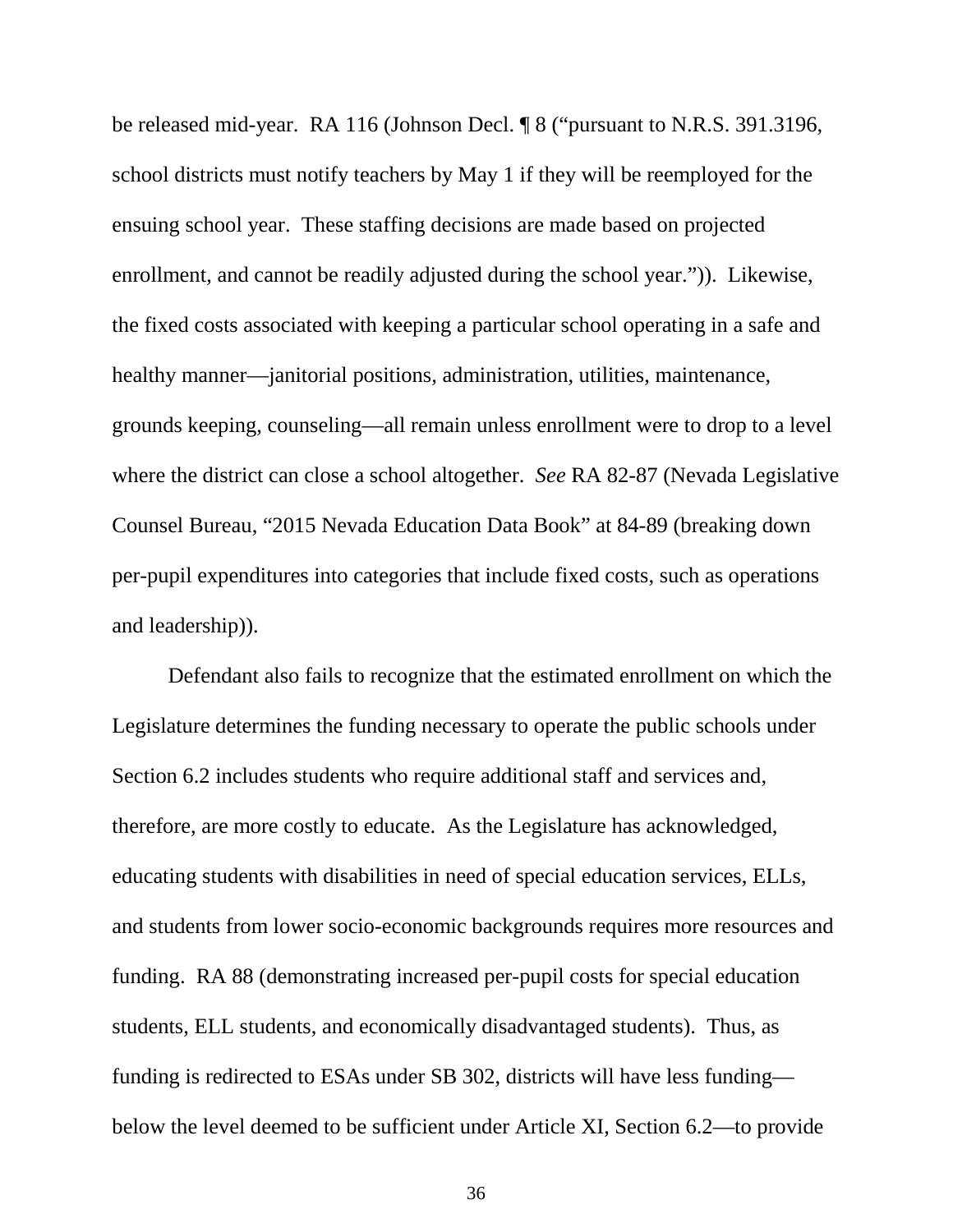the resources essential to educate significant numbers of students with greater needs: students with disabilities; English language learners; students at risk due to household and neighborhood poverty, homelessness and transiency; and students with other special needs who will remain in the public schools. *See* RA 108 (Lubienski Decl. ¶¶ 20-21 (noting that typical effect of choice systems is that students who are more expensive to educate stay in the public school system)).

Finally, Defendant contends that because—according to Defendant—SB 302 could have been funded through a separate appropriation unrelated to the public schools and based on an estimate of ESA participants, the Legislature should not have to fund public education and ESAs separately. AOB 36. Of course, there are innumerable hypothetical statutes that the Legislature could have passed but those hypothetical statutes are not before this Court. Likewise, a separate appropriation for the ESA program<sup>[6](#page-40-0)</sup>—after public schools were funded under Section 6 as required by the Constitution—would have required the Legislature to make hard choices about whether it wanted to appropriate millions of dollars to subsidize the education of students in private and home schooling or fund roads, public safety or other state priorities. But the Legislature did not do so. It enacted SB 302.

Defendant's speculation about hypothetical legislation that might pass constitutional muster does not alter the fact that SB 302 diverts funds appropriated

<span id="page-43-0"></span> $6$  This hypothetical statue may have Constitutional challenges of its own but such analysis is not relevant here because that is not the statute the Legislature enacted.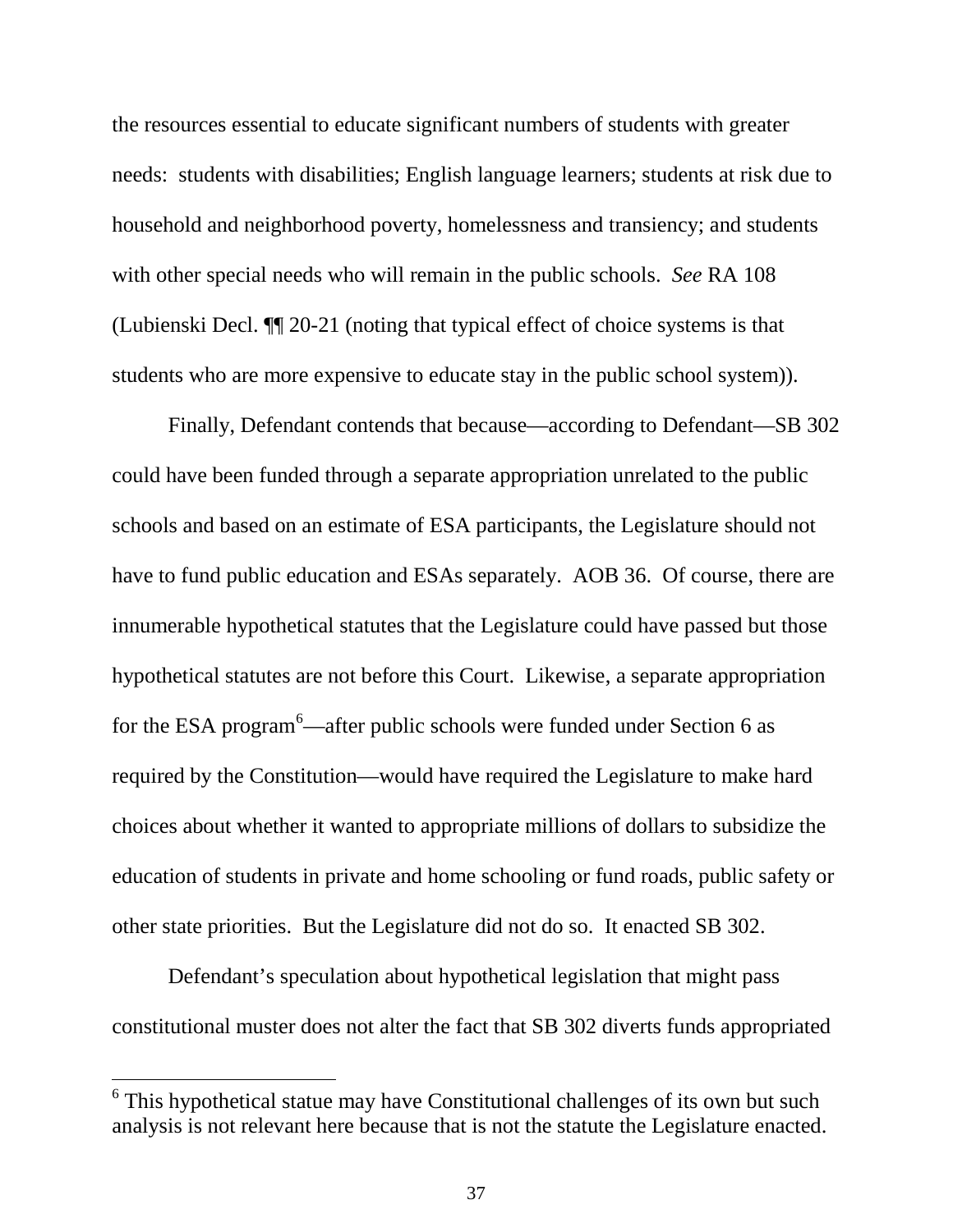for public education and is unconstitutional.

### **II. SB 302 ALSO VIOLATES ARTICLE XI, SECTION 2, OF THE NEVADA CONSTITUTION**

In addition to violating Article XI, Section 6, SB 302 also conflicts with the Section 2 mandate that the Legislature "provide for a uniform system of common schools." Nev. Const. art. XI,  $\S 2$ .<sup>[7](#page-43-0)</sup>

SB 302 violates this constitutional mandate by subsidizing with public funds non-common, non-uniform private schools and home schooling. Nevada follows the bedrock principle of "'expressio unius est exclusio alterius,' the expression of one thing is the exclusion of another," *State v. Javier C*., 128 Nev. Adv. Op. 50, 289 P.3d 1194, 1197 (2012), and "[t]his rule applies as forcibly to the construction of written Constitutions as other instruments." *King v. Bd. of Regents of Univ. of Nev.*, 65 Nev. 533, 556, 200 P.2d 221, 232 (1948); *see Bush v. Holmes*, 919 So. 2d 392, 407 (Fla. 2006) (applying the "expressio unius est exclusius alterius" doctrine in striking down Florida's voucher system).

It is well established that the Legislature is prohibited from enacting statutes that are plainly inconsistent with constitutional mandates. As this Court has held,"[e]very positive direction" in the Nevada Constitution "contains an implication against anything contrary to it which would frustrate or disappoint the

<span id="page-44-0"></span> $<sup>7</sup>$  This Court may uphold the preliminary injunction on alternate grounds than that</sup> relied upon by the district court. *Washoe Cty. v. Otto,* 128 Nev. Adv. Op. 40, 282 P.3d 719, 727 (2012) ("[W]e will affirm the district court if it reaches the right result, even when it does so for the wrong reason.") (citation omitted)*.*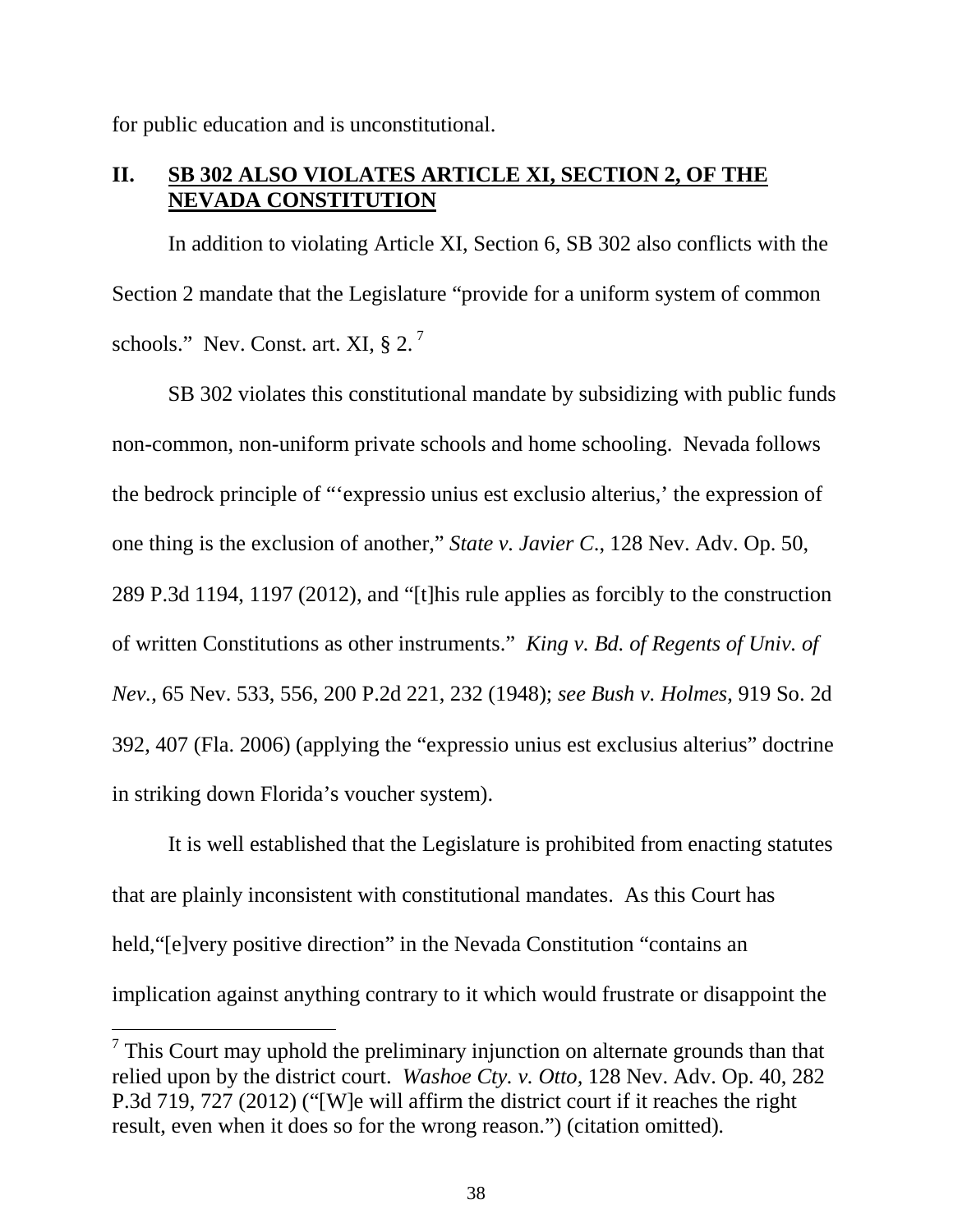purpose of that provision." *Galloway*, 83 Nev. at 26, 422 P.2d at 246 (citation omitted); *see also id.* (holding that the "affirmation of a distinct policy upon any specific point in a state constitution implies the negation of any power in the legislature to establish a different policy").

The district court held that Plaintiffs had not shown a likelihood of succeeding on their claim that SB 302 violates Article XI, Section 2, because the law "does not do away with public schools." AA 49. This Court's precedent, however, requires only that Plaintiffs demonstrate that SB 302 is "contrary" to Article XI, Section 2, not that it would do away with public schools in their entirety.<sup>[8](#page-44-0)</sup> Based on the uncontested record below, Plaintiffs met that burden.

<span id="page-45-0"></span>Plaintiffs presented overwhelming, uncontroverted evidence that SB 302 uses public funds to subsidize non-uniform private schools and home schooling. The record demonstrated that Participating Entities—private schools and entities receiving ESA funds—do not have to accept all students, as public schools must. Participating Entities also can discriminate based on a student's religion or lack thereof, academic achievement, ELL status, disability, homelessness or transiency, gender, gender identity and sexual orientation. RA 106-07 (Lubienski Decl. ¶ 16 (identifying Nevada private schools with facially discriminatory admissions

<sup>&</sup>lt;sup>8</sup> The court below also concluded that Section 2 does not prohibit the Legislature from funding non-public systems of education, because Article XI, Section 1, encourages the promotion of education "by all suitable means." AA 49. For the reasons expressed below, *infra* at 41, this interpretation is not correct.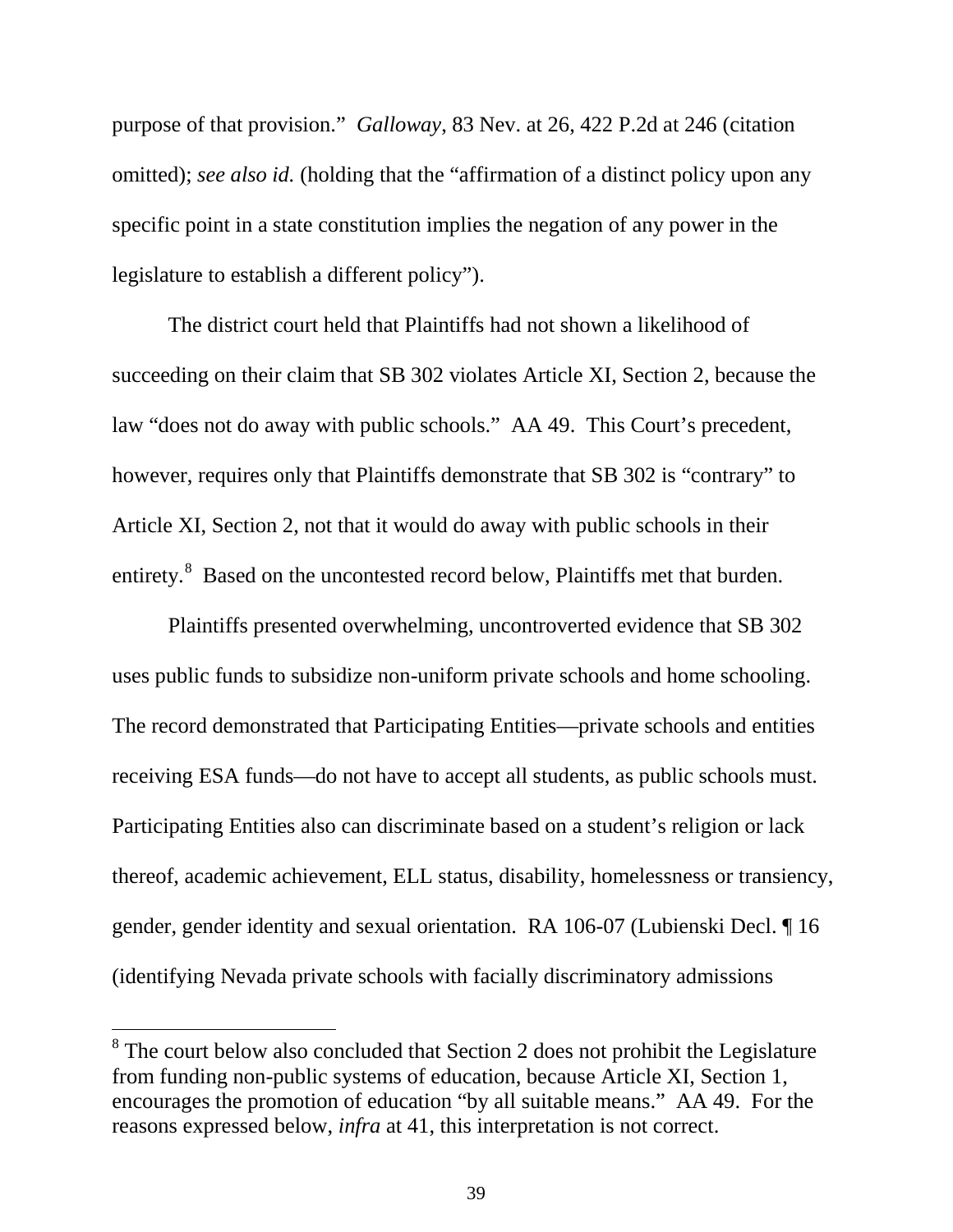criteria, e.g., requiring a declaration of religious belief, agreement with a statement on sexuality, grade minimums, or a lack of behavior problems, or charging more for English Language Learners)). Participating Entities can also refuse to serve a student based on the student's socio-economic status and inability to pay tuition that exceeds the voucher amount. RA 107 (Lubienski Decl. ¶ 17).

The record also shows that Participating Entities receiving public school funds through ESAs do not have to use the State-adopted curriculum taught in public schools, nor administer State assessments to determine whether students are achieving State academic goals. While SB 302 requires Participating Entities to give a norm-referenced test in mathematics and English each year (AA 84), they do not have to administer the comprehensive assessments mandated by the Legislature for the public schools, nor are they required to utilize those assessment results to evaluate student and school performance to ensure accountability to the public. *Id.* Indeed, every mandated element to ensure uniformity and accountability in Nevada's system of public schools—*e.g.*, curriculum content, testing requirements, teacher qualifications, school and district performance measures—are inapplicable to the Participating Entities, which are supported by public funding through the ESA program.

Without question, SB 302 diverts funds from the operation of the uniform system of public schools to pay for non-uniform, non-common private schools and home schooling. Thus, SB 302 violates Article XI, Section 2, of the Nevada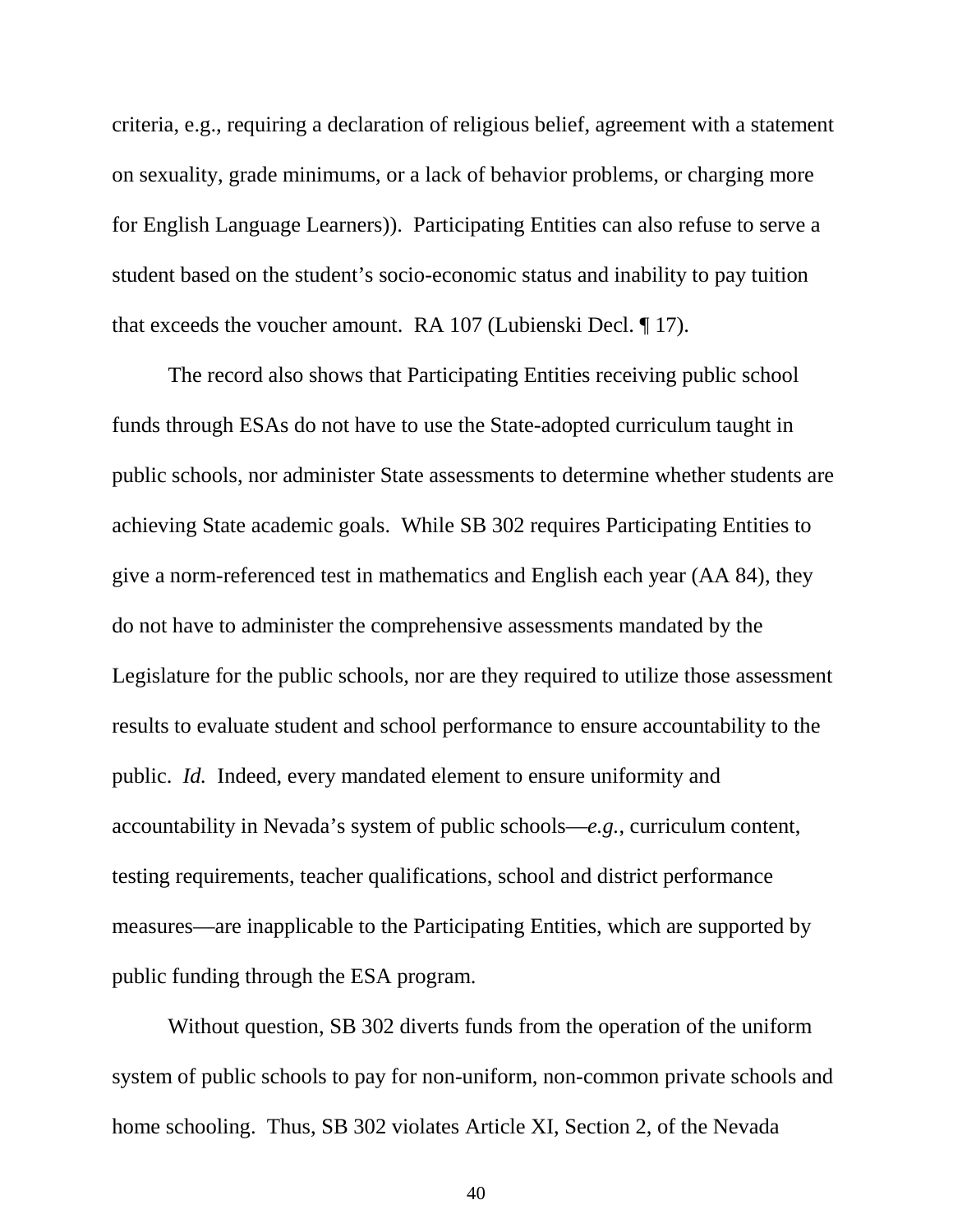Constitution.

### **III. ARTICLE XI, SECTION 1, OF THE NEVADA CONSTITUTION DOES NOT AUTHORIZE SB 302**

Defendant also argues that Article XI, Section 1, of the Nevada Constitution

authorizes the Legislature's enactment of SB 302. AOB 34. This argument is

without merit.

Article XI, Section 1, reads in full:

The legislature shall encourage by all suitable means the promotion of intellectual, literary, scientific, mining, mechanical, agricultural, and moral improvements, and also provide for a superintendent of public instruction and by law prescribe the manner of appointment, term of office and the duties thereof.

Nev. Const. art. XI, § 1.

As an initial matter, SB 302 is not—and cannot—be a "suitable means" of

encouraging intellectual and other improvements under Article XI.

Unconstitutional means are not "*suitable.*" *See Williams v. Rhodes*, 393 U.S. 23,

29, 89 S. Ct. 5, 9, 21 L. Ed. 2d 24 (1968) (holding that while the federal

constitution grants Congress or states "specific power to legislate in certain areas,"

these granted powers "are always subject to the limitation that they may not be

exercised in a way that violates other specific provisions of the Constitution").

SB 302 violates Article XI, Sections 6 and 2, of the Nevada Constitution. It is,

therefore, not a "suitable means" of encouraging education.

Further, Article XI's firm and unequivocal mandates to establish, fund and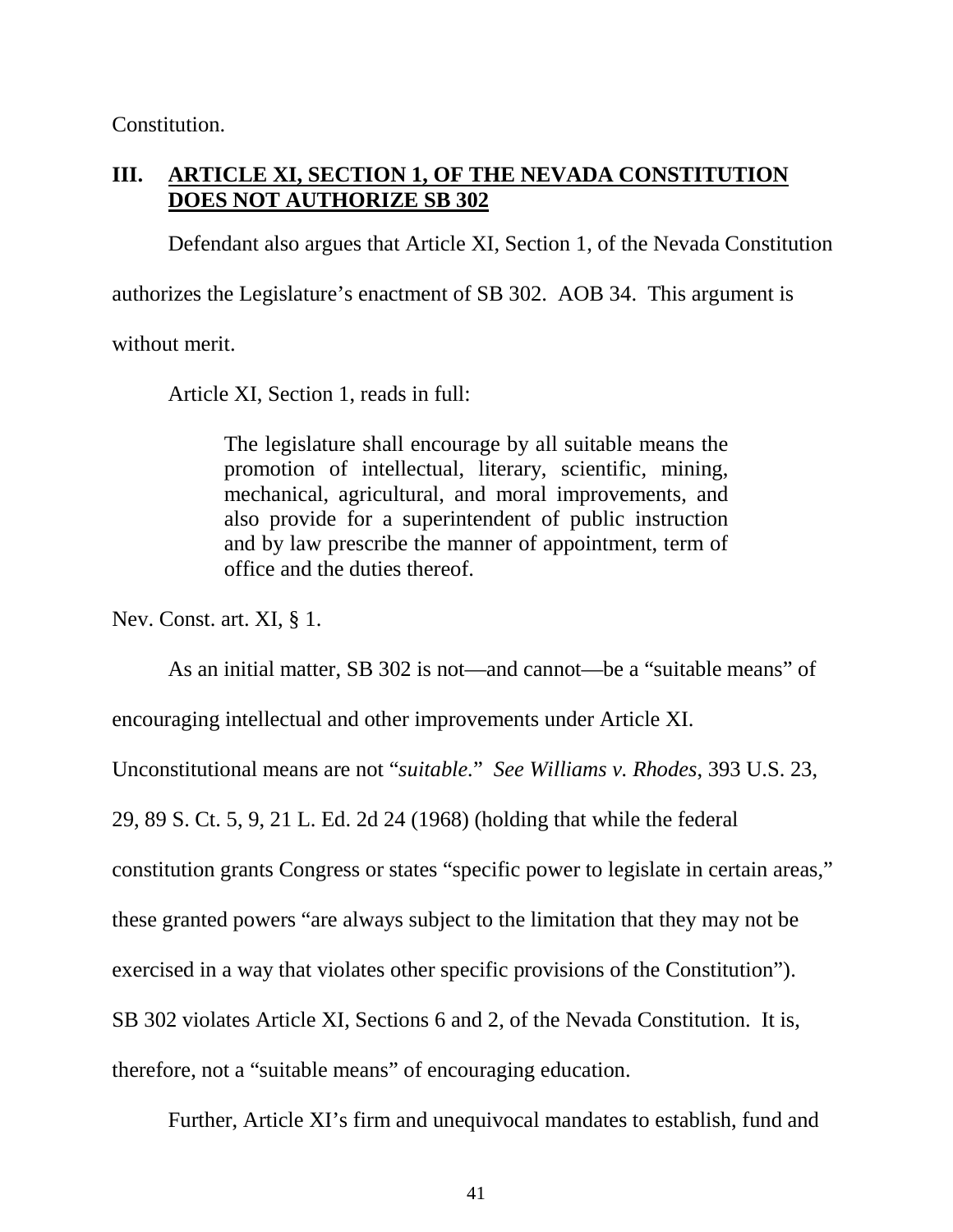maintain the Nevada public school system take precedence over the broad and general terms in Section 1. *See Lader v. Warden*, 121 Nev. 682, 687, 120 P.3d 1164, 1167 (2005) (holding that where a specific statute is "in conflict with a general one, the specific statute will take precedence").<sup>[9](#page-45-0)</sup>

Moreover, a plain reading of Article XI, Section 1, makes clear that this provision cannot be construed to authorize the Legislature to use public funding to support education in private schools and by other private entities.<sup>[10](#page-48-0)</sup> To the extent the "all suitable means" language is anything but hortatory, it is clear, when read with Section 1 as a whole, that the language was intended to authorize the "encouragement" of certain enumerated categories of learning (intellectual,

 <sup>9</sup> *See La. Fed'n of Teachers v. State*, 118 So. 3d 1033, 1051-53 (La. 2013) (declaring a voucher program an unconstitutional diversion of public school funds and expressly holding that the Louisiana Constitution's general exhortation that the Legislature "provide for the education of the people" does not authorize a voucher law that violates the more specific mandate to "maintain a public educational system").

<span id="page-48-1"></span><span id="page-48-0"></span><sup>10</sup> Defendant relies exclusively on *Meredith v. Pence,* 984 N.E.2d 1213 (Ind. 2013) to support its Section 1 argument. In *Pence*, the Indiana Supreme Court addressed the constitutionality of a voucher program that was not funded by public school appropriations, applied only to students at or below 150 percent of the poverty level, and required institutions receiving the public funds to meet state accountability standards. *Id.* at 1219. Further, the Court relied on the Indiana Constitution's unique language and history that originally mandated the Legislature to provide for a "general system of education" "as soon as circumstances will permit," concluding that the Indiana framers did not require the establishment of only public schools. *Id.* at 1222 & n.12 (citations omitted). In sharp contrast, the Nevada delegates made clear that the establishment and maintenance of a public school system is an unequivocal duty of the Legislature. RA 321-26 (Green Decl. ¶¶ 8-21).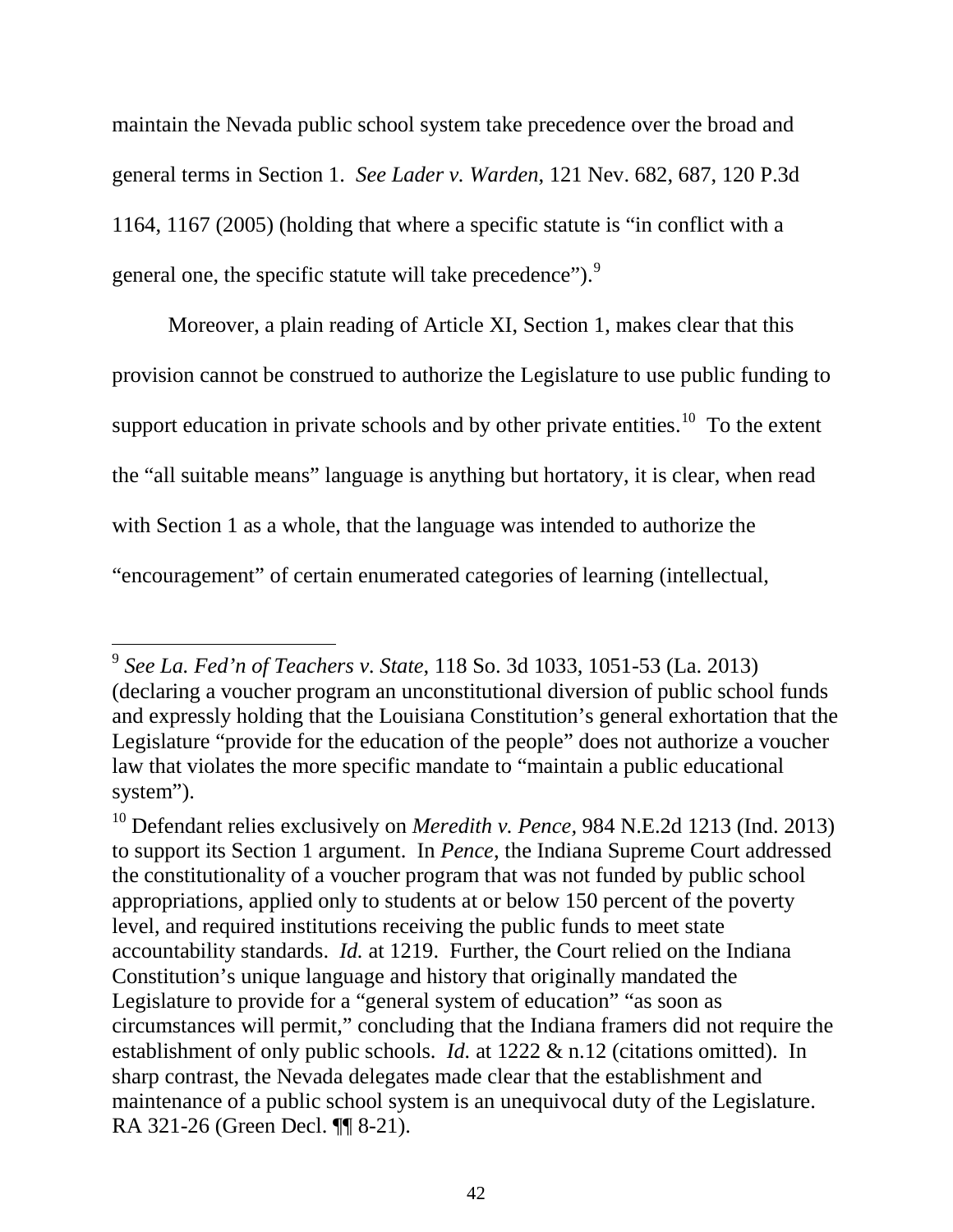literary, scientific, mining, mechanical, agricultural, and moral improvements) by all suitable means *within the public schools*. This is evident from very next clause of Section 1 that mandates the Legislature to "*provide for a superintendent of public instruction*." Nev. Const. art. XI, § 1 (emphasis added). The debate around this section by the framers centered on the public schools and even more specifically on the role of the public schools in moral instruction, which was a new concept at the time. As Delegate Collins explained, Section 1 means that:

> [T]he State may properly encourage the practice of morality in contradistinction to sectarian doctrines. For instance, if a child insists on the practice of using profane language, I presume it should be made the duty of the School Superintendent, the teacher, or the Board of Education to insist that he shall either refrain from such practice or be expelled.

RA 326-27 (Green Decl. ¶ 24 (citing Debates and Proceedings at 566)).

Defendant offers no evidence that the framers contemplated giving the Legislature a blank check in Section 1 to fund non-public means of education. Rather, they intended Section 1 to direct the Legislature to advance certain categories of learning within the uniform system of public schools that must be established under Article XI. Indeed, the framers asked that Section 1 be read in conjunction with Section 2 before passing Section 1 so that they "knew what they were voting on." RA 327-28 (Green Decl. ¶ 26).

This meaning is also consistent and harmonious with the language and intent of the Education Article as a whole. As Professor Green explains, the delegates'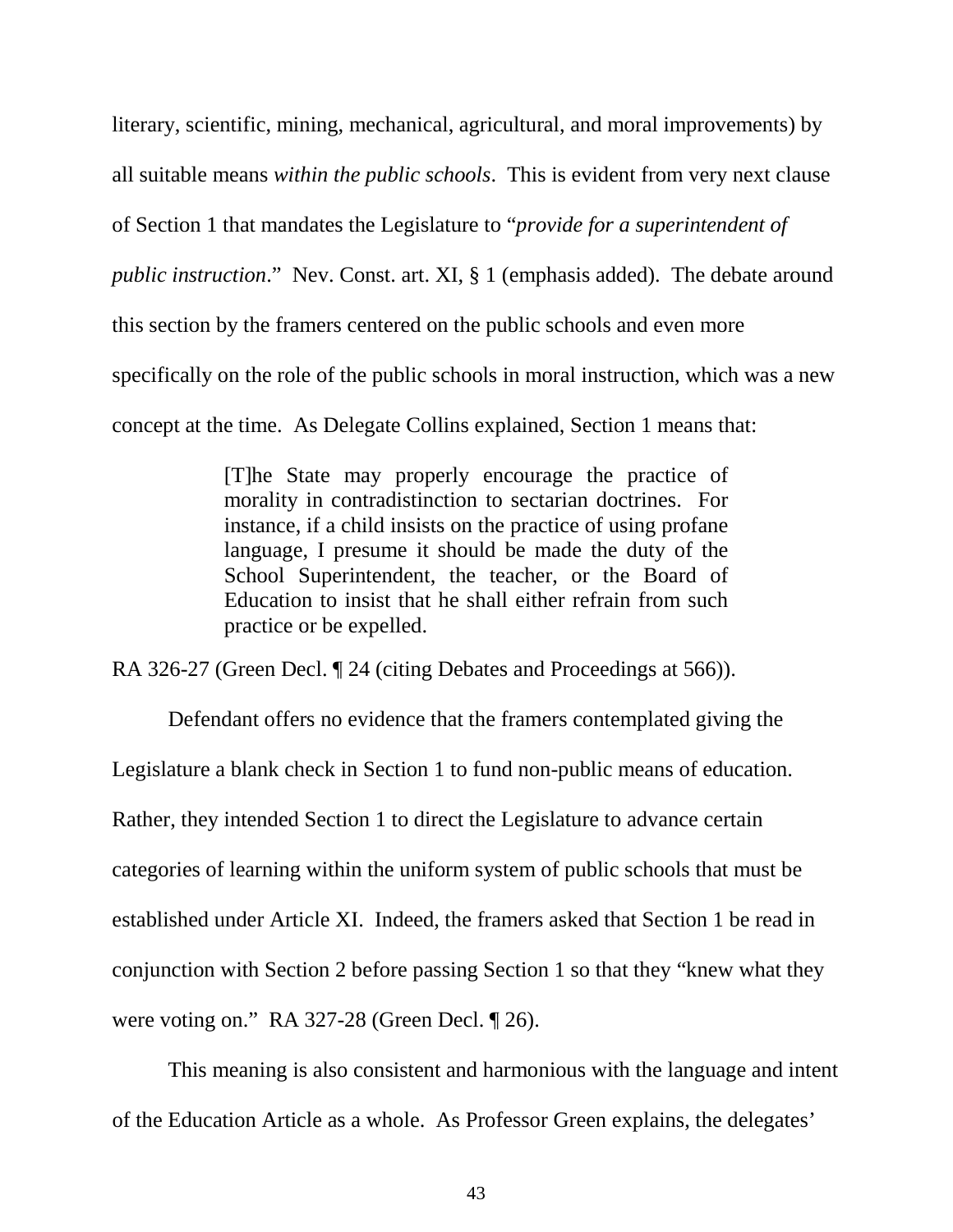clear intent in passing Article XI was to provide for a system of public education. RA 326-27 (Green Decl. ¶ 24 (citing Debates and Proceedings at 566)). In both the 1863 and 1864 debates, the delegates agreed that the Legislature had to provide for a system of public education and that this was the appropriate method of educating Nevada school children. RA 321-24 (Green Decl. ¶¶ 8-15).

Professor Green further explains that "[t]here is no evidence from the debates that in passing this version of Article XI, section 1, the delegates intended to confer power on the legislature to fund non-public educational systems." RA 327 (Green Decl. ¶ 25). Professor Green continues, "the idea that the delegates meant to empower the Legislature to fund both the public schools and other means of educating Nevada's children is inconsistent with the delegates' pronounced concerns that there would not be enough funds to provide for both common schools and higher education." RA 328-29 (Green Decl.  $\P$  27).<sup>[11](#page-48-1)</sup> It is also inconsistent with the framers' intent to reign in legislative power. RA 329-30 (Green Decl. ¶¶ 28-30).

<span id="page-50-0"></span>The delegates intended that the Legislature would amply fund Nevada's public school system established under Article XI and there is no support for Defendant's contention that Section 1 authorizes the Legislature to use public

<sup>&</sup>lt;sup>11</sup> While the founders did recognize the Legislature's discretion in certain matters of education, including the age at which children should attend school and whether public education should be compulsory, the delegates declined to do so with respect to matters of funding. *See supra* at 6.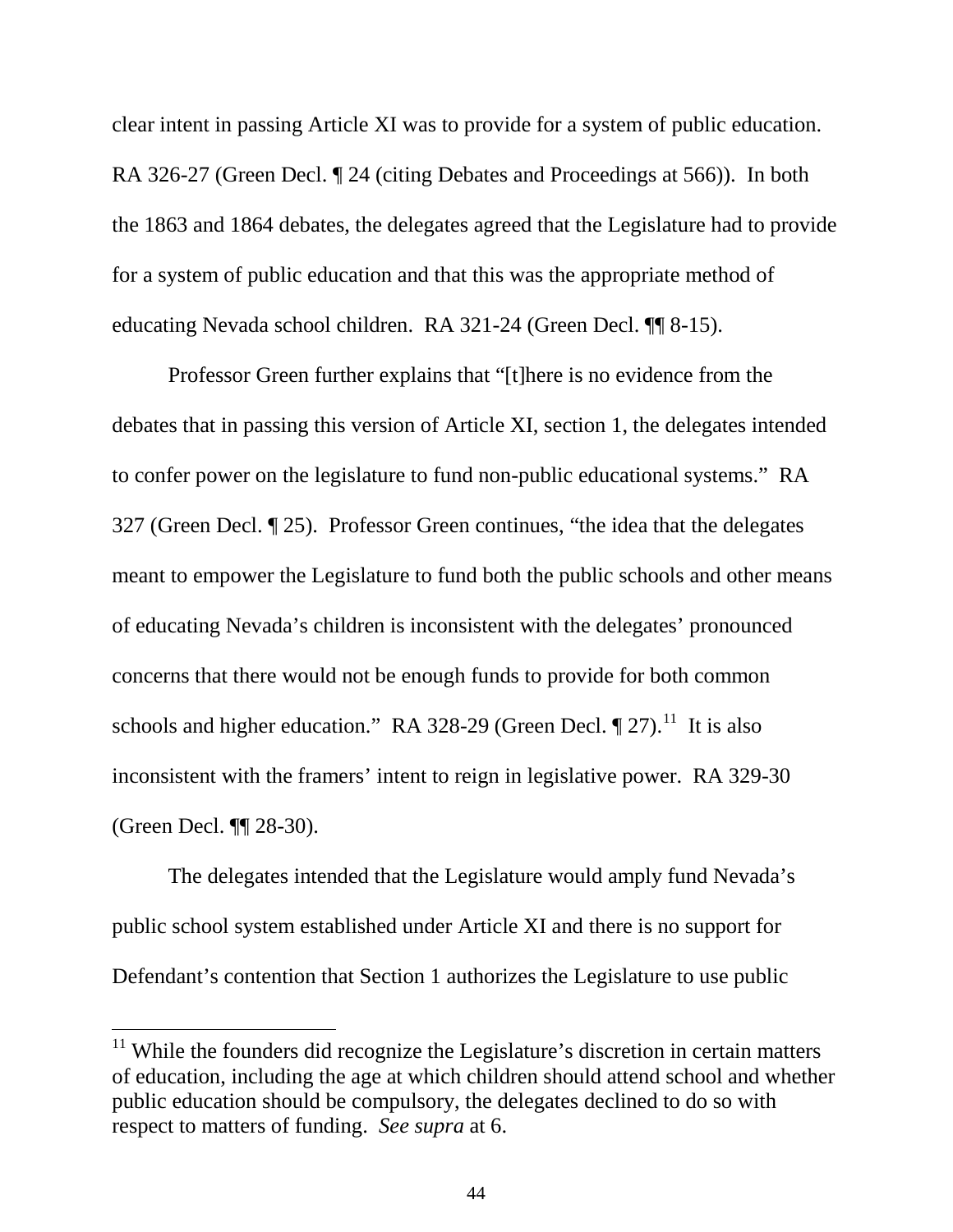funds to subsidize private school tuition and home schooling. RA 329-30 (Green Decl. ¶¶ 28-31).

### **IV. THE DISTRICT COURT DID NOT ABUSE ITS DISCRETION IN FINDING THAT SB 302 WILL CAUSE IRREPARABLE HARM**

A lower court's finding of irreparable harm is reviewed for abuse of discretion. *People of State of Cal. ex rel. Van De Kamp v. Tahoe Reg'l Planning Agency*, 766 F.2d 1308, 1313 (9th Cir. 1985) (holding that a "district court's finding of the likelihood of irreparable harm is reviewed for an abuse of discretion."). The district court did not abuse its discretion in finding that SB 302 was likely to cause irreparable harm.

### **A. SB 302's Violation Of Nevada's Constitution Is Itself An Irreparable Harm**

SB 302 violates Article XI, Sections 2 and 6, of the Nevada Constitution. This Court has held that a constitutional violation alone constitutes irreparable harm. *City of Sparks v. Sparks Mun. Ct.*, 302 P.3d 1118, 1124, 1130, 129 Nev. Op. 38 (2013) (citing *Monterey Mech. Co. v. Wilson*, 125 F.3d 702, 715 (9th Cir. 1997)).

Federal courts are in accord with this precedent. In *Monterey Mechanical*, on which *Sparks* relied, the Ninth Circuit held that "an alleged constitutional infringement will often alone constitute irreparable harm." 125 F.3d at 715. More recently, in *Stormans, Inc. v. Selecky*, 586 F.3d 1109, 1138 (9th Cir. 2009), the Ninth Circuit affirmed that "unlike monetary injuries, constitutional violations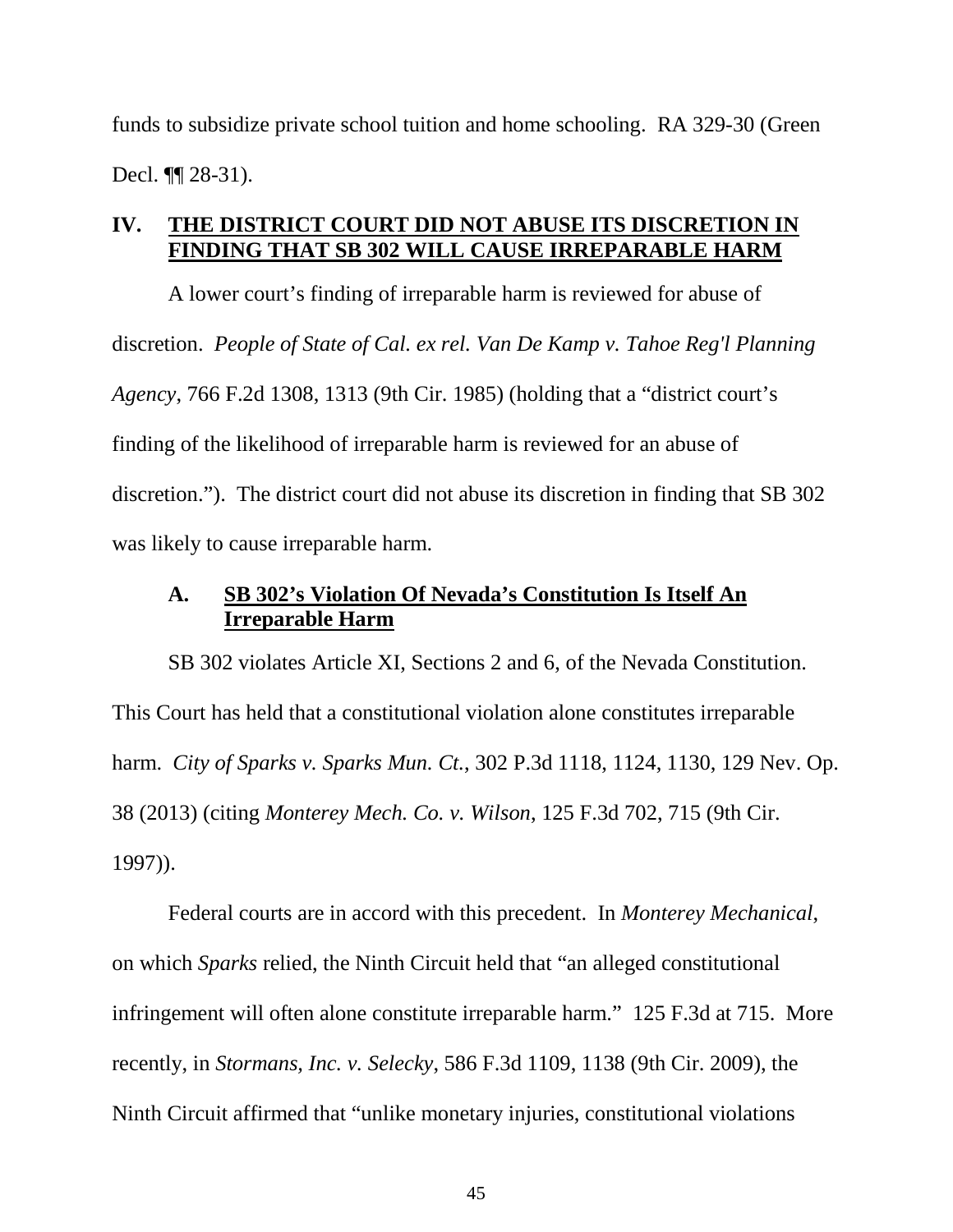cannot be adequately remedied through damages." (internal alteration and quotations omitted); *see also Fyock v. City of Sunnyvale*, 25 F. Supp. 3d 1267, 1282 (N.D.Cal. 2014) ("Irreparable harm is presumed if plaintiffs are likely to succeed on the merits because a deprivation of constitutional rights always constitutes irreparable harm.").

In violating Sections 2 and 6, SB 302 deprives Nevada children of their right to a public education guaranteed by the Nevada constitution. This right is so basic and fundamental that its violation must, in and of itself, constitute irreparable harm.

### **B. Plaintiffs, Parents Of Nevada Public School Children, Demonstrated That SB 302 Causes Harm At The School Level**

Plaintiffs also presented a substantial evidentiary record on the irreparable harm SB 302 would cause to the Nevada public schools. For this reason, the district court did not abuse its discretion in finding that SB 302 will cause irreparable harm.

SB 302 will result in a substantial reduction of funds for the public schools. There have been over 4,000 applications for ESAs. AOB 47. Those applicants represent an immediate loss of more than \$20 million to public schools. Moreover, Defendant has estimated that if every private school student and home school student received an ESA, public school funding would be reduced by over \$200 million. RA 69.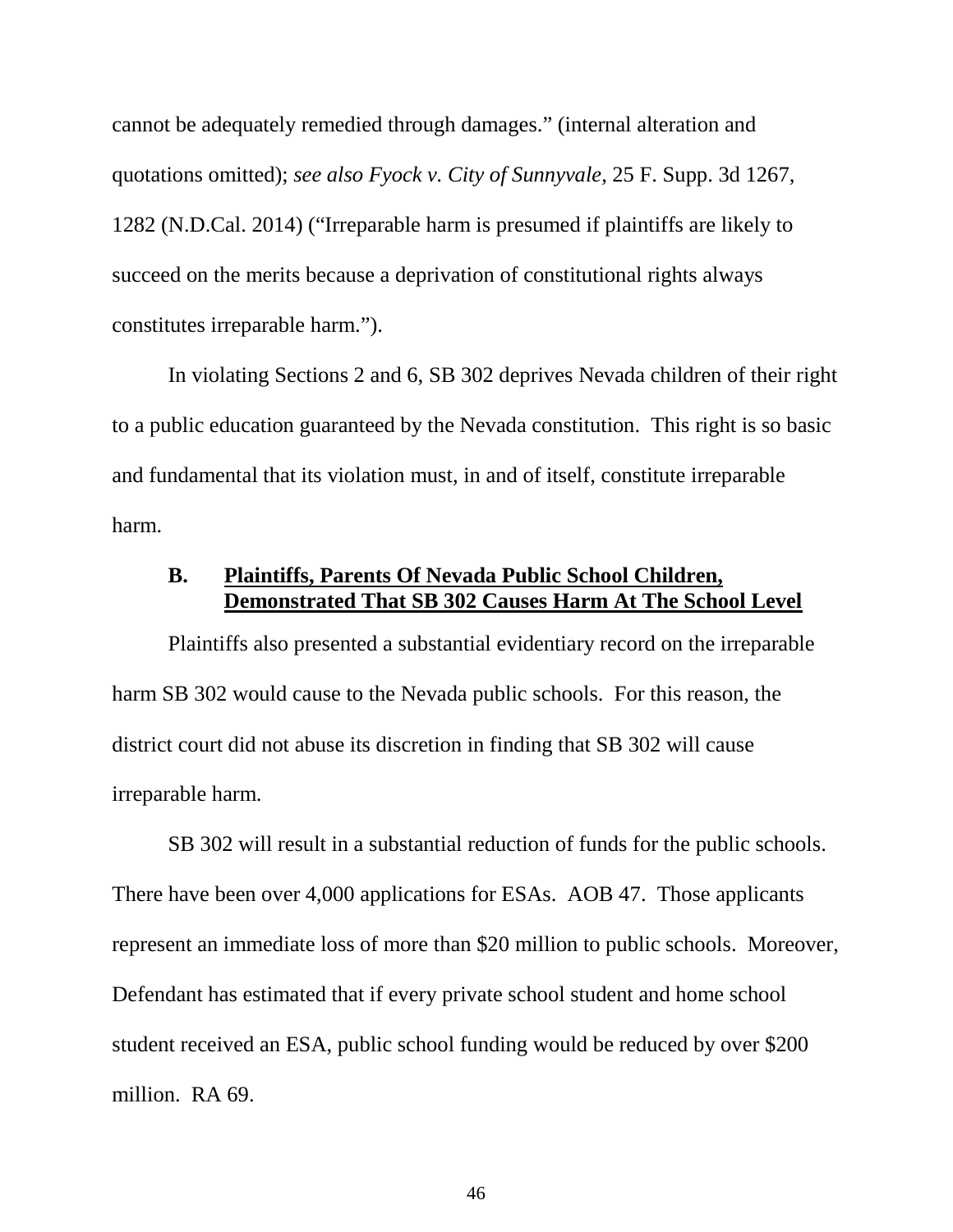Paul Johnson, the Chief Financial Officer for White Pine County School District, explained in detail how "SB 302 will harm public schools and the students they serve." RA 115 (Johnson Decl.).<sup>[12](#page-50-0)</sup> Likewise, Jim McIntosh, Clark County's Chief Financial Officer, concurred, noting a loss of even 1,000 students from the 2015-2106 school year would trigger a budgetary shortfall that "would cause significant harm to students enrolled in CCSD." RA 124 (McIntosh Decl. ¶ 4). Those harms could include "eliminat[ing] instructional materials for certain courses" or cutting certain programs like "college preparation programs, dropout prevention programs, math and science enrichment programs." *Id.* Mr. McIntosh specifically noted that the "[i]mpacts of shifting and declining enrollment and funding are felt most deeply at the school level." *Id.*  $(\P 6)$ .<sup>[13](#page-53-0)</sup>

Plaintiffs also demonstrated the harm from SB 302 to school districts and their students by disrupting the districts' ability to provide essential services. On the one hand, SB 302 actively induces students to exit the public schools by

<sup>&</sup>lt;sup>12</sup> Mr. Johnson initially thought SB 302 only allowed use of ESAs for brick and mortar private schools, and thus he submitted a statement that SB 302 would not have a fiscal impact for White Pine, a County that currently has no private schools. AA 31. Once he understood that SB 302 applied to home schooling and distance learning as well as private schools, Mr. Johnson clarified that the loss of funding through SB 302 would have a negative impact on his and other districts. RA 365 (Johnson Reply Decl. ¶ 4).

<span id="page-53-1"></span><span id="page-53-0"></span><sup>&</sup>lt;sup>13</sup> Defendant argues that Plaintiffs' irreparable harm argument would support the conclusion that the State transferring workers from one county to another is an irreparable harm. AOB 47 n.19. As explained in Section I.C, *supra*, SB 302 does not impact public schools in the same way that a child changing districts impacts schools. Moreover, an irreparable harm analysis applies only to unconstitutional or illegal acts.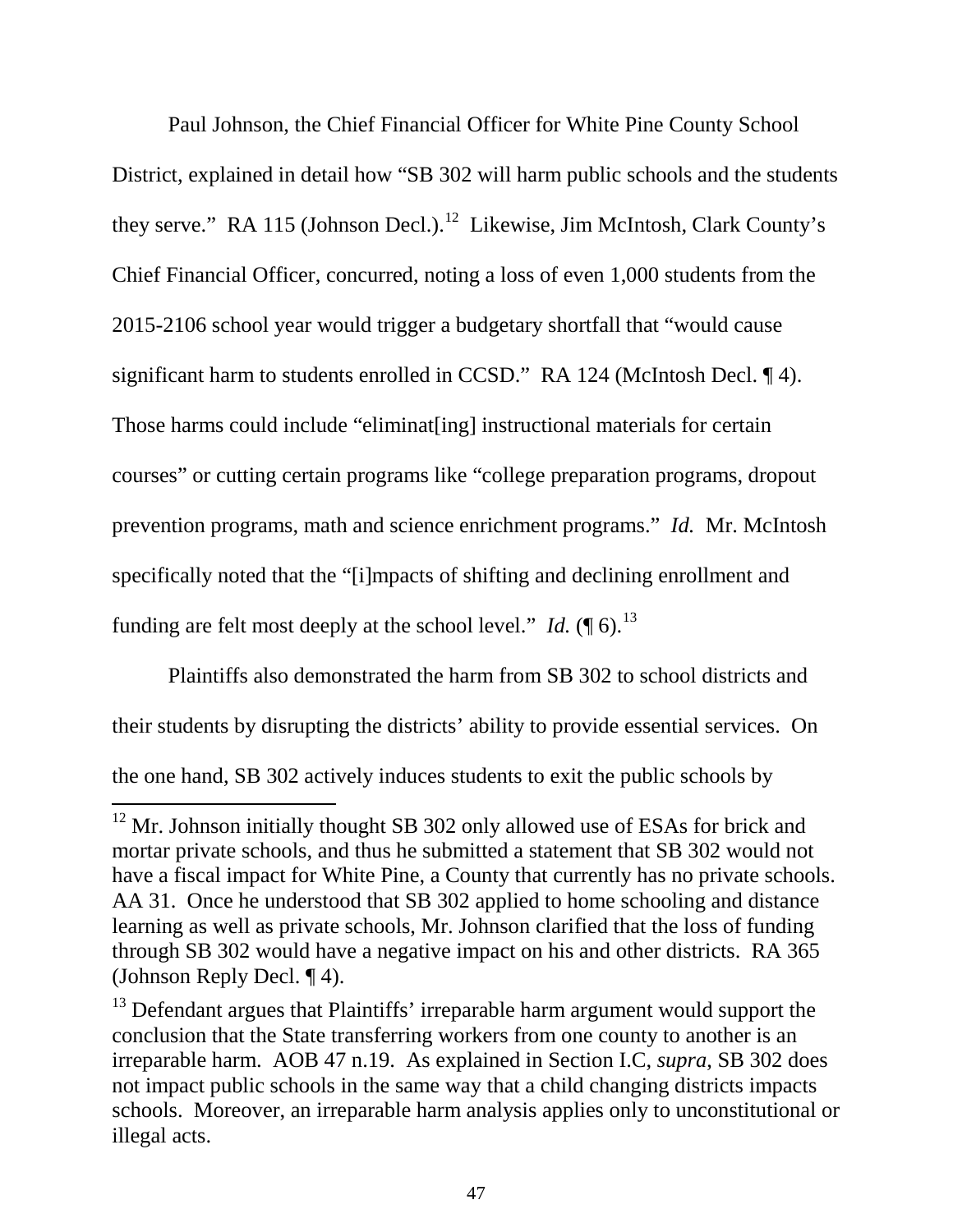subsidizing non-public education. On the other hand, it incentivizes students in private schools or homeschooled students to enroll in a public school for the minimum 100 days to become ESA-eligible. This revolving door disrupts the ability of public school districts to provide and sustain quality education for all students. Jeff Zander, Superintendent of the Elko County schools, explained:

> The fact that SB 302 allows students to leave in the middle of a school year makes managing budget reductions all the more challenging. Mid-year budget reductions are particularly harmful and disruptive to schools. They require school districts to make changes in the allocation of resources and the provision of programs during the school year, to the detriment of students.

RA 122 (Zander Decl. ¶ 7); *see also* RA 119 (Johnson Decl. ¶ 13 ("SB 302 will introduce significant budgeting instability that will harm students. School districts . . . will be faced with the prospect of planning for a shifting landscape. . . . Schools would be required to revise its course offerings, change student schedules, and move students into different classrooms.").

Unable to dispute Plaintiffs' compelling evidence of harm, Defendant resorts to broad mischaracterizations of the record below. Defendant argues that Plaintiffs have not shown a likelihood of irreparable harm because the evidence from Plaintiffs' declarants focused on school districts. AOB 45. However, districts operate schools, and the budgetary impacts from SB 302 will directly impact the availability of teachers, support staff and other resources in the district's schools and classrooms. The Johnson, McIntosh, and Zander declarations all directly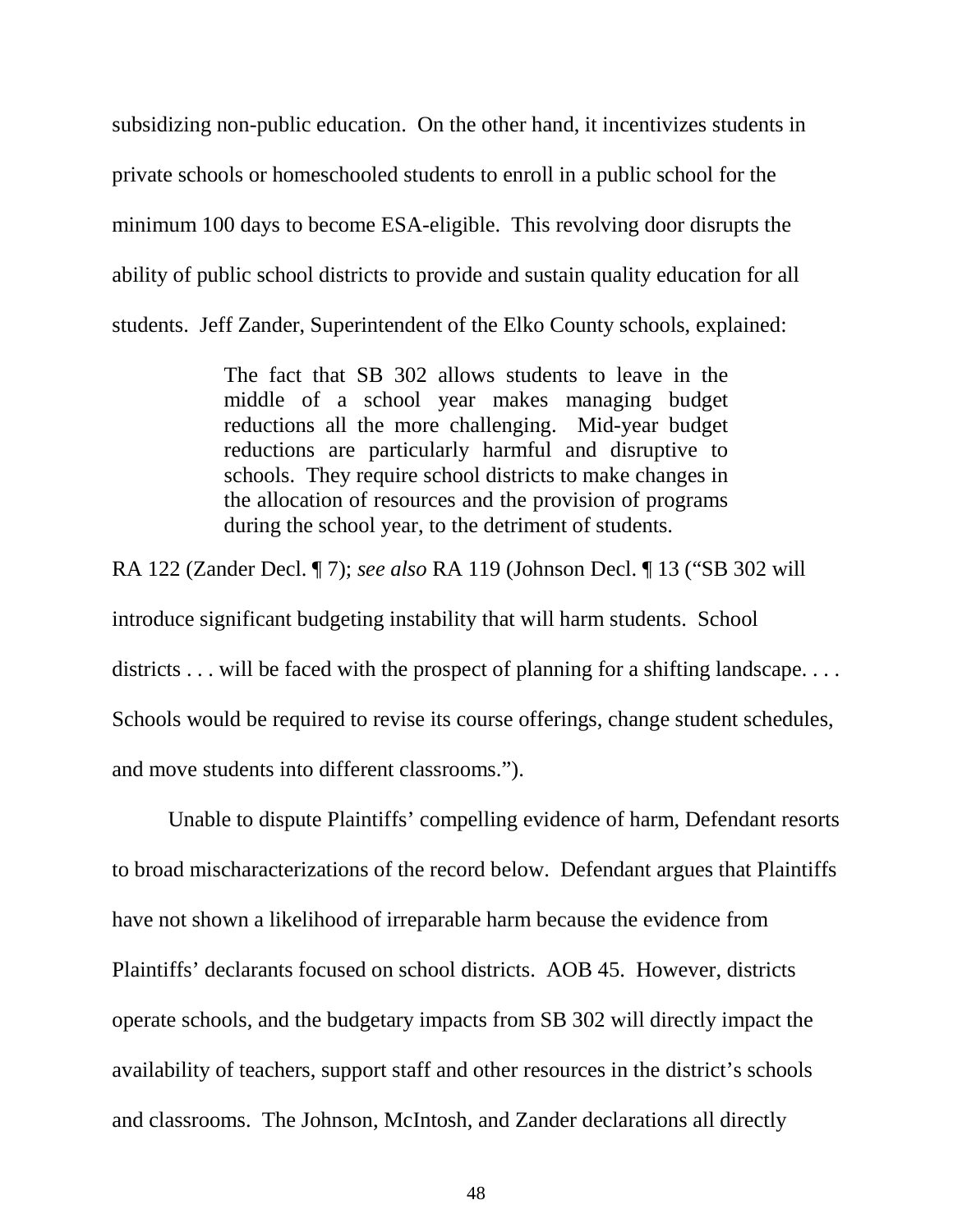address harms from SB 302 that students will experience. RA 124 (McIntosh Decl. ¶ 4 (noting "significant harm to students enrolled in CCSD")); RA 119 (Johnson Decl. ¶ 13 ("SB 302 will introduce significant budgeting instability that will harm students.")); RA 122 (Zander Decl. ¶ 7 (noting that changes caused SB 302 will be to "detriment of students")).

Defendant also characterizes Plaintiffs' declarations as relying on the speculation that "significant funds" would be diverted from public schools under SB 302. AOB 45 n.18. But, Plaintiff's declarations address both large and more limited reductions in funding. RA 115-16 (Johnson Decl. ¶¶ 8-9 (discussing harms felt from the loss of just 30 students)); RA 121 (Zander Decl. ¶ 5 (discussing harms from "minor changes in enrollment")); RA 124-25 (McIntosh Decl. ¶ 4 (discussing harms from merely 1,000 students leaving Clark County)).<sup>[14](#page-53-1)</sup> Moreover, the significant financial impact on district budgets from SB 302 is in no way speculative. Based on Defendant's own estimate of 4,000 applicants to the ESA program, over \$20 million will be cut from the public school budget in just the first year of SB 302's implementation.

<span id="page-55-0"></span>Defendant also argues that the harm from SB 302 is only "financial" and,

 <sup>14</sup> Defendant relies on *Flick Theater, Inc. v. City of Las Vegas*, 104 Nev. 87, 91 n.4, 752 P.2d 235, 238 n.4 (1988) for his position that Plaintiffs' harm is "mere conjecture." AOB 45-46 n.18. But, there, the Nevada Supreme Court reversed a preliminary injunction because of a complete absence of a record of harm to protected speech by adult business operators. The certain harm to public school children from decreased funding is not akin to the unsupported harm alleged by adult business proprietors.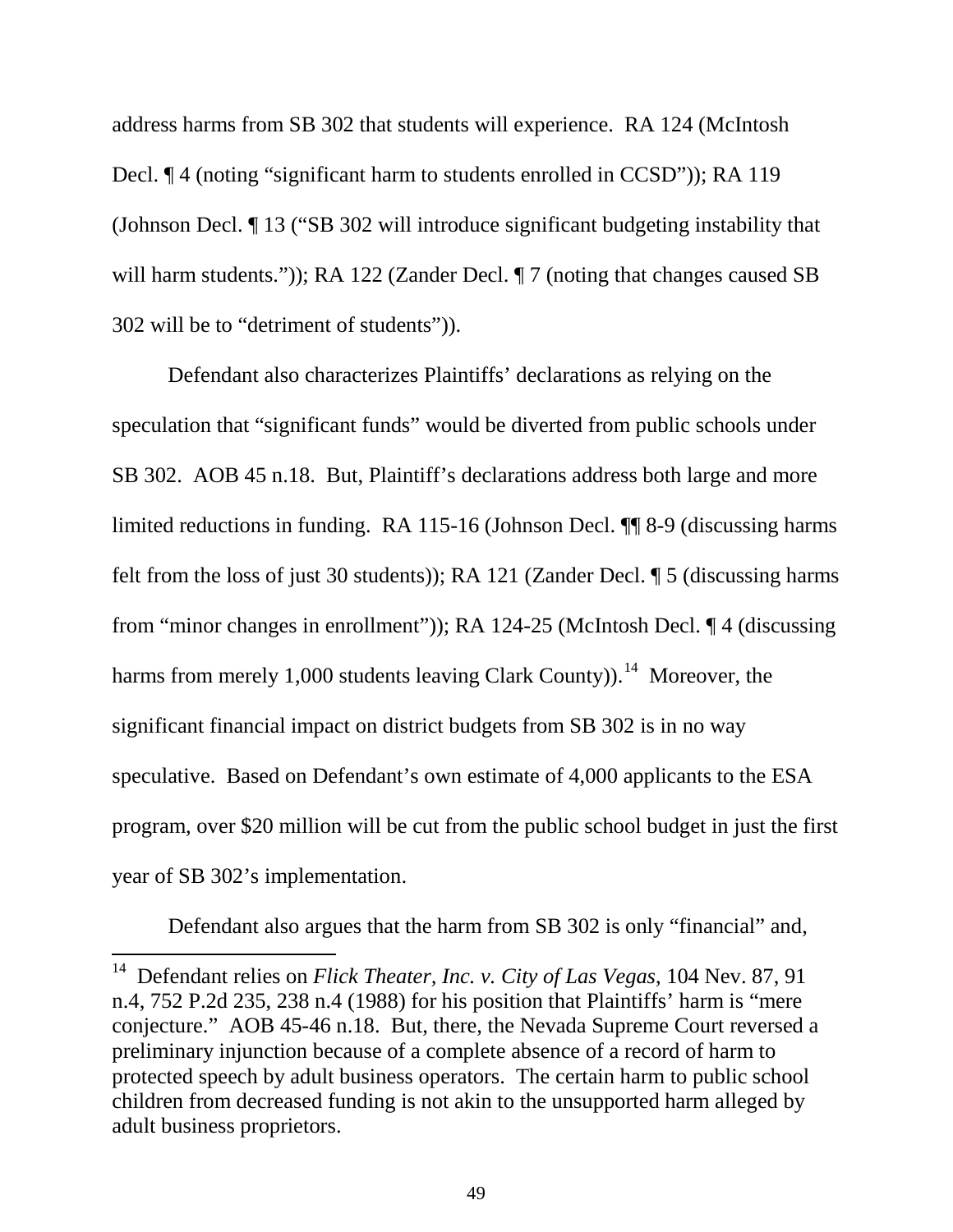therefore, not irreparable. AOB 46 n.18. But that makes no sense when discussing the education of children. Diminished resources that impact a first grader's ability to read, a fourth grader's scientific reasoning, a seventh grader's ability to write, an eighth grader's ability to master foundational algebraic concepts, and so on, will ripple out through each child's educational experience and will not be remedied by more money later. The record firmly establishes the harms SB 302 will cause at the school and classroom levels, diminishing the opportunities for students to master reading, problem solve, understand scientific reasoning and otherwise obtain the skills needed for college, career, and citizenship. The harms from SB 302 strike at the very core of the education that must be afforded all Nevada public school children, harms that cannot be remedied through the restoration of funding at some future date.

Defendant's other attempts to relitigate the factual question of irreparable harm similarly fail. First, Defendant argues that Plaintiffs cannot show irreparable harm because "the only constitutional violation the district court found was the Section 6 violation, and that putative violation does not entail any diversion of public school funds." AOB 43. This does not make sense. A violation of Section 6 means that there will be a diversion of public school funds that will cause harm, just as the district court found. AA 46 ("[G]eneral funds appropriated to fund the operation of the public schools will be diverted to fund education saving[s] accounts under SB 302").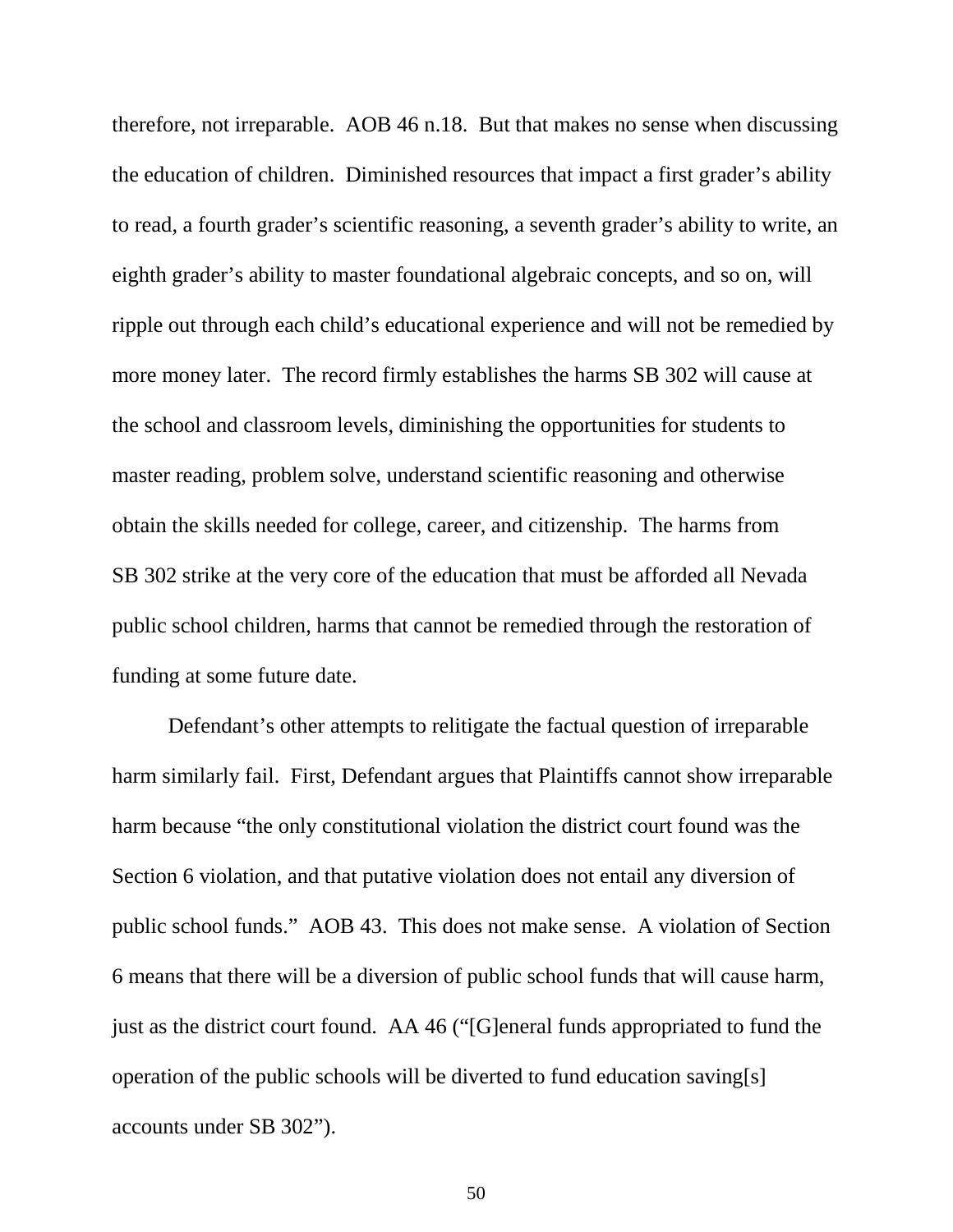Next, Defendant asserts that SB 302 may benefit the public schools because, by decreasing enrollments, the law will somehow address the public school teacher shortage. There is no support in the record for this brazen speculation. This assertion also ignores Plaintiffs' uncontested evidence that, as students leave the public schools and obtain ESA funds, the public schools will experience a shortfall in crucial operational funds necessary to pay its teacher workforce.

Defendant further contends, without offering evidentiary support, that the hold harmless provision in SB 515 will mitigate any losses of funding suffered by the school districts. AOB 46. Defendant ignores that a five percent year-over-year reduction in funds to school districts represents a significant funding loss. For example, five percent of Clark County's student population is approximately 16,000 students. If just less than 16,000 students applied for ESAs, the district's budget would be cut by at least \$35 million (16,000 x \$2,213 estimated state share of BSG).

Lastly, Defendant attempts to reframe the issue of irreparable harm as a comparison between the harms of SB 302 diverting funds from SB 515 and those from a hypothetical statute authorizing ESAs funded through an appropriation separate and distinct from the public school appropriation. *See* AOB 43-44. The record is devoid of any evidence that even suggests the Legislature would have passed both SB 515 with the funds it deemed sufficient to fund the public schools—approximately \$2 billion for this biennium—and another, separate bill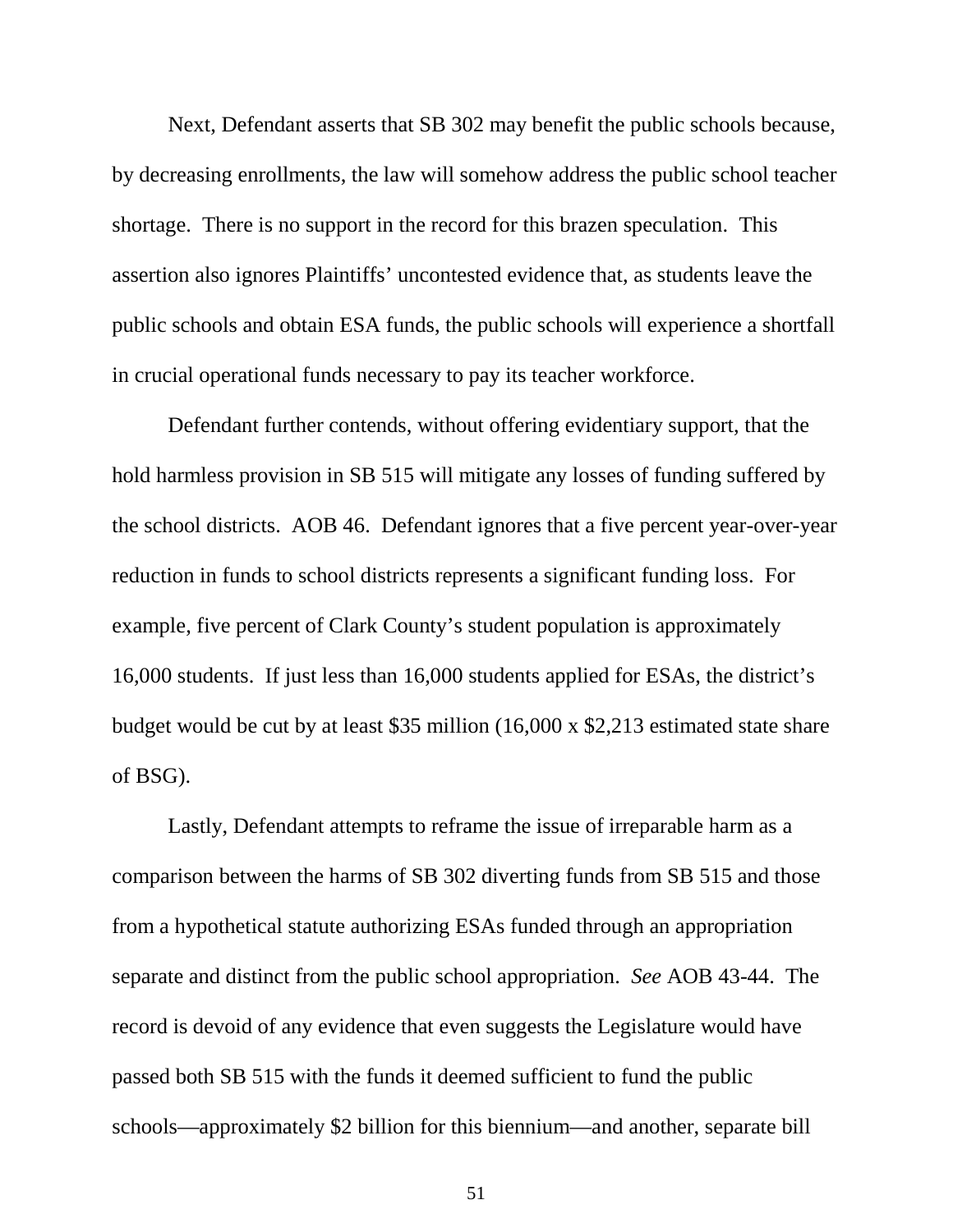with a separate appropriation for ESAs, which could well reach \$200 million if just current private and home school students qualified.<sup>[15](#page-55-0)</sup> RA 69. The harms of this hypothetical statute to the Nevada budget are also real but irrelevant to the analysis here.

Plaintiffs presented substantial, uncontested evidence that SB 302 will result in direct harm to Nevada's public schools and the students attending those schools. The district court did not abuse its discretion in determining that Plaintiffs had shown a likelihood of suffering from irreparable harm.<sup>[16](#page-58-0)</sup>

### **C. The Balance Of Hardships Weighs In Favor Of Preliminarily Enjoining SB 302**

The balance of hardships also weighs in favor of enjoining SB 302. Issuing

a preliminary injunction preserves the status quo in Nevada for more than 150

<sup>&</sup>lt;sup>15</sup> Indeed, the record shows that the Legislature enacted SB 302 precisely because it erroneously believed it was fiscally neutral by diverting funds from the appropriation for the public schools.

<span id="page-58-0"></span><sup>&</sup>lt;sup>16</sup> Defendant raises in a footnote, for the first time on appeal, that Nevada does not recognize taxpayer standing. Defendant did not contest Plaintiffs' standing below, and there is no basis for depriving Plaintiffs of standing before this Court. Regardless, Plaintiffs, while Nevada taxpayers, rely not only on that status but also on the harm that SB 302 will cause to the public schools, their children, and other children across the state. Further, contrary to Defendant's statement, this Court has never determined whether taxpayer standing exists in Nevada. In *Blanding v. City of Las Vegas*, relied on by Defendant, this Court held that taxpayers could not challenge a municipality's placement of a road, but noted that the result would have been different if the challenged action has been "prejudicial to the rights of taxpayers, as such, as involving the levy of tax, creation of a municipal debt, or appropriation or expenditure of public funds, or in any way tending to increase the burden of taxation." 52 Nev. 52, 280 P. 644, 650 (1929).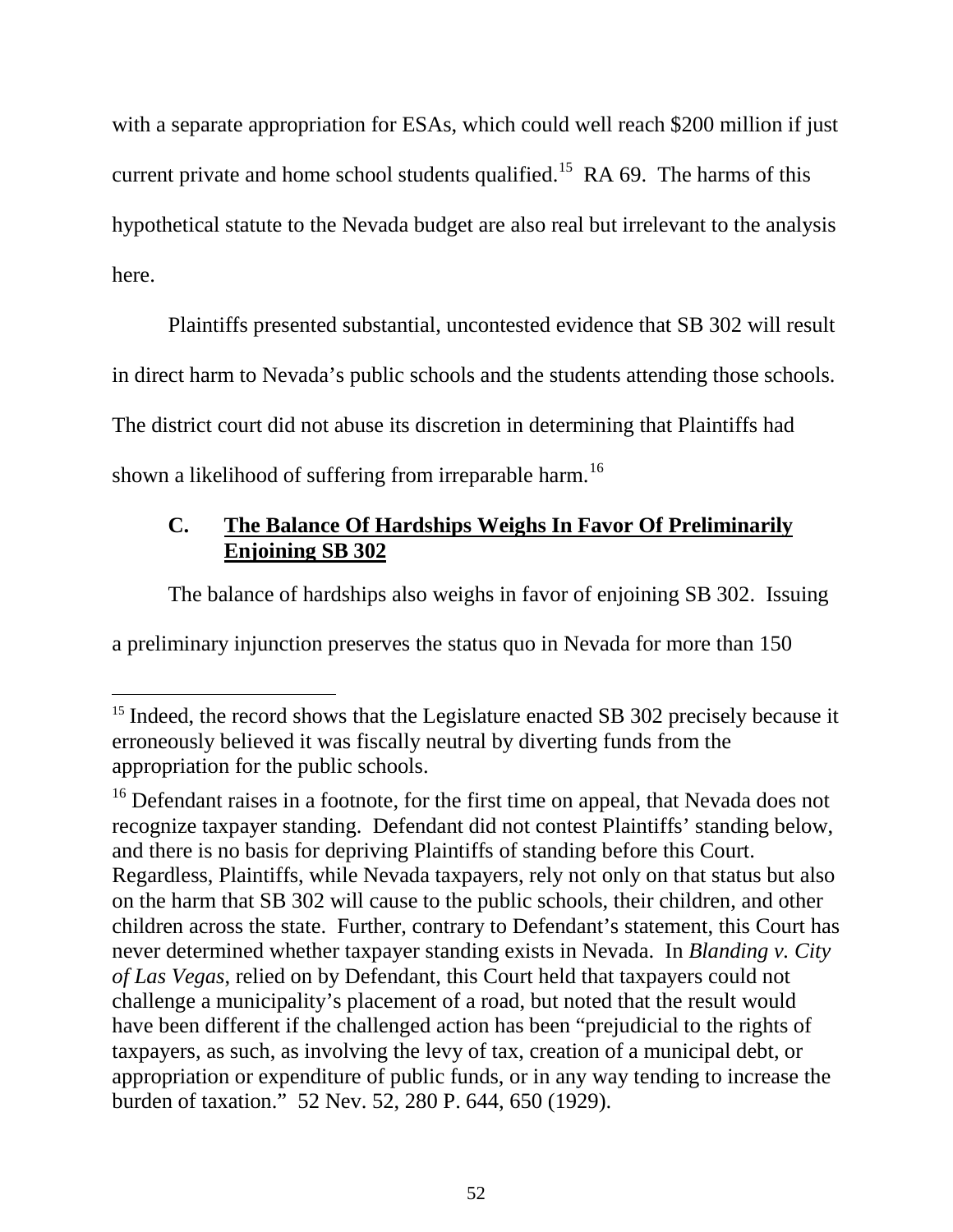years: funds appropriated to operate the public schools are used to operate the public schools. Any parent who wishes to send their child to private school or to home school their child remains free to do so; they will just continue to be unable to receive public school funds to subsidize that decision. Conversely, allowing SB 302 to go into effect will result in a reduction of over \$20 million from the public schools in the first year alone.

Defendant boldly states that diverting funds from public education to ESAs may actually improve Nevada's public schools, referencing studies of voucher programs in other states that were discussed at legislative meetings. AOB 47. However, the uncontroverted record is that those partisan studies were either not conducted in adherence to scientifically recognized standards or did not actually conclude that vouchers improved outcomes for students, which is how they were characterized to the Nevada Legislature by SB 302 proponents.

For instance, the legislative testimony mischaracterized the findings of the Center on Education Policy. AOB 19. As explained in the uncontested declaration from Professor Lubienski, the Center on Education Policy's report is actually a review of the research literature on vouchers, which divides its "findings" into Tier 1 and Tier 2 findings. RA 338-40 (Lubienski Decl. ¶ 7). The pro-voucher findings reported to the Legislature are all Tier 2 findings, "meaning that the CEP . . . found substantial reason to doubt the validity of the findings in those reports." RA 340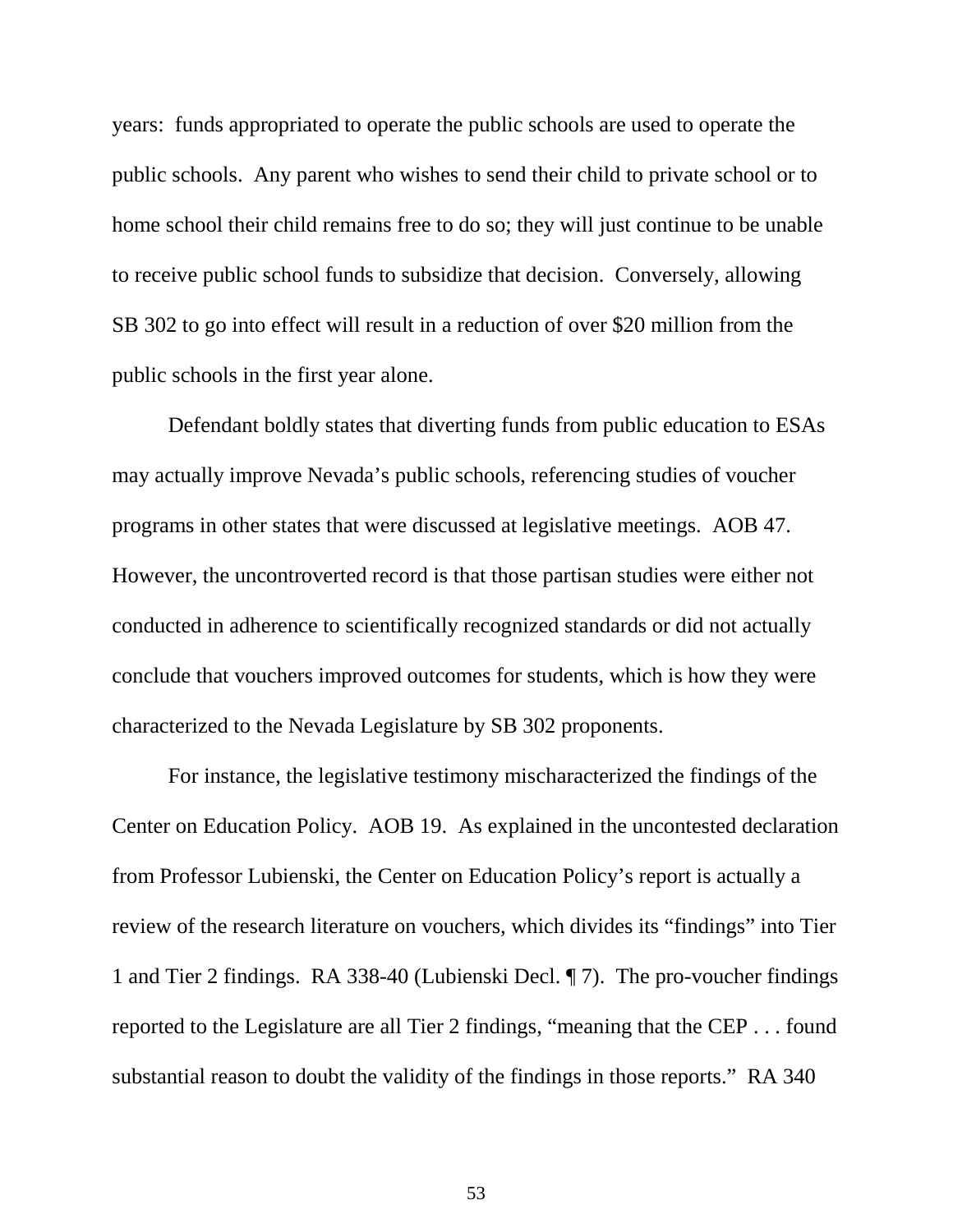(Lubienski Decl.  $\P$  8).<sup>[17](#page-58-0)</sup> In fact, the only Tier 1 finding made by the Center on Education Policy was that "[a]chievement gains for voucher students are similar to those of their public school peers." RA 338-40 (Lubienski Decl. ¶ 7). This is consistent with Professor Lubienski's uncontested conclusion:

> The claim that 'school choice programs provide greater educational opportunities by enhancing competition in the public education system' has simply not been demonstrated in the research literature. The evidence suggests that schools forced to compete may do so in different ways, and not always as school choice proponents predict, including by excluding more costly students; redirecting resources into marketing instead of instruction; or adopting instructional programs that, while they may be popular, are actually ineffective. Moreover, there can also be detrimental impacts on non-choosing students, as their more affluent peers are more likely to embrace choice options, leaving behind a school that can accelerate in decline.

RA 362-63 (Lubienski Reply Decl. ¶ 38).

Finally, Defendant asserts that a preliminary injunction harms the public

 $17$  Similarly, Defendant notes that the Legislature was told that "according to a 2013 survey by the Cato Institute, '[o]ne hundred percent of the parents participating in [an ESA program in Arizona] are satisfied.'" AOB 20. However, the 100 percent satisfaction rate was based on an email survey sent to a Yahoo! message board created by ESA families. RA 347 (Lubienski Decl. ¶ 19). Even amongst this already non-representative group, the response rate was only 37 percent, and the author of the survey admits that the "results . . . cannot be accurately applied to all ESA families." *Id.* Again, the partisan study conduct by the Friedman Foundation (AOB 19) "employ[ed] an approach considered to be a relatively poor and potentially misleading research method for drawing conclusions in social science [and] present[ed] a selective and incomplete picture of the research literature that include[d] unsuitable studies and exclude[d] other empirical studies that contradict the Friedman Foundation's claims on this issue." RA 350 (Lubienski Decl. ¶ 23).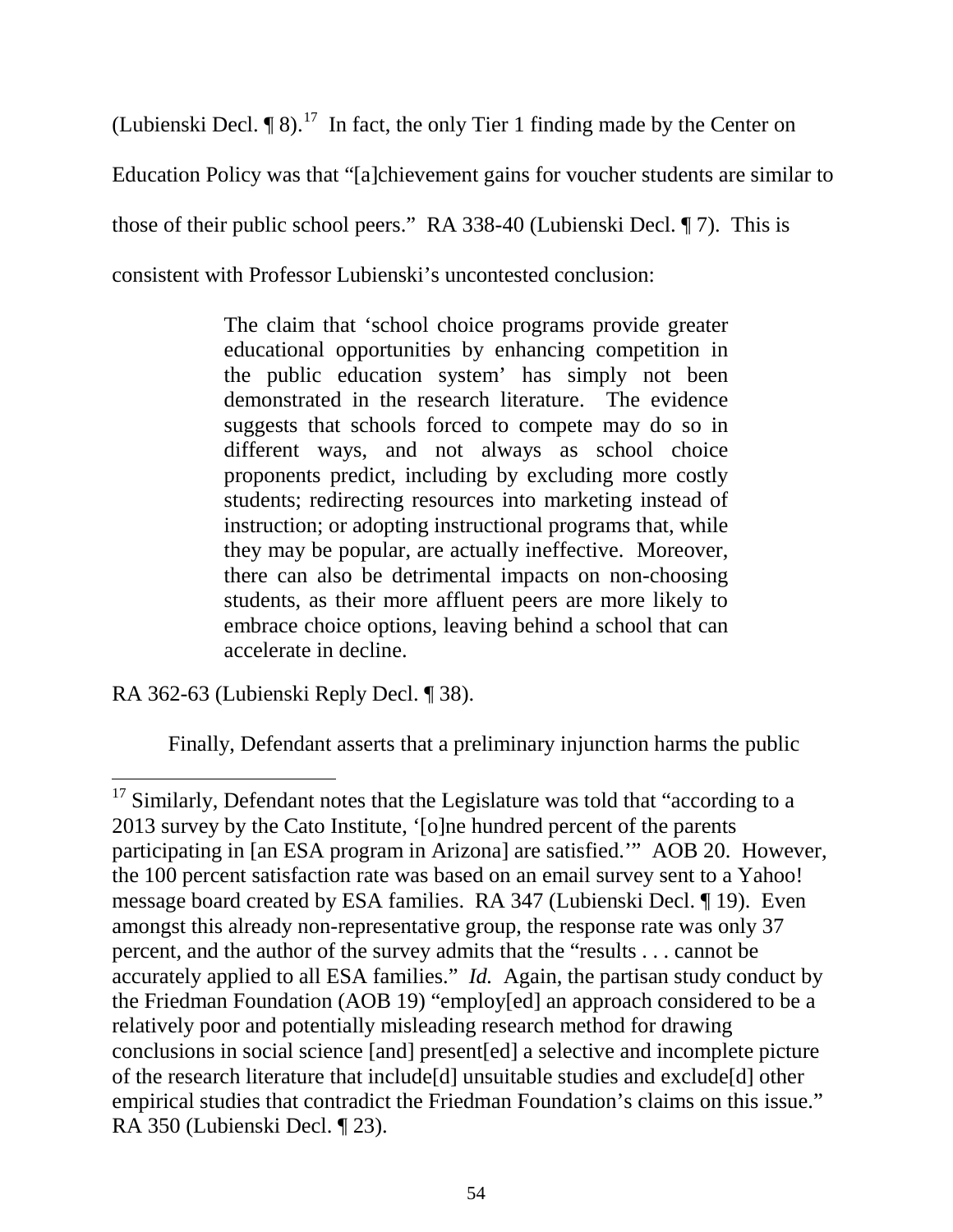interest by preventing Nevada children from transcending what he describes as the "lowest common denominator"—namely the public school education provided to over 460,000 children in Nevada. AOB 48. Whatever dismissive opinions Defendant may have about Nevada public schools, Plaintiffs' claims do not intrude upon the decision by any parent to enroll their child in private school or to home school their child. Plaintiffs contest only SB 302's diversion of funding from the public schools to subsidize that private decision. The challenge to SB 302 is not a dispute about education policy, but rather is deeply rooted in the specific provisions of Article XI of Nevada's Constitution that embody the State's longstanding and unequivocal commitment to public education.

#### **CONCLUSION**

For the foregoing reasons, the district court's order granting the preliminary injunction should be affirmed.

**///**

**///**

**///**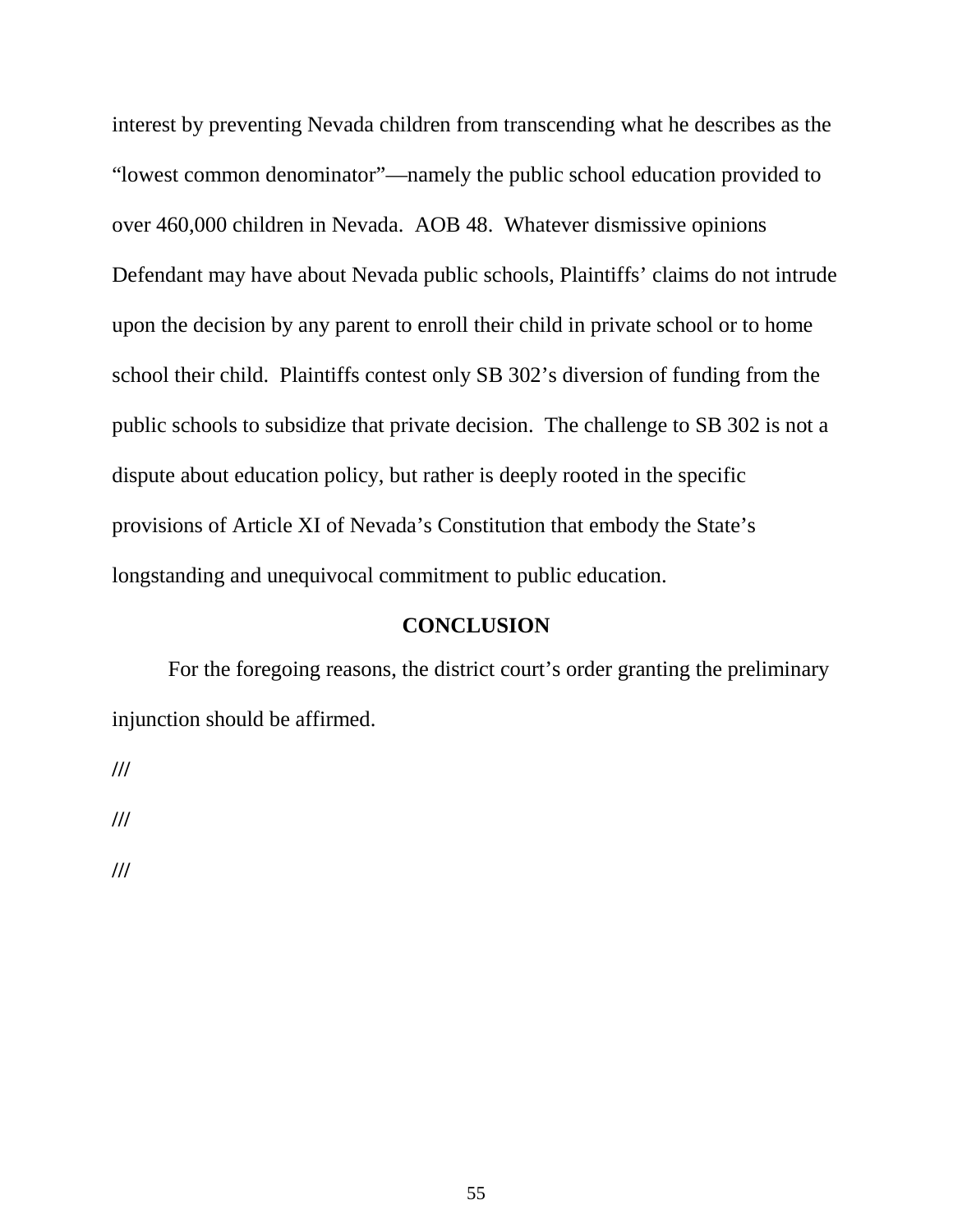### March 25, 2016 WOLF, RIFKIN, SHAPIRO, SCHULMAN & RABKIN, LLP

By: /s/ *Don Springmeyer*

DON SPRINGMEYER (Nevada Bar No. 1021) dspringmeyer@wrslawyers.com JUSTIN C. JONES (Nevada Bar No. 8519) jjones@wrslawyers.com BRADLEY S. SCHRAGER (Nevada Bar No. 10217) bschrager@wrslawyers.com 3556 E. Russell Road, Second Floor Las Vegas, Nevada 89120 Telephone: (702) 341-5200 Facsimile: (702) 341-5300

TAMERLIN J. GODLEY (admitted pro hac vice) THOMAS PAUL CLANCY(admitted pro hac vice) SAMUEL T. BOYD (admitted pro hac vice) Munger, Tolles & Olson LLP 355 South Grand Avenue, Thirty-Fifth Floor Los Angeles, California 90071-1560 Telephone: (213) 683-9100 Facsimile: (213) 687-3702

DAVID G. SCIARRA (admitted pro hac vice) AMANDA MORGAN (Nevada Bar No. 13200) EDUCATION LAW CENTER 60 Park Place, Suite 300 Newark, NJ 07102 Telephone: (973) 624-4618 Facsimile: (973) 624-7339

Attorneys for Plaintiffs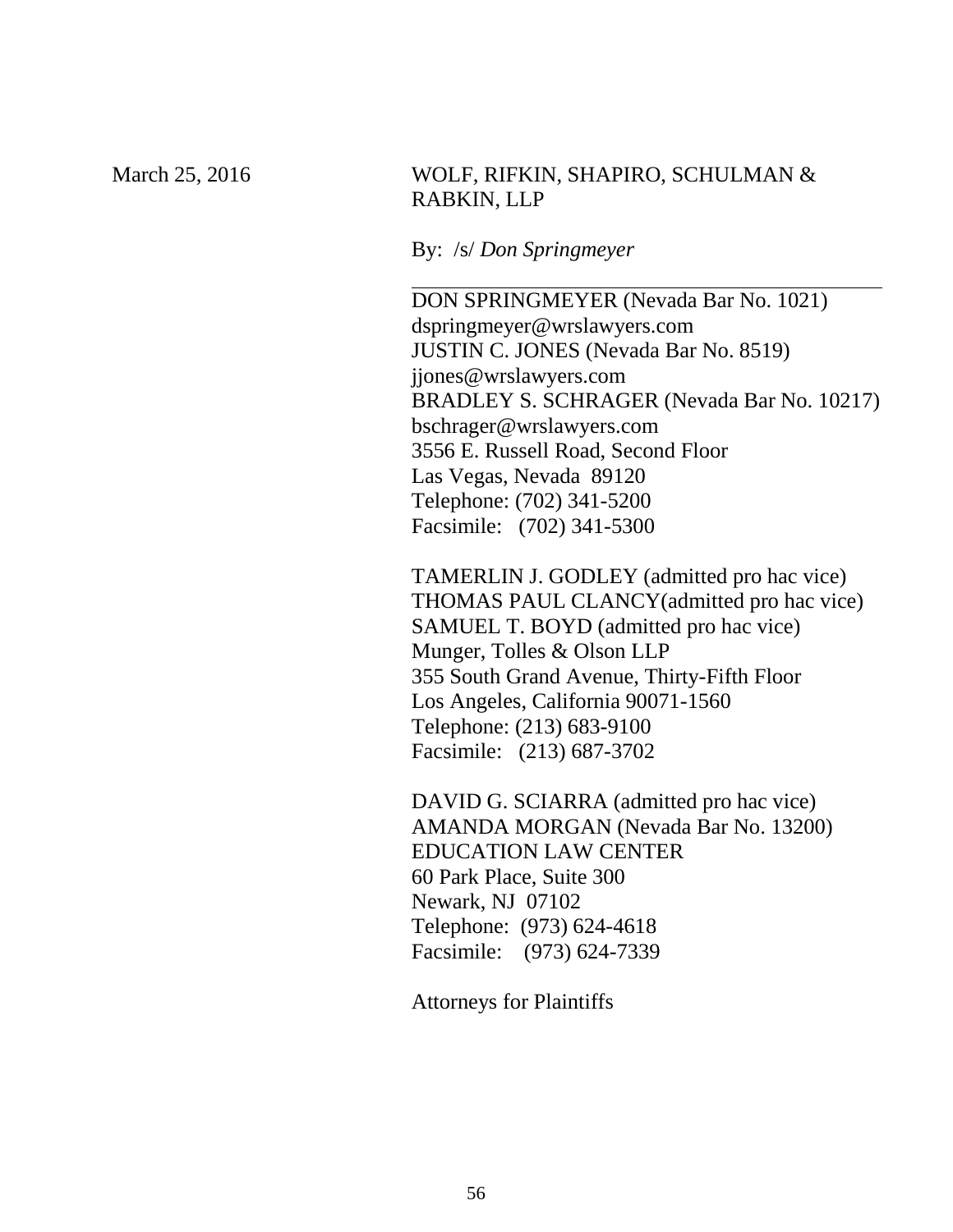### **CERTIFICATE OF COMPLIANCE**

1. I certify that this Brief complies with the formatting requirements of N.R.A.P. 32(a)(4), the typeface requirements of N.R.A.P. 32(a)(5) and the type style requirements of N.R.A.P. 32(a)(6) because it has been prepared in a proportionally spaced typeface, size 14, Times New Roman.

2. I further certify that this Brief complies with the type-volume limitations of N.R.A.P. 32(a)(7) because, excluding the parts of the Brief exempted by N.R.A.P. 32(a)(7)(C), it contains 13,911 words.

3. Finally, I hereby certify that I have read this Brief, and to the best of my knowledge, information and belief, it is not frivolous or interposed for any improper purpose. I further certify that this Brief complies with all applicable Nevada Rules of Appellate Procedure, in particular N.R.A.P. 28(e)(1), which requires every assertion in the Brief regarding matters in the record to be supported by a reference to the page and volume number, if any, of the transcript or appendix where the matter relied on is to be found. I understand that I may be subject to sanctions in the event that the accompanying Brief is not in conformity with the requirements of the Nevada Rules of Appellate Procedure.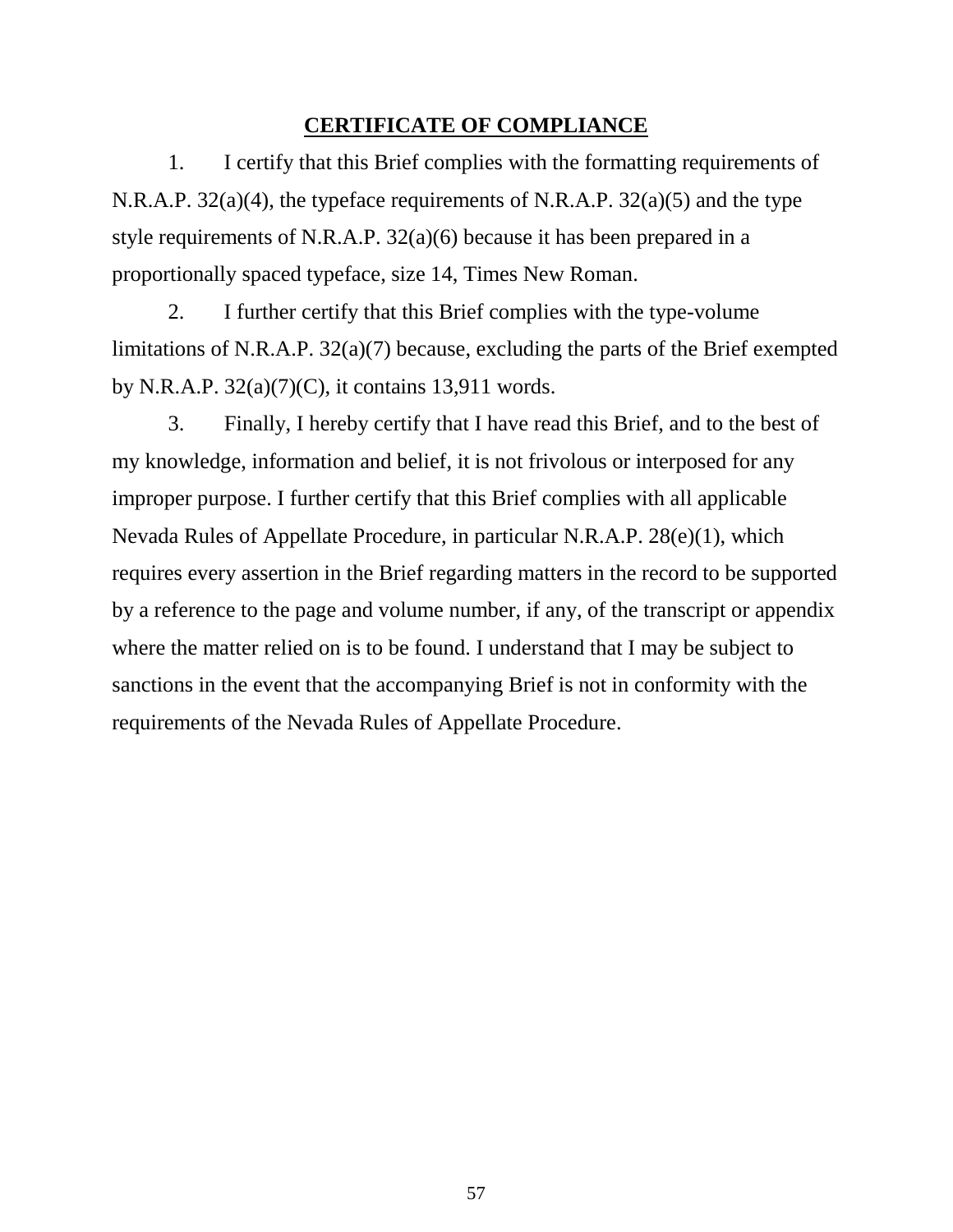#### March 25, 2016 WOLF, RIFKIN, SHAPIRO, SCHULMAN & RABKIN, LLP

### By: /s/ *Don Springmeyer*

DON SPRINGMEYER (Nevada Bar No. 1021) dspringmeyer@wrslawyers.com JUSTIN C. JONES (Nevada Bar No. 8519) jjones@wrslawyers.com BRADLEY S. SCHRAGER (Nevada Bar No. 10217) bschrager@wrslawyers.com 3556 E. Russell Road, Second Floor Las Vegas, Nevada 89120 Telephone: (702) 341-5200 Facsimile: (702) 341-5300